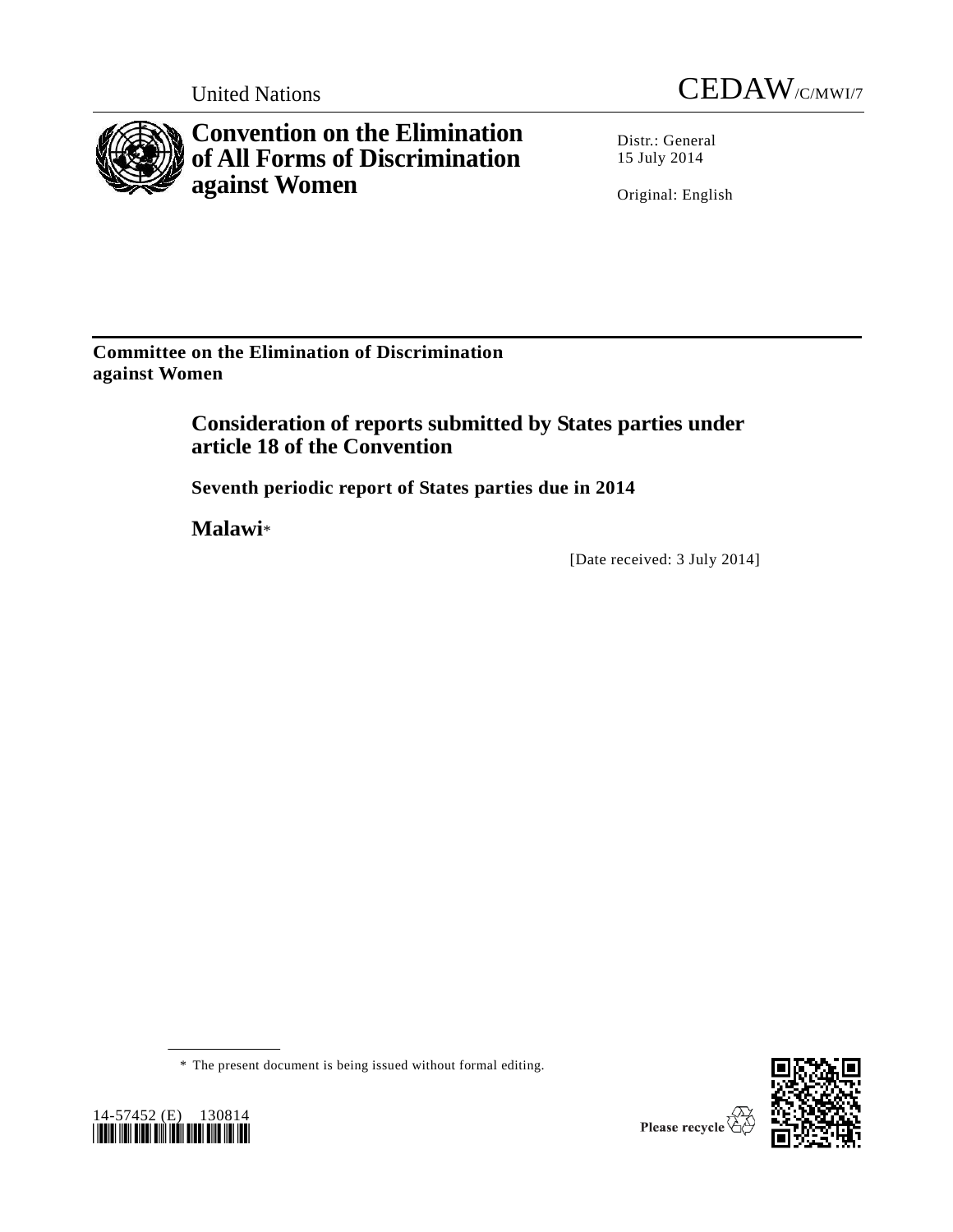# Contents

|     |                                                                                     | Page |
|-----|-------------------------------------------------------------------------------------|------|
|     |                                                                                     | 3    |
|     |                                                                                     | 4    |
| 1.0 |                                                                                     | 5    |
| 2.0 |                                                                                     | 5    |
|     |                                                                                     | 5    |
|     |                                                                                     | 6    |
|     | Article 3: Appropriate measures to ensure full development and advancement of women | 7    |
|     |                                                                                     | 9    |
|     |                                                                                     | 9    |
|     |                                                                                     | 10   |
|     |                                                                                     | 11   |
|     |                                                                                     | 14   |
|     |                                                                                     | 14   |
|     |                                                                                     | 16   |
|     |                                                                                     | 20   |
|     |                                                                                     | 23   |
|     |                                                                                     | 27   |
|     |                                                                                     | 28   |
|     |                                                                                     | 29   |
|     |                                                                                     | 31   |
| 3.0 | Factors and challenges affecting the fulfilment of obligations under the Convention | 33   |
|     |                                                                                     | 35   |
|     |                                                                                     | 38   |
|     |                                                                                     | 39   |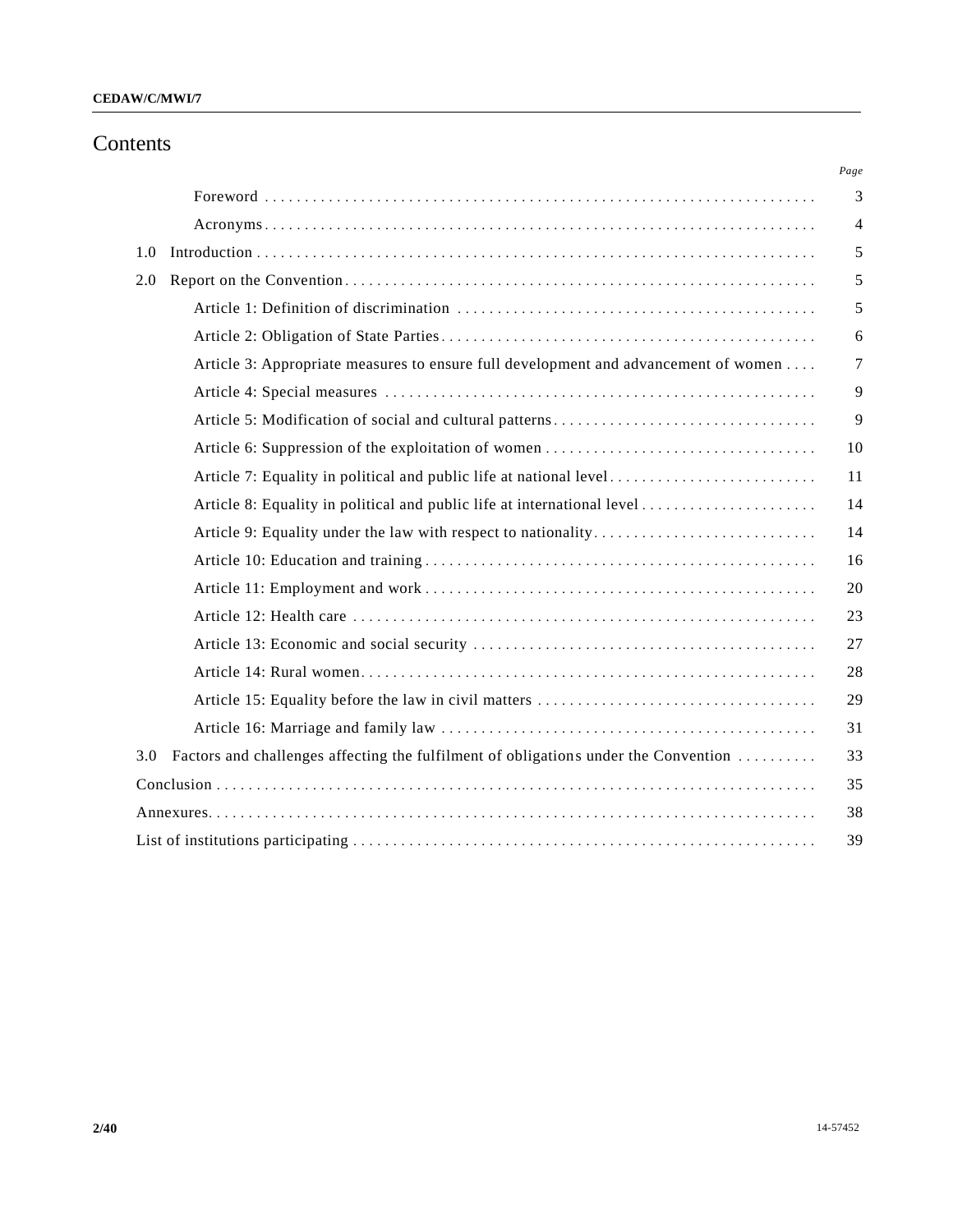## **Foreword**

The purpose of the Seventh State Party Report is to honour the commitments undertaken by the Republic of Malawi when it signed and ratified the Convention on the Elimination of All Forms of Discrimination against Women (CEDAW).

The Report was prepared by the Ministry of Gender Children and Social Welfare (MoGCSW), in its capacity as the coordinating public sector national machinery for gender issues and the Ministry responsible for initiating and implementing public policies for the advancement of women and for ensuring equal rights and opportunities for women and men.

The United Nations Population Fund (UNFPA) provided financial support for the preparation of the Seventh State Party Report. The data used in preparing this Report contains a systematic overview of the main documentary and statistical data produced in Malawi by various State and non-state institutions, the academia and experts. These data were supplemented with information gathered in interviews with experts and key informants. Critical discussion of the draft Report with stakeholders made it possible to incorporate additional information.

The Government of the Republic of Malawi is pleased to submit the Seventh State Party Report to the Committee for its consideration, in accordance with the commitment that it undertook when it ratified the Convention.

### *Ministry of Gender, Children and Social Welfare*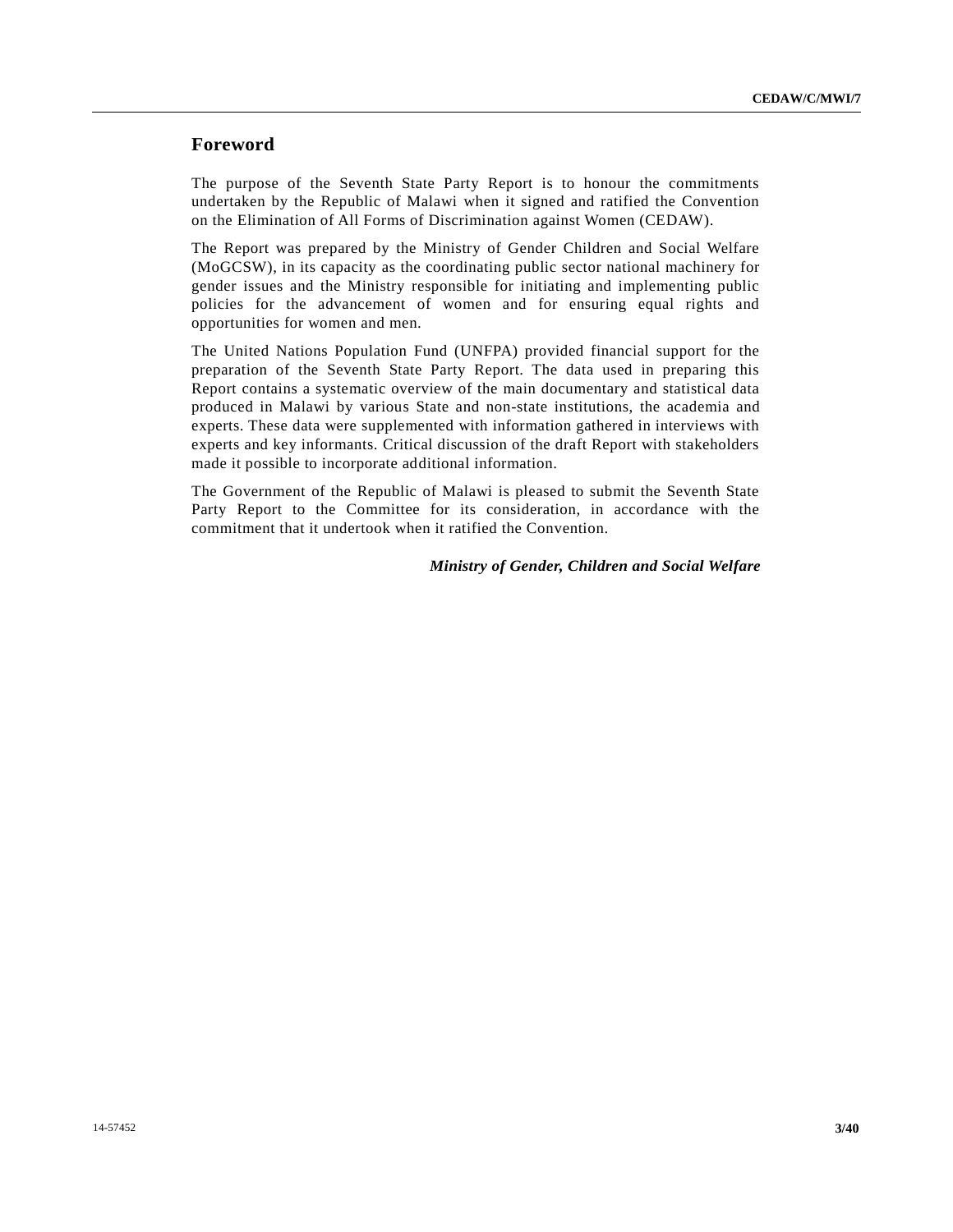# **Acronyms**

AIDS — Acquired Immunodeficiency Syndrome

ART — Anti-retroviral Treatment

CEDAW — Convention on the Elimination of All Forms of Discrimination against Women

DNHA — Department of Nutrition, HIV and AIDS

ECD — Early Childhood Development

EMIS — Education Management Information Systems

GDI — Gender and Development Index

IHS — Integrated Household Survey

HIV — Human Immunodeficiency Virus

HTC — HIV Testing and Counselling

MDF — Malawi Defence Force

MDHS — Malawi Development and Health Strategy

MPS — Malawi Police Service

PLHIV — Person/People Living With HIV

PMTCT — Prevention of Mother to Child Transmission

SADC —Southern African Development Community

TBA — Traditional Health Attendants

UN — United Nations

UNICEF — United Nations Children's Fund

UNODC — United Nations Office on Drugs and Crime

WMS — Welfare Monitoring Survey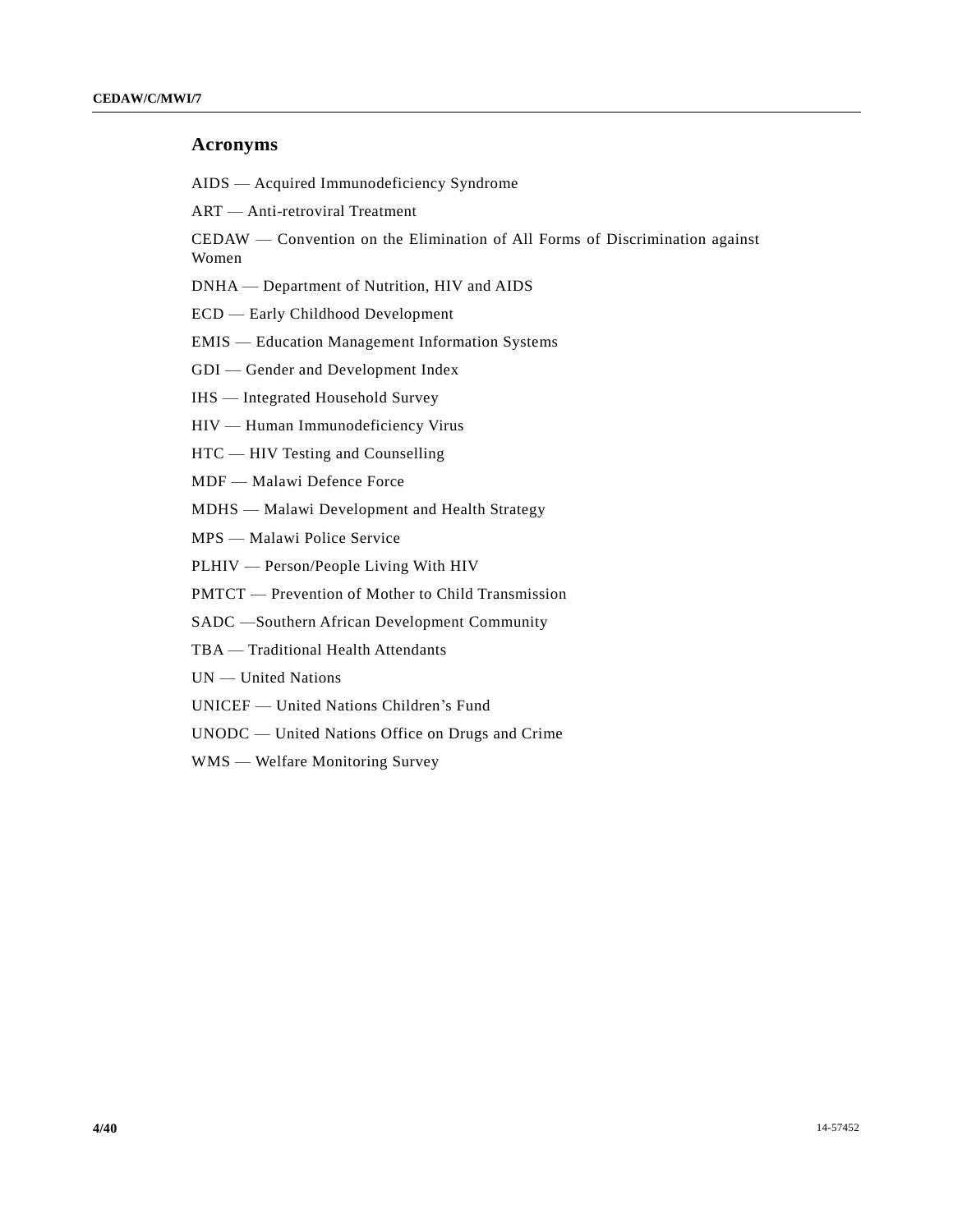# **1.0 Introduction**

1. This Report was prepared in line with Article 18 of the Convention on the Elimination of All Forms of Discrimination against Women (hereinafter referred to as "CEDAW" or the "Convention"). Malawi ratified the CEDAW in September, 1987. The initial Report on the CEDAW was submitted in 1988, after which the next Report was submitted as the Combined Second, Third, Fourth and Fifth State Report in 2006. The Sixth State Report was prepared and submitted in 2008.

2. This is the Seventh State Report from Malawi and ideally it covers the period between 2008 and 2014. However, in light of the fact that the presentation of the last Report was made in 2009 and concluded in 2010, most information covering 2008 to 2010 has already been made available to the Committee albeit in response to some issues arising in the course of the preparation and discussion over the Sixth State Report.

3. As a dualist State, CEDAW is not directly applicable in the courts of Malawi. However, the courts, civil society and other gender stakeholders have frequently had recourse to the provisions of the CEDAW. Further, the Constitution in section 11 (2) provides that when interpreting the Constitution, courts shall, among other things and where applicable, have regard to norms of public international law and comparable foreign case law. This reference makes relevant international treaties including the CEDAW in the development and evolution of Malawian jurisprudence.

4. The report was prepared by a National Task Force chaired by the Ministry of Gender, Children and Social Welfare (MoGCSW). Members of the National Task Force included the MoGCSW; Ministry of Foreign Affairs; Office of the President and Cabinet; Ministry of Information and Civic Education; Ministry of Education, Science and Technology; Ministry of Lands, Housing and Urban Development, Ministry of Home Affairs; the Law Commission; the Human Rights Commission; and the Anti-Corruption Bureau. Civil Society Organizations, although not represented in the National Task Force, were thoroughly consulted in the process of developing the Report.

5. The CEDAW Committee is hereby referred to Malawi's Core Document which gives a comprehensive narrative on the country's demographic, social and economic structure as well as the political, constitutional and legal order. This Report presents information on Malawi's implementation of the Articles of the Covenant.

# **2.0 Report on the Convention**

#### *Article 1 — Definition of discrimination*

6. In February, 2013, the National Assembly passed the Gender Equality Act. The Gender Equality Act was developed in 2011 by the Law Commission. The Gender Equality Act created an opportunity to consider provision for the definition of "discrimination against women".

7. The Gender Equality Act has, instead of defining "discrimination against women", opted to define "sex discrimination", as follows:

"4.  $\angle$  (1) A person discriminates against another person if  $\angle$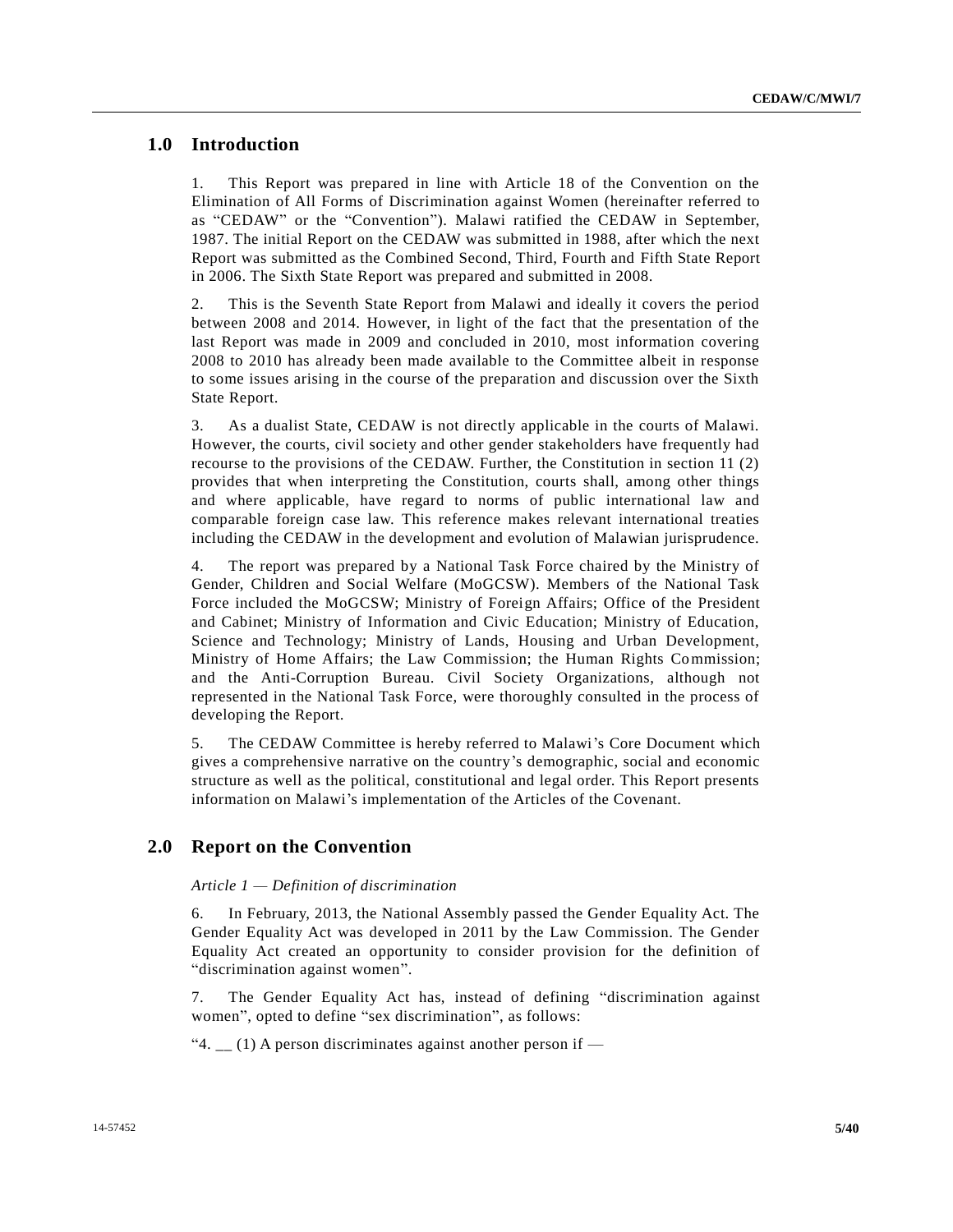(a) on the grounds of sex, he or she treats the other person less favourably than he or she would treat a person of his or her opposite sex; or

(b) he or she applies to the other person an exclusion, distinction or restriction which applies or would apply equally to both sexes but—

(i) which is such that the proportion of one sex who can comply with it is considerably smaller than the proportion of the opposite sex who can comply with it;

(ii) which he or she cannot show to be justifiable irrespective of the sex of the person to whom it is applied; and

(iii) which is to the detriment of the other person because he or she cannot comply with it, with the effect or purpose of impairing or nullifying the recognition, enjoyment or exercise of the rights and fundamental freedoms of that person.

(2) A person who discriminates against another person commits an offence and shall be liable to a fine of K1,000,000.00 and to imprisonment for five years. "

8. At the time of submitting this Report, the value of K1,000,000.00 contained in the penal provision is equivalent to US\$2,222.22 (February, 2014) while the same amount was valued at US\$6,666.00 when the Report on the Development of the Gender Equality Act was published (February, 2011).

9. Any person who alleges discrimination can, since this enactment, have recourse to the Constitution and the Gender Equality Act in order to have redress against discrimination on account of sex or gender. The Gender Equality Act will come into operation on the 1st day of April, 2014.

### *Article 2 — Obligations of State Parties*

10. The Gender Equality Act is yet another effort to domesticate the CEDAW beyond the constitutional guarantees of equality and non-discrimination on the basis of gender, sex and marital status; and other gender-related legislation. The Act offers a protective mechanism towards violation of rights of females and outlines explicitly the areas under which discrimination is prohibited.

11. The Gender Equality Act looks beyond Government practice in terms of discrimination on the basis of sex, gender and marital status, as it also affects individuals by providing civil and criminal sanctions where practices that are considered discriminatory and harmful are perpetrated.

12. Among other measures adopted by Government to eliminate all forms of discrimination against females, a draft National Gender Policy, although not formally adopted by Government, continues to drive the public sector approach by isolating issues that are relevant, contemporary and in dire need of attention when it comes to issues of discrimination.

13. The first National Gender Policy expired in 2005. While efforts were undertaken to revise it with a view to eventual replacement, this has not yet been done. It must be noted that during the Reporting Period, Government did not review or adopt reviewed policies due to what was termed under-implementation of the existing policies. Government felt that unless and until the policies already in place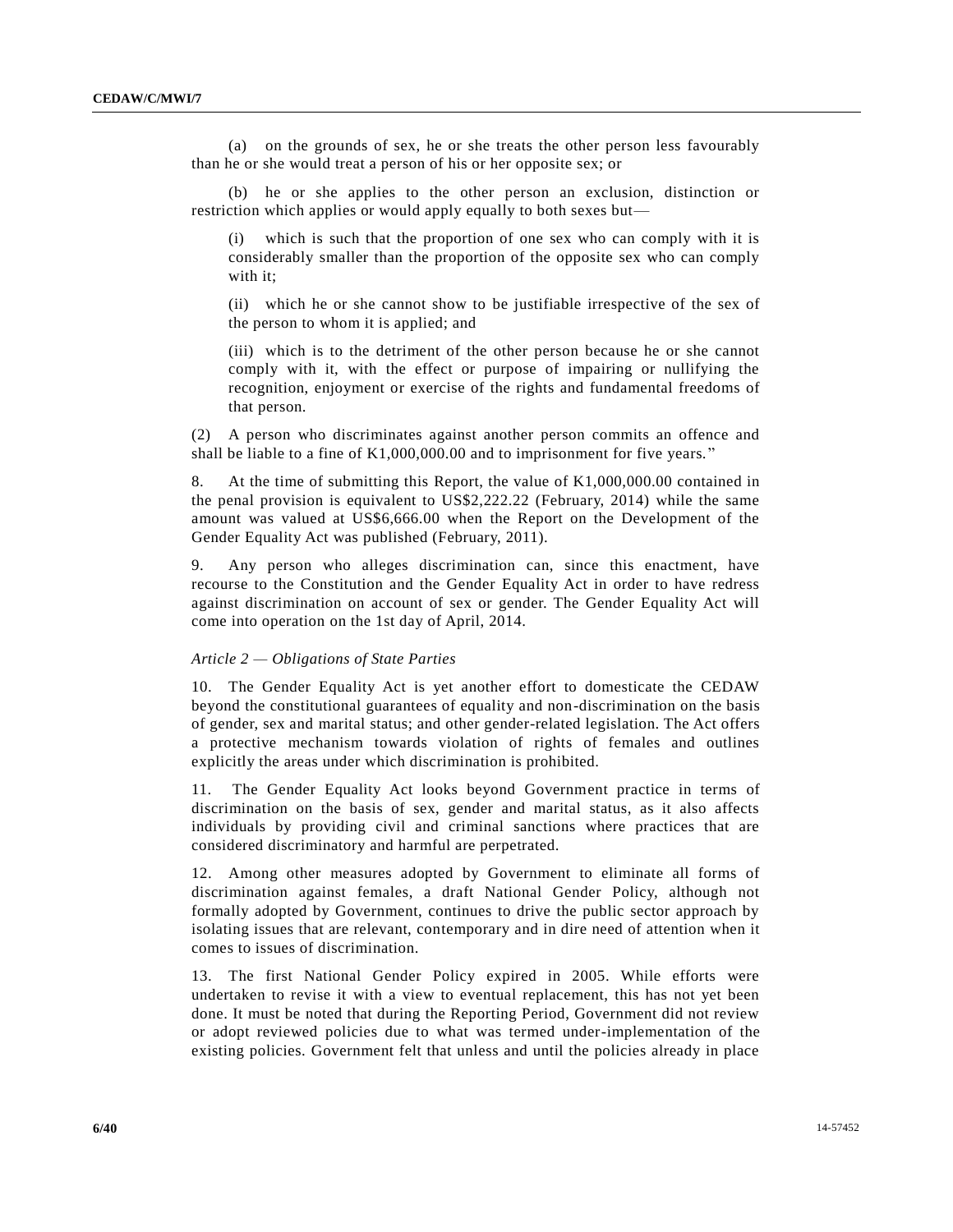were largely or fully implemented, there was no reason to revise or adopt new policies.

14. Some of the programmes undertaken by Government during the Reporting Period include Gender Equality and Women Empowerment which commenced in July, 2012; National Response to Combat Gender Based Violence, running from 2008 to 2013 and is currently under review; Increasing Women Representation in Parliament and Local Government dubbed the "50:50 Campaign" from 2009 to 2014; Women, Girls and HIV and AIDS from 2005 to 2012 (expired); Gender Mainstreaming as an on-going semi-permanent programme; and the Economic Empowerment Programme which is also an established programme.

15. The Penal Code was amended in 2010 and enacted into law in 2010. It has, among other things, extended the definition of 'sexual activity' to include practices between or perpetrated by females. The amendments also revised the age under which a girl may be defiled from 13 years to 16 years in line with the constitutional provision of protection of rights of children under section 23.

16. Other gender-related legislation passed during the Reporting Period includes the Child Care, Protection and Justice Act in 2010; the Deceased Estates (Wills, Inheritance and Protection) Act in 2011; the Disability Act and the Education Act in 2013.

17. An inquiry with the National Statistical Office (NSO) reveals that, now, it is a matter of standard practice for the Office to generate data that is sex segregated in order to monitor and inform initiatives that seek to attain gender equality.

## *Article 3 — Appropriate measures to ensure full development and advancement of women*

18. There remain serious challenges with respect to the general situation of females in Malawi in spite of the tremendous and collective efforts of gender players.. In the political arena, visibility of women in decision making positions remains dismal. Notwithstanding the improvement in numbers of women participating during the last general election, there have been a number of factors that have stifled their visibility. Firstly, the failure to conduct Local Government elections during the last 9 years has denied women an opportunity of space to compete for representative positions through elections. Secondly, political institutions remain non-committal to entrenching equality between the sexes within themselves. Most political institutions remain patriarchal and as such, they often practice measures that although seemingly fair, are intrinsically biased. Thirdly, little has been done to eliminate the underlying factors of subordinacy of women in the political field. Factors such as limited, lack or low levels of education; lack of financial and economic prowess; and a generally unfavourable atmosphere towards women continue to undermine their participation in the politic al space.

19. However, with respect to the Presidency, Malawi, owing to the death of Professor Bingu wa Mutharika in April, 2012, witnessed a peaceful though not entirely seamless transition of power to Her Excellency, Mrs. Joyce Banda, the then Vice President. Her nomination and eventual election alongside the late Mutharika at the 2009 Presidential election, created the first Presidency that reflected gender equality within the SADC region. After overcoming resistance from the ruling party from which she had been expelled in December, 2010, Mrs. Joyce Banda was sworn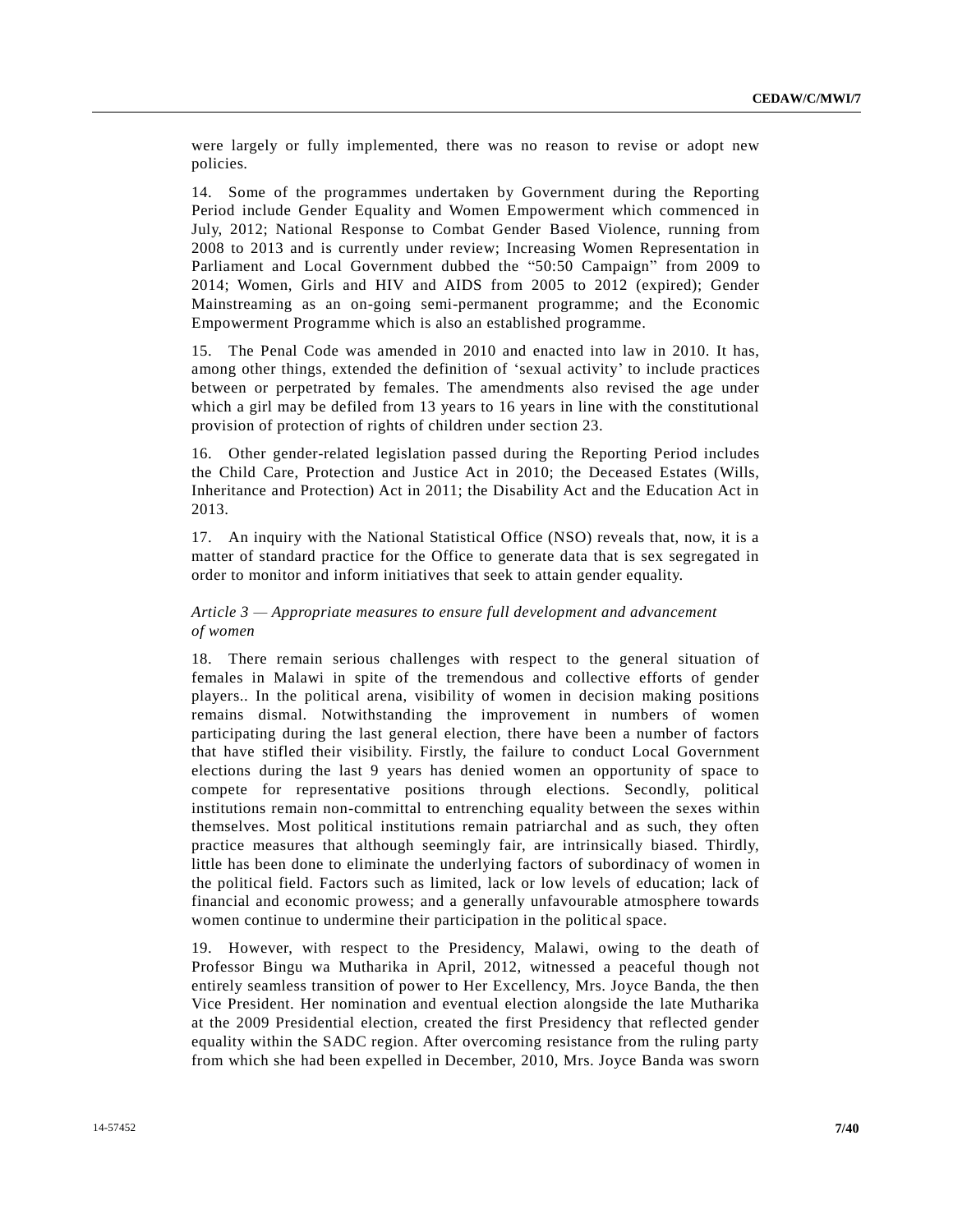in as President on 7th April, 2012. Her appointment of Hon. Khumbo Kachali as Vice President reverted the gender equal *status quo* in the Presidency.

20. However, it must be noted that the situation that Malawi finds herself in terms of the Presidency, does not speak much for posterity in that while the current situation may have tremendous influence of the general welfare of females in Malawi, there are no rules that would entrench the current balance. Neither the incumbent President nor her successors are bound to maintain a balance in the Presidency during their terms. The 2014 elections remain a crucial test of the national response towards female leadership at the level of the Presidency.

21. In the week beginning 10th February, 2014, several political parties presented their Nomination Papers for the election to the office of President. By law, the Presidential hopefuls are required to submit their choice of running mates. Of the four leading parties, the Malawi Congress Party (MCP); the Democratic Progressive Party (DPP); the United Democratic Front (UDF); and the People 's Party (PP), the MCP, DPP and the UDF have featured an all-male pair for the Presidency while the PP, headed by the incumbent President features a woman for Presidency and a man as running mate.

22. As was the case in the 2009 elections, the Presidential elections also feature an all-female team of a recently registered political party known as United Independence Party led by Mrs. Helen Singh with Ms. Chrissy Tembo as her running mate.

23. For the 2014 tripartite elections, there shall be Presidential, Parliamentary and Local Government Elections. The Electoral Commission indicates that 7,537,548 people have since registered to vote. Out of this number, 4,056,183 registered voters are female, representing 54% of the voters. The Electoral Commission has not yet<sup>1</sup> provided the statistics regarding the number of female candidates who shall participate in the elections at all levels.

24. The Gender Equality Act, Child Care, Protection and Justice Act, HIV and AIDS (Prevention and Management) Bill and Trafficking in Persons Bill stand out to demonstrate Government initiative against the role of culture and tradition in undermining the position of women and children in society. These proposed and enacted statutes have all recognized the role of culture and tradition and two have proposed prohibition of some harmful practices that have dire consequences especially for women and girls. The delay in enactment of the HIV and AIDS (Prevention and Management) Bill and the Trafficking in Persons Bill continues to exacerbate the precarious position of women and girls in Malawi.

25. With respect to economic development, Government continues to engage programmes that would reduce the population of women stuck in the cycle of poverty. These programmes, undertaken by the MoGCSW, include Training of Women in Economic Activities and Promotion of Women in Micro-Enterprise Development.

26. At international level, it must be noted that during the Reporting Period, Malawi ratified the SADC Gender and Development Protocol in February, 2013 after signing the same in 2009. The Protocol provides for the general development of women and specifies areas such as protection of women and girls rights to

**\_\_\_\_\_\_\_\_\_\_\_\_\_\_\_\_\_\_**

<sup>1</sup> As of February, 2014.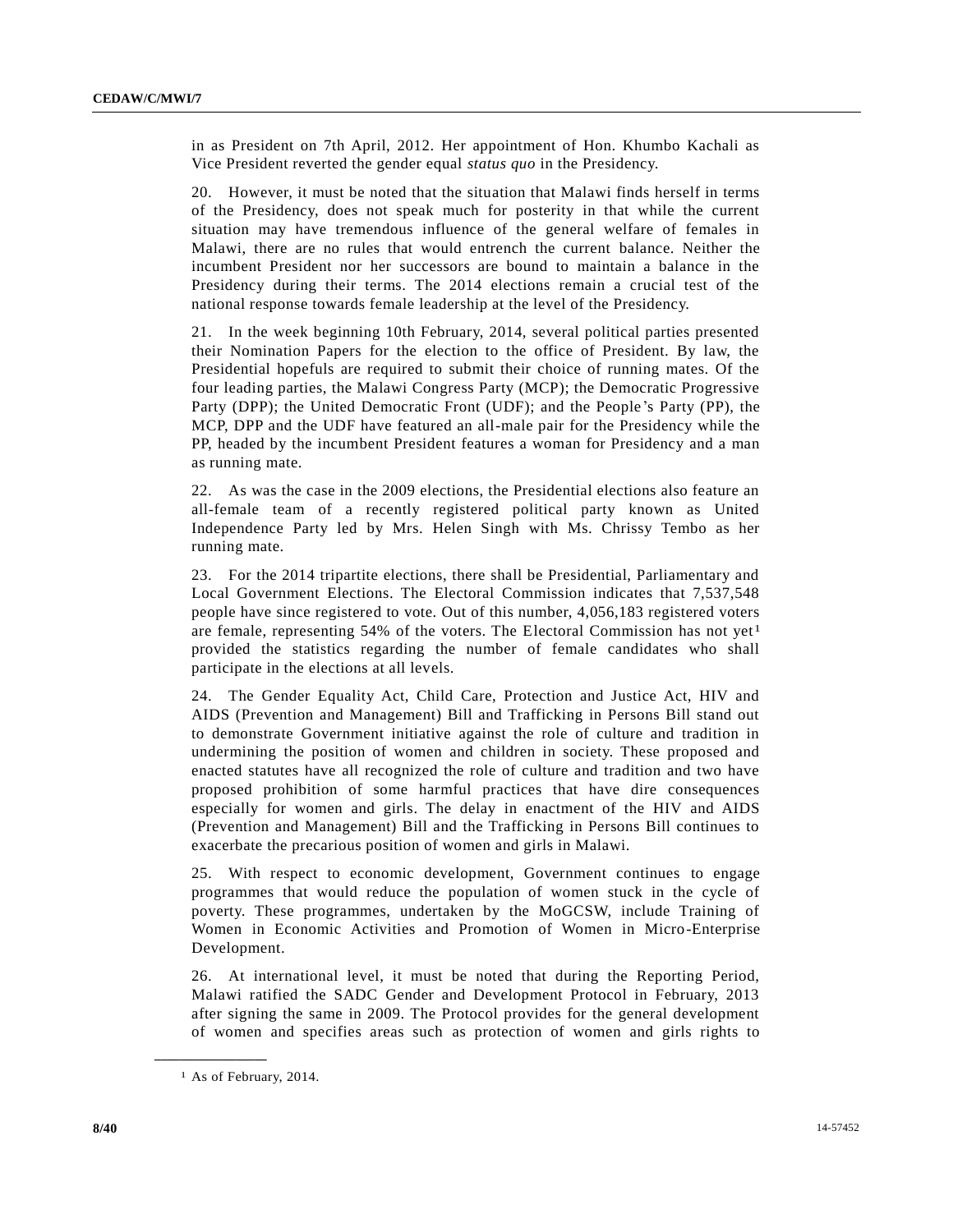property and land rights; access to water; protection from violence, among others. The Protocol also includes 28 targets that Member States must commit to by 2015 in order to achieve gender equality. By creating common formative standards, the Protocol empowers policy makers, service-delivery institutions, human rights activists and beneficiaries with the legal tools to demand and claim gender equality. Of particular significance is the introduction of the aspiration towards the attainment of equality in the political space. The position of most members to the Protocol remains distant from this aspiration. Malawi is no exception.

### *Article 4 — Special measures*

27. Since the enactment of the Gender Equality Act, the only visible and statutory means of special measures aimed at accelerating the de facto equality between men and women becomes the Gender Equality Act itself. The Gender Equality Act provides for a gender-neutral quota of no less than 40% and no more than 60% of either sex in a number of sectors, including public service and education.

28. According to the special Law Commission that developed the Report on the Gender Equality Act, they considered the matter of inserting a sunset clause in the statute but finally decided against it. Further, in the Report of the special Law Commission, there is a proposal to amend the Parliamentary and Presidential Elections Act and the Local Government Elections (Amendment) Act by introducing the gender-neutral quota in the candidates nominated in all electoral lists in elections. The special Law Commission also recommends the quota in the composition in the executive machinery of political parties. This means that there will never be more than 60% nor less than 40% of either sex, employed in the public service or in education institutions unless the exceptions provided for under the Act are met. As the country prepares for tripartite elections, a number of special measures have been introduced in order to allow more women to participate in the elections as candidates. The Electoral Commission announced that female candidates participating as Presidential candidates shall pay the sum of K1,000,000.00 nomination fees just as male candidates. But for Parliamentary female candidates, they shall pay a nomination fee of K150,000.00 while male candidates shall pay K200,000.00. For women participating in Local Government Elections, they shall pay a sum of K15,000.00 while male candidates shall pay K20,000.00.

29. In education, Government has introduced the Re-Admission Policy in order to allow pregnant students to return to school after delivery. In recruiting students in training institutions for health personnel, Government admits students on the basis of equality. In admitting students into Form 1, which is the entry level for secondary education, Government also admits students on the basis of equality between boys and girls.

### *Article 5 — Modification of social and cultural patterns*

30. Prejudice and stereotyping remain a major challenge in Malawian society. The factors resulting in these are many. Social and cultural factors remain high contributors. Culture is enshrined in the Constitution under section 26 in the following words:

"Every person shall have the right to use the language and to participate in the cultural life of his or her choice."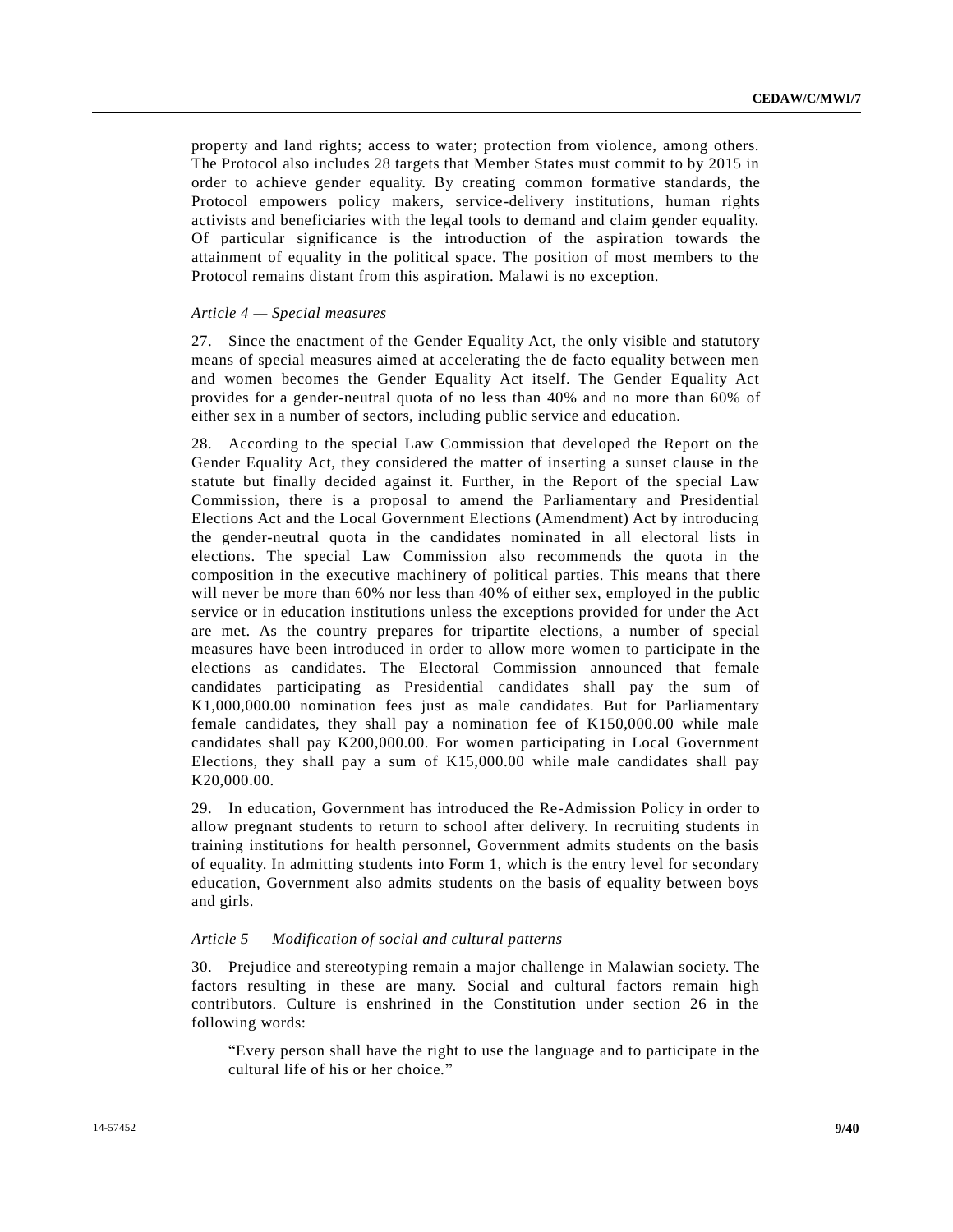31. There are numerous social, religious, traditional, customary and cultural practices that promote the notion of inferiority of women and reinforce the superiority of men. While there is no documented and conclusive evidence that all women who participate in these practices are compelled to participate in such cultures, since in most cases, it is clear that the participation whether by choice or compulsion, does negate the essence of gender rights. Any attempt to eliminate harmful practices must be examined with constitutional lens so that the elimination of any harmful practice should pass the constitutional test.

32. So far, two statutes, the Child Care, Protection and Justice Ac t and the Gender Equality Act, have clearly provided for prohibition of harmful practices. The former, prohibits subjection of a child to a social or customary practice that is harmful to the health or general development of the child. Any person who violates this provision is liable, on conviction, to imprisonment for 10 years. The latter prohibits commission of, engagement in, subjecting another to and encouraging the commission of a harmful practice with the consequence of a fine of K 1,000,000 and imprisonment for 5 years.

33. The question of modification, prohibition or elimination of certain practices in society also became the subject matter of the special Law Commission on HIV and AIDS. Under this special Law Commission, the approach is to categorize practices of concern as harmful and acknowledge that they may emanate from social, cultural or religious practice. In this case, the special Law Commission, having identified certain practices as heightening exposure to HIV infection, opted to prohibit certain practices classified as harmful and has listed such practices.

34. In Malawian society, matters of maternity are primarily considered as matters for women. Men have a cursory role, if at all, when it comes to taking responsibility over maternity issues. In fact, it remains ironical that while all maternity issues arise from interaction with men, women hardly share responsibilities with the men that contributed to the circumstances in which they find themselves.

35. While the Gender Equality Act was enacted in 2013, the proposal to amend the Employment Act as provided in the Report of the Law Commission on the Development of the Gender Equality Statute in order to introduce the paternity leave has not been adopted yet. The proposal is to the effect that male employees should be entitled to at least 2 weeks paternity leave where applicable.

36. With a limited portion of the population participating in formal education, there is a limitation in terms of exposure to family education which is likely to be covered under formal education. Public primary schools are offering Life Skills as a subject under their syllabus. This continues as Social Studies under higher levels of education and is best placed to emphasize on matters relating to social responsibilities related to maternity and the roles both parents have to play in the upbringing of children. Cases of men who absolutely have nothing to do with pregnancy even in cases where they cohabit with a partner or spouse are plenty but have not been quantified.

### *Article 6 — Suppression of the exploitation of women*

37. The special Law Commission on the Development of Trafficking in Persons Legislation published its recommendations and findings, including draft legislation, in February, 2011. This publication marked the conclusion of a 7 year process of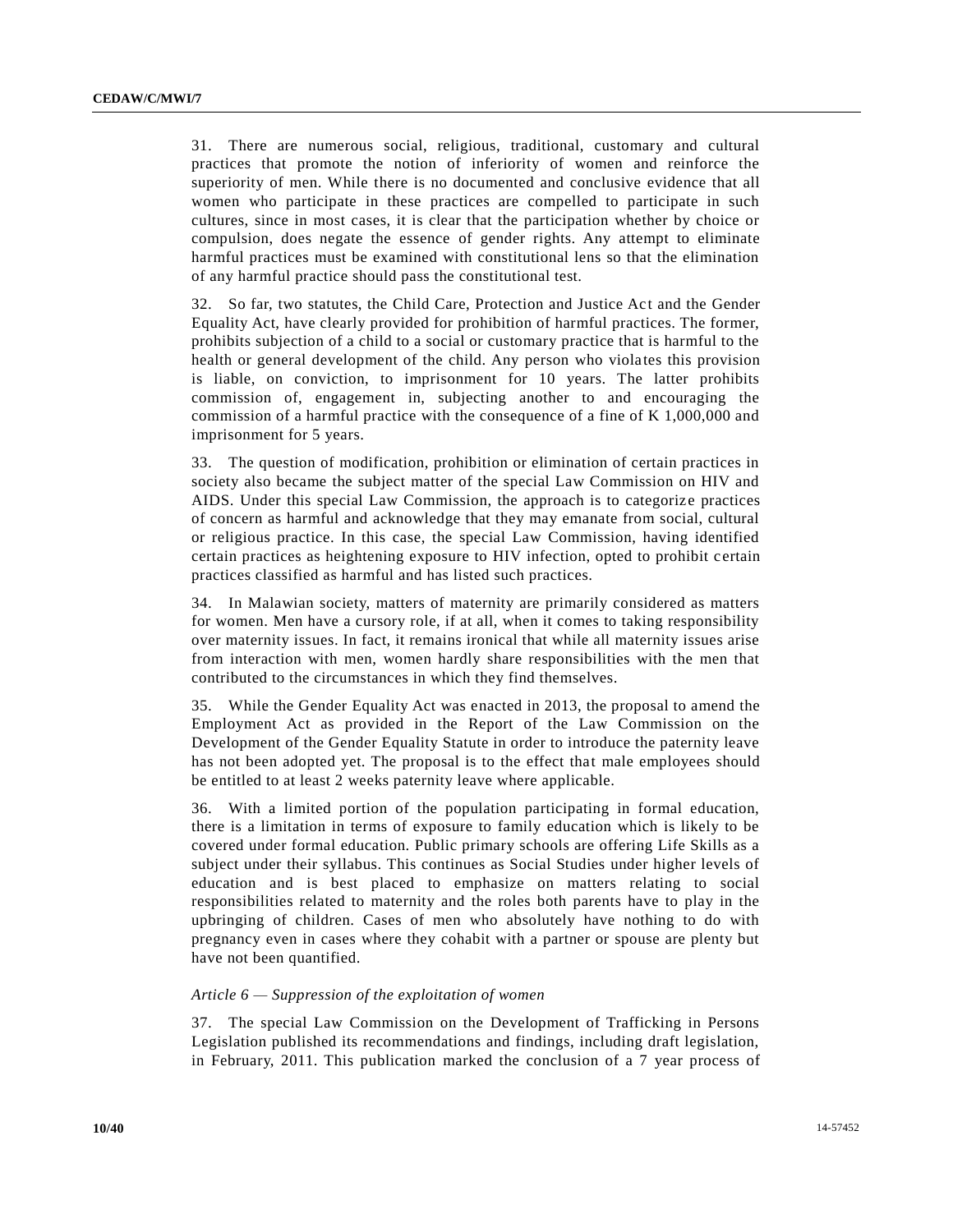developing legislation on trafficking in persons. It was an initiative of the Law Commission secretariat exercising its mandate to initiate law reform. The reform exercise, commenced in earnest, at the beginning of 2008.

38. The proposed legislation takes a multi-pronged approach in line with international instruments and the existing legal framework. It aims at achieving suppression of trafficking in persons by providing for an institutional framework that shall be responsible for dealing with matters of trafficking in persons; establishment of a fund which shall finance the initiatives against trafficking in persons; providing for protection of witnesses and victims of trafficking in persons; punishing offenders;; and making provision for specialization within law enforcement in practices and procedures for dealing with trafficking in persons.

39. The legislation has since been discussed by Cabinet. The major hiccup in this process was that the Cabinet, in place during the late President Mutharika's term, discussed the law and made its recommendation for improvement. Before the corrections were effected, the President had died and a new Cabinet was in place. By mid-2012, the Ministry of Home Affairs had undertaken the process of incorporating the comments made by Cabinet with a view to re -submitting the Bill to Cabinet.

40. In September, 2013, the Ministry of Home Affairs made the final queries on obstacles to the enactment of the proposed legislation with a view to recommending the enactment of the proposal. On the part of Cabinet, there is assurance that it intends to complete examining the Bill as soon as is practically possible with a view to having legislation on this matter enacted at the earliest possible time, preferably during the National Assembly meeting before the end of 2014.

41. Government, through relevant Ministries and law enforcement agencies continues its efforts as reported in the Sixth Report. This notwithstanding, there has been renewed effort for liaison between Government and non-state actors, especially through the Malawi Network Against Child Trafficking (MNACT) in trying to combat prostitution and trafficking and the exploitation that comes with these. To this end, Government through the Ministries responsible for Gender and Home Affairs, carries out periodic training for law enforcement agents, judicial officers and social welfare officers to enlighten them on the contents of the proposed legislation and other challenges arising in connection with trafficking in persons and exploitation of women through prostitution. Between 2011 and 2012, through the Law Commission, Government reached out and conducted training on the proposed legislation to almost 540 officers throughout Malawi.

### *Article 7 — Equality in political and public life at national level*

42. Besides the Constitutional provisions on visibility of women in public life, there are statutes that regulate elections. The main statutes are the Parliamentary and Presidential Elections Act and the Local Government Elections Act. The Electoral Commission also has an enabling piece of legislation which governs it as an institution.

43. In Malawi, there appears to be little or no issue surrounding disenfranchisement on the basis of sex. The presence of women in the National Assembly has steadily increased from 5.65% in 1994 to 22.85% in 2009 when the last elections were held. Since 2004, the number of women contesting for electoral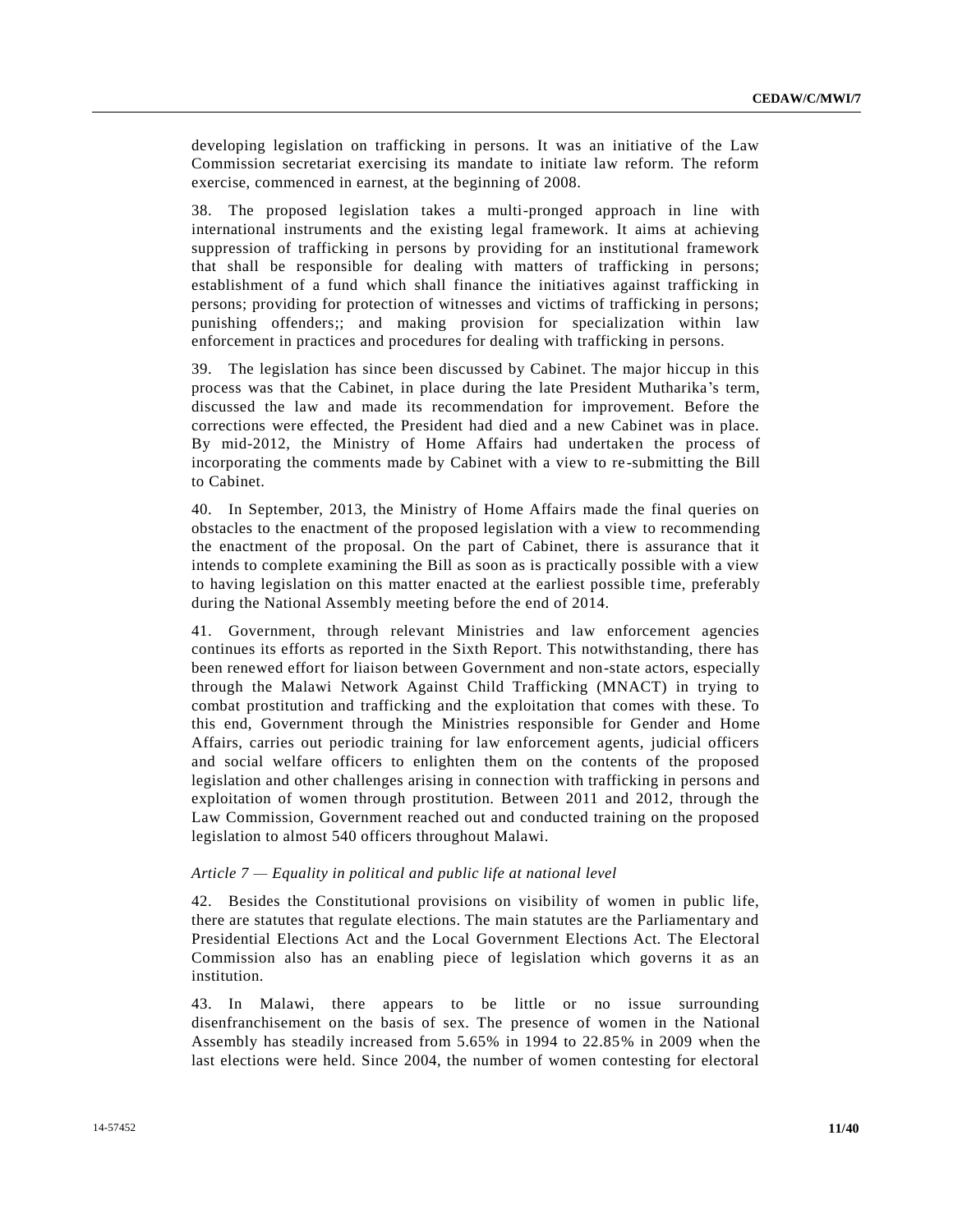positions has increased from 136 women out of which 27 were elected. In the last General Elections in 2009, 237 women contested for elected positions and 43 were elected. The only female contestant in the presidential race came fifth out of 7 candidates. In the last election, in 2009, the number of female candidate s contesting in presidential elections was 3 against a total number of 14 candidates.

44. The reasons that prevent women from participating in public life, especially at decision-making positions remain the same as reported earlier while the number of women participating in elections as voters also remains higher than for men. Since there hasn't been Local Government Elections held since 2000, the term of which expired in 2005, the only measure for elected officer remains the National Assembly. The next Local Government Elections are expected in 2014 where they shall be held alongside Presidential and Parliamentary Elections. Looking back at the last Local Government Elections in 2000, among a total number of 843 Councillors, 76 were female representing 9%.

45. The number of women elected into office at the time of the last General Elections is 43 for a 193-member House which gives a score of 0.287 marking a slight increase in the numbers of female cabinet ministers at 9 females and 21 males representing 30 and 70% respectively. This falls far short of the desired 50% representation laid out under the SADC Gender and Development Protocol by 2015.

46. Despite an improvement from a score of 0.323 in 2010 to 0.429 in 2011, the female MP population falls short of the desired 50% by 20%.

47. This increase may be attributed to the 'Increasing Women Representation in Parliament and Local Government' programme dubbed '50:50 Campaign' which was launched in July, 2008 with a view to increasing the number of female elected members in the 2009 General Elections.

48. The 50:50 Campaign brought together Civil Society and Government Departments and some of the activities included providing financial support to female candidates and offering voter education to the public on the need to engender the election.

49. In Civil Service, higher positions are still dominated by men. The NSO assessed 45 positions using data from 2 Government Ministries and found that by 2011, only 4 positions were occupied by women representing a mere 9% which depicts a large gap with a score of 0.098.

50. The security services comprise the Malawi Police Service (MPS); the Malawi Defence Force (MDF); the Immigration Department; and the Prison Service. In the MDF, women constitute 6.8% and women only started being recruited after 1990. The MPS has the highest number of female service persons at 21.7% and also boasts a high number of women in decision making positions especially at the rank of Commissioner where women comprise 33.3% (2 of out of 6 Commissioners). This notwithstanding, the MPS carries out equal opportunity recruitment exercises where both men and women are subjected to the same processes. The consequence of this has been reduced numbers of females emerging successful after interviews. In response to this, a female Deputy Inspector General of Police has been tasked to operate a Gender desk which will, among other things, look into gender disparities in the institution.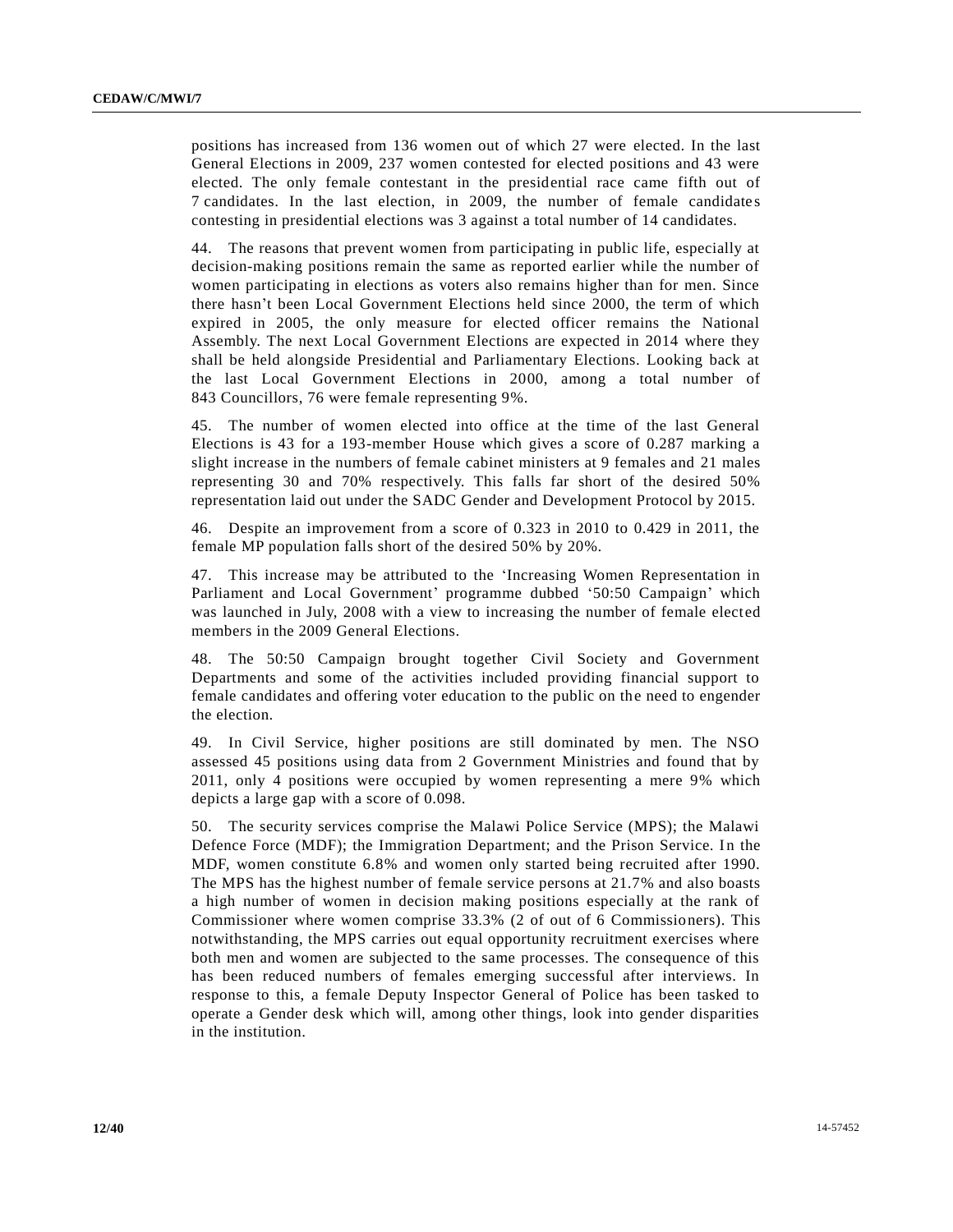51. The Immigration Department has uniformed and civilian officers. Of the uniformed officers, 219 are male and 55 are female. Of the civilian officers, 71 are male and 44 are female. The Immigration Department is currently recruiting 300 officers, out of whom 200 are male.

52. In the Prison Service, the numbers of personnel reflect the demands of the institution in terms of the number of prisoners. Almost invariably, the number of male prisoners exceeds the number of female prisoners and as such, females constitute 22% of the Prisons staff.

53. In the Judiciary, there are several tiers of judicial officers. Among judges, there has been an increase in the number of female judges during the Reporting Period. Currently, around 30% of judges in the higher courts are female. In the magistracy, which is lower than the High Court, in 2011, 24% of the magistrates were female.

54. The traditional domain remains non-responsive to gender issues due to succession processes where one succeeds as leader following lineage. In 2011, from a total of 265 recognized traditional leaders, 16 were female. Recently, there have been efforts by the Law Commission to review the Chiefs Act in order to address the issue of gender mainstreaming in this area.

55. Table 1 illustrates the gaps that exist in the political block as provided through the Malawi Gender and Development Index. Overall, it is clear that women fare dismally in this sector notwithstanding increasing input of resources and effort.

|           |                                          |                                       | Data  |       |       |       |                                   |              |
|-----------|------------------------------------------|---------------------------------------|-------|-------|-------|-------|-----------------------------------|--------------|
| Component | Indicator                                |                                       | Women |       |       | Sub   | Men Indicator Component Component | <b>Block</b> |
| Public    |                                          |                                       |       |       |       |       |                                   |              |
| Sector    | Members of parliament                    |                                       | 43    | 150   | 0.287 |       |                                   |              |
|           | <b>Cabinet Ministers</b>                 | 9                                     | 21    | 0.429 |       |       |                                   |              |
|           | parastatals                              | Higher positions in civil service and | 4     | 41    | 0.098 |       |                                   |              |
|           |                                          | Employment in the security forces     | 0.2   | 0.8   | 0.193 |       |                                   |              |
|           |                                          | Higher courts                         | 4     | 25    | 0.160 |       |                                   |              |
|           | Judges of                                | Lower courts                          | 40    | 129   | 0.310 |       |                                   |              |
|           |                                          | Traditional and religious<br>courts   |       |       |       |       |                                   |              |
|           | Members of local councils                |                                       | 76    | 767   | 0.099 |       |                                   |              |
|           | Number of male/female traditional rulers |                                       | 16    | 249   | 0.064 | 0.205 |                                   |              |
|           |                                          | Political parties                     | 2     | 39    | 0.051 |       |                                   |              |
|           |                                          | <b>Trade Unions</b>                   | 24    | 52    | 0.462 |       |                                   |              |
|           | Senior Positions in                      | Employers'<br>Association             | 14    | 63    | 0.222 |       |                                   |              |
|           |                                          | Heads or managers<br>in NGOs          | 106   | 418   | 0.254 | 0.247 | 0.226                             | 0.602        |

# Table 1 **Gender gaps in the Political Block**

*Source*: National Statistical Office, 2012.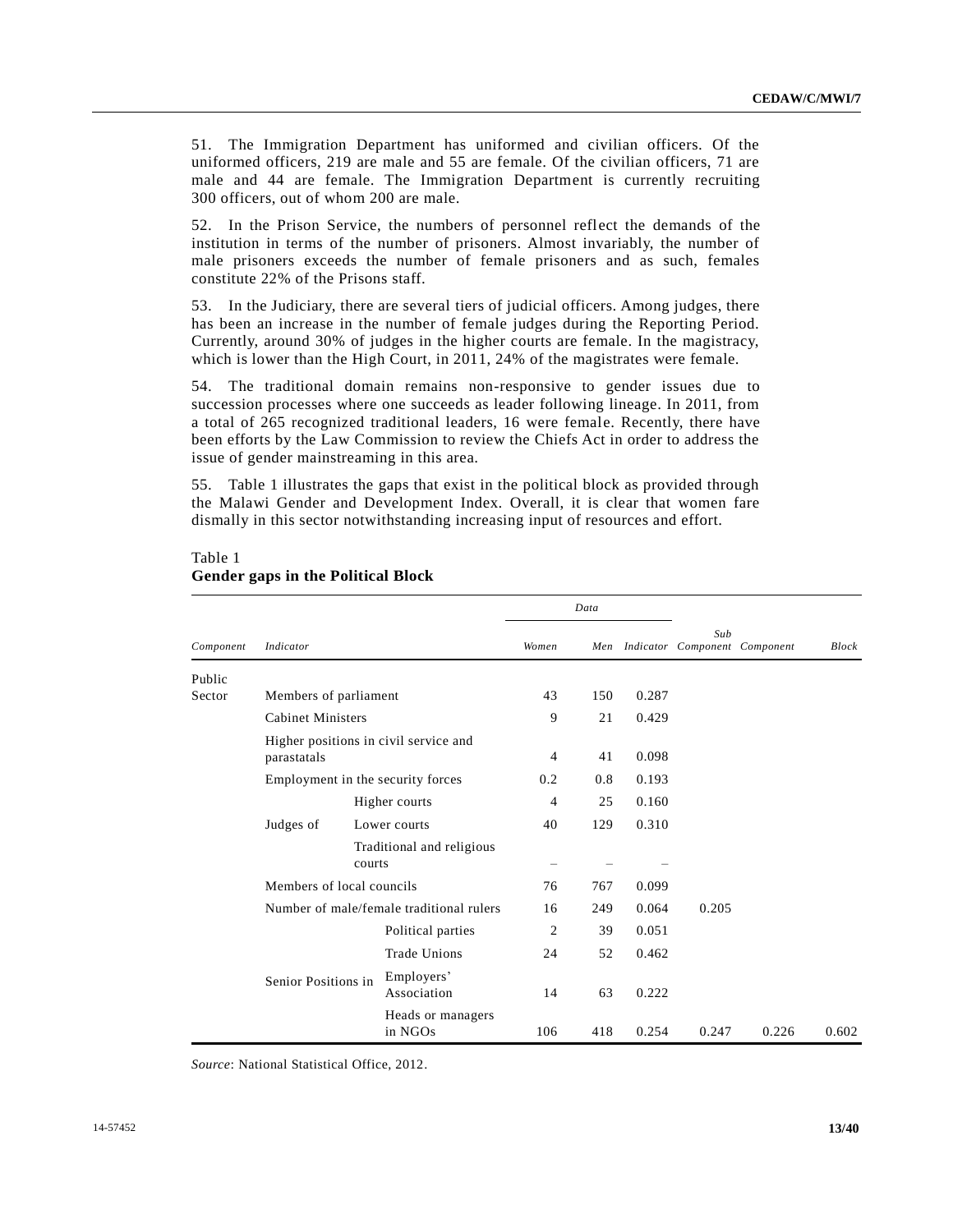56. In civil society, generally, the score has declined from 0.270 to 0.247 during the Reporting Period. Only representation of women in leading trade unions has increased and stands at 24 females against 52 men while three senior positions in registered political parties is 41 persons. Out of these, women occupy 4.8% of the positions.

57. When a sample of 16 companies was assessed, it came out that out of 77 senior positions, only 14 were held by women. In some instances, private companies have all senior positions occupied by men.

### *Article 8 — Equality in political and public life at international level*

58. Malawi stands with other countries on the international plane where she sends dignitaries to represent her. Both men and women have been designated as such in various capacities. The number of women is still lower than that of men. The underlying causes of this scenario are quite evident starting from the issue of education, financial and economic empowerment to general reduced visibility of women in decision making positions and lack of political clout.

59. The prerogative to appoint dignitaries to represent Malawi at State level remains with the President. During the Reporting Period, it was noted that out of 18 heads of foreign missions, 4 are women. And out of 11 deputy heads of foreign missions, 3 are women. These representatives are assigned in diplomatic service or special missions for Malawi.

60. Other than the issue of increasing the number of women given an opportunity to represent Malawi, there appears to be no complaints of discrimination recorded in this regard.

### *Article 9 — Equality under the law with respect to nationality*

61. Section 47 of the Constitution follows:

**"47.** (1) Every person who, immediately before the appointed day, was a citizen of Malawi under any existing law shall continue to be a citizen of Malawi after the appointed day.

(2) An Act of Parliament may make provision for the acquisition or loss of citizenship of

Malawi by any person after the appointed day, but citizenship shall not be arbitrarily denied or deprived.

(3) In this section, the expression

(*a*) "acquisition of citizenship" includes acquisition by birth, descent, marriage, registration, naturalization or any other means prescribed by an Act of Parliament; and

(*b*) "loss of citizenship" includes loss by deprivation, renunciation or any other means prescribed by an Act of Parliament."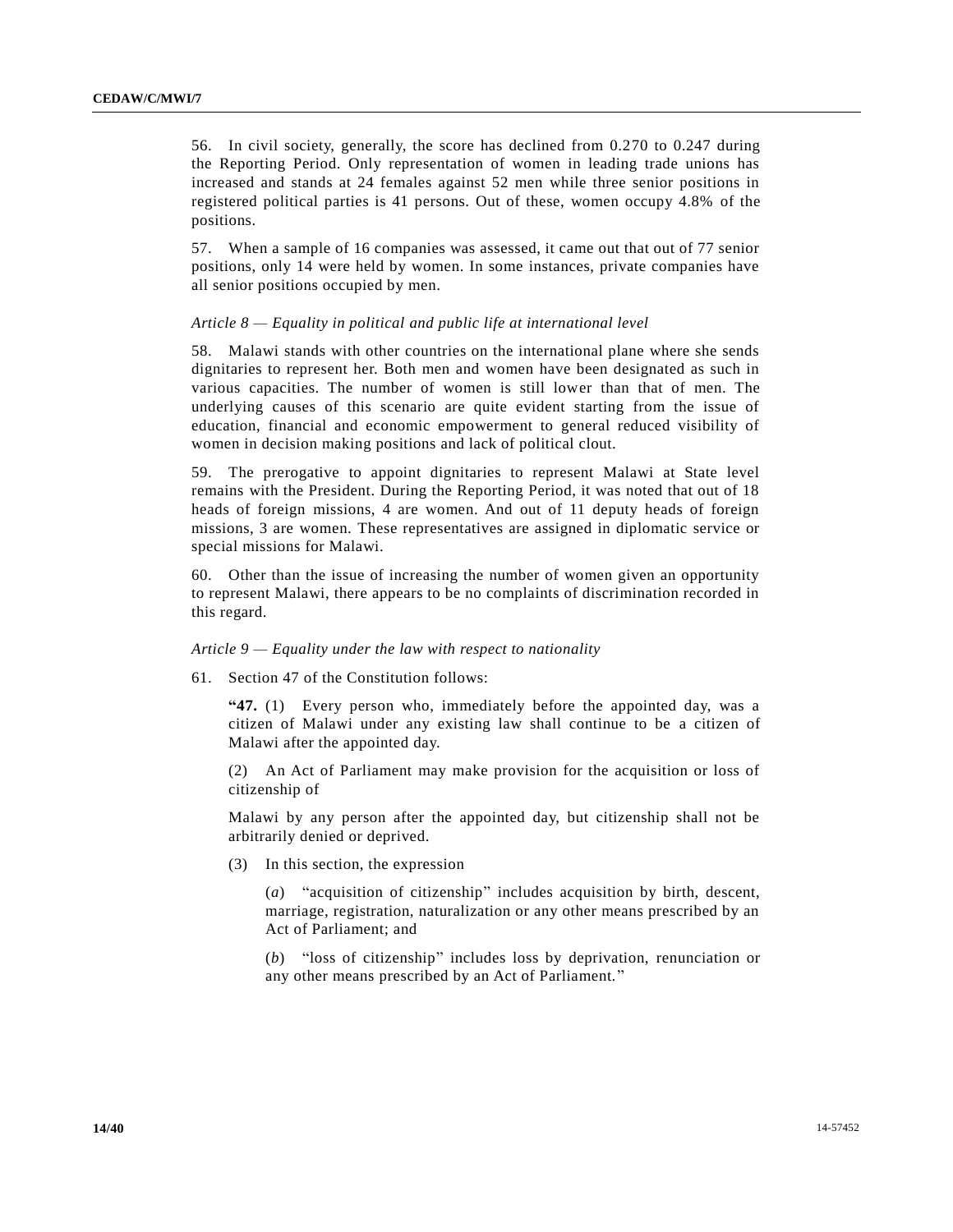62. The enabling legislation on matters of citizenship is the Citizenship Act<sup>2</sup> of 1966. On the issue of marriage, the Act under Section 9, provides as follows:

"A citizen of Malawi, being a woman, who acquires by marriage the citizenship of some country other than Malawi shall cease on the first anniversary of the date of that marriage to be a citizen of Malawi unless, before that anniversary, she has made a declaration in writing

(a) in the form specified in the Third Schedule, of her intention to retain citizenship of Malawi; and

(b) in the form specified in the Fourth Schedule, renouncing, so far as it lies within her power, citizenship of that other country."<sup>3</sup>

63. It is clear from the wording of the two provisions that it is not automatic, in the first instance, that marriage is a ground for acquiring or losing citizenship except in accordance with the provisions of the Citizenship Act. To this end, the law may and does prescribe that marriage under law is a ground for cessation of citizenship only for a woman who has acquired other citizenship, by marriage. The exception to this is that a woman will retain her citizenship, if she announces her intention to retain Malawian citizenship or if she renounces the citizenship of the country whose citizenship she acquires by reason of marriage.

64. This special effect of marriage upon citizenship may not be fully appreciated without considering other constitutional provisions contained in sections 13 (a), 20 and 24. These provisions provide for gender equality and specify as prohibited grounds for discrimination, sex, gender and marital status. The precise text of the Constitution under section 24 provides that women have the right to be ac corded the same rights as men in civil law, including equal capacity to acquire and retain citizenship and nationality. It is interesting to note that the Malawi Citizenship Act attempts to prevent a scenario of statelessness by only requiring announcement of retention or renunciation of citizenship where other citizenship has been acquired by marriage.

65. There is no corresponding provision for a man marrying a foreign woman. In the absence of a corresponding provision for a Malawian man, then the distinction is on account of sex, gender and marital status. Section 24(2) of the Constitution proceeds to provide that "any law which discriminates against women on the basis of gender or marital status shall be invalid …". If a court were to find the provisions of section 9 of the Citizenship Act discriminatory, it would be nullified. However, no litigation has taken place around the matter and in the absence of a repeal, section 9 of the Malawi Citizenship Act remains the law.

66. The Department of Immigration which administers the Malawi Citizenship Act has taken note of the discriminatory effect of section 9. It has noted that in line with section 47 of the Constitution, as read with sections 13 (a), 20 and 24, there is need to review the Citizenship Act. As an interim measure, the Department of Immigration has taken positive steps to safeguard the nationality of women by not withdrawing the citizenship of women on the basis of their marriage to men; they have only implemented it by restricting the citizenship of men on the basis of their marriage to women.

**\_\_\_\_\_\_\_\_\_\_\_\_\_\_\_\_\_\_** 2 Cap. 15:01.

<sup>3</sup> Section 9.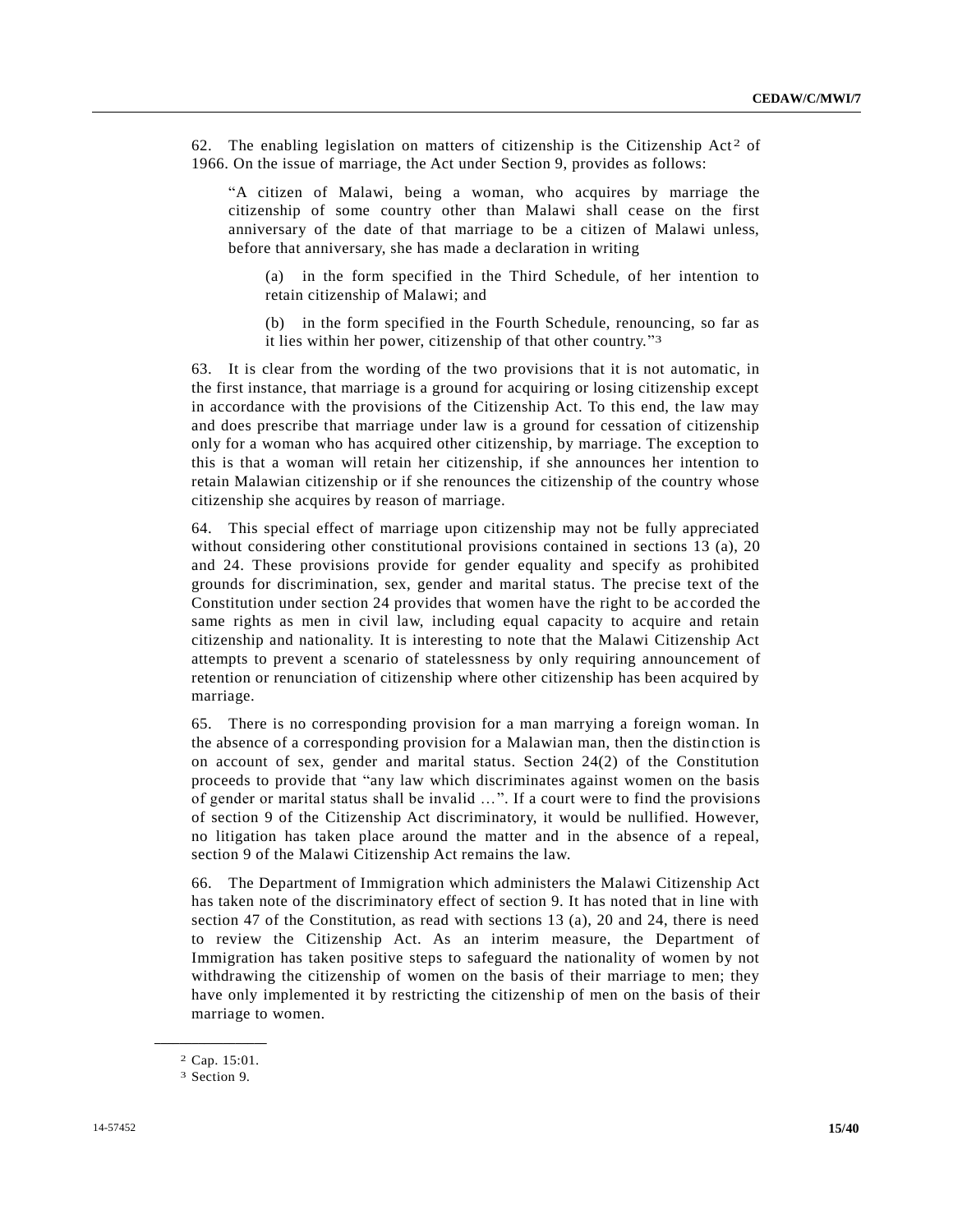67. The Department notes that while it has submitted to the Law Commission a request for a comprehensive review of the Malawi Citizenship Act and the Immigration Act, the matter of women on matters of citizenship and immigration remains of high concern. In an interview with the Chief Immigration Officer, Mr. Mankhwala, he emphasized the need for urgency in having the statutes reviewed. Having observed that there has been inordinate lapse of time since the last submission was made to the Law Commission, one of his priorities, is to ensure that the matter is re-submitted to the Law Commission and that the Department of Immigration together with the Law Commission work together towards sourcing of funds for the exercise.

# **PART III**

### *Article 10 — Education and training*

68. Matters of education are sub-divided into literacy, enrolment, survival and dropout of pupils and students depending on the level of education. Literacy has recorded a slight increase from 0.839 to 0.864 indicating that the proportion of women who are able to read and write is increasing towards that of men.

69. On enrolment, there has been a further decline in gender disparities particularly for primary and secondary school education. Gender disaggregated data for early childhood enrolment has been hard to find, therefore it has not been possible to paint a clear picture of progress between female and male children in this area. The scarcity of early childhood enrolment data is currently not available because it is not being collected. The only data available annually is the aggregate number Early Child Development (ECD) Centres and number of children attending ECD centres. The Ministry of Gender, Children and Community Development with support from the World Bank and UNICEF is currently setting up a database which will be able to capture data on early childhood enrolment. In 2010, there were 895,818 children enrolled in 9,780 ECD Centres representing 34% coverage across the country compared to 771,666 children enrolled in 8,890 Centres in 2009 representing 32%.

70. Government developed a policy on ECD in 2003 to provide guidance on how best to prepare future generations for Malawi. Government recognizes that investing in ECD would reduce inequalities rooted in poverty and social discrimination in society by enabling all children a fair and sound start in life. The policy ensures that the provision of care and support is in the best interest of the child and in line with local legislation and international obligations.

71. Government has translated the Policy into two major vernacular languages and distributed copies to stakeholders concerned with ECD. Further, the Government developed a National Strategic Plan (2009-2014), an Advocacy and Communication Strategy and training materials on ECD. Caregivers and Parents Committees have been trained. Incentives have also been provided to caregivers to encourage them in their work.

72. Malawi has achieved gender parity with respect to primary and secondary school enrolments with girls slightly surpassing boys, an indication of improvement in attitudes towards girls' education. The gender parity also creates the picture that Malawi has succeeded in enrolling the majority of its primary school age group with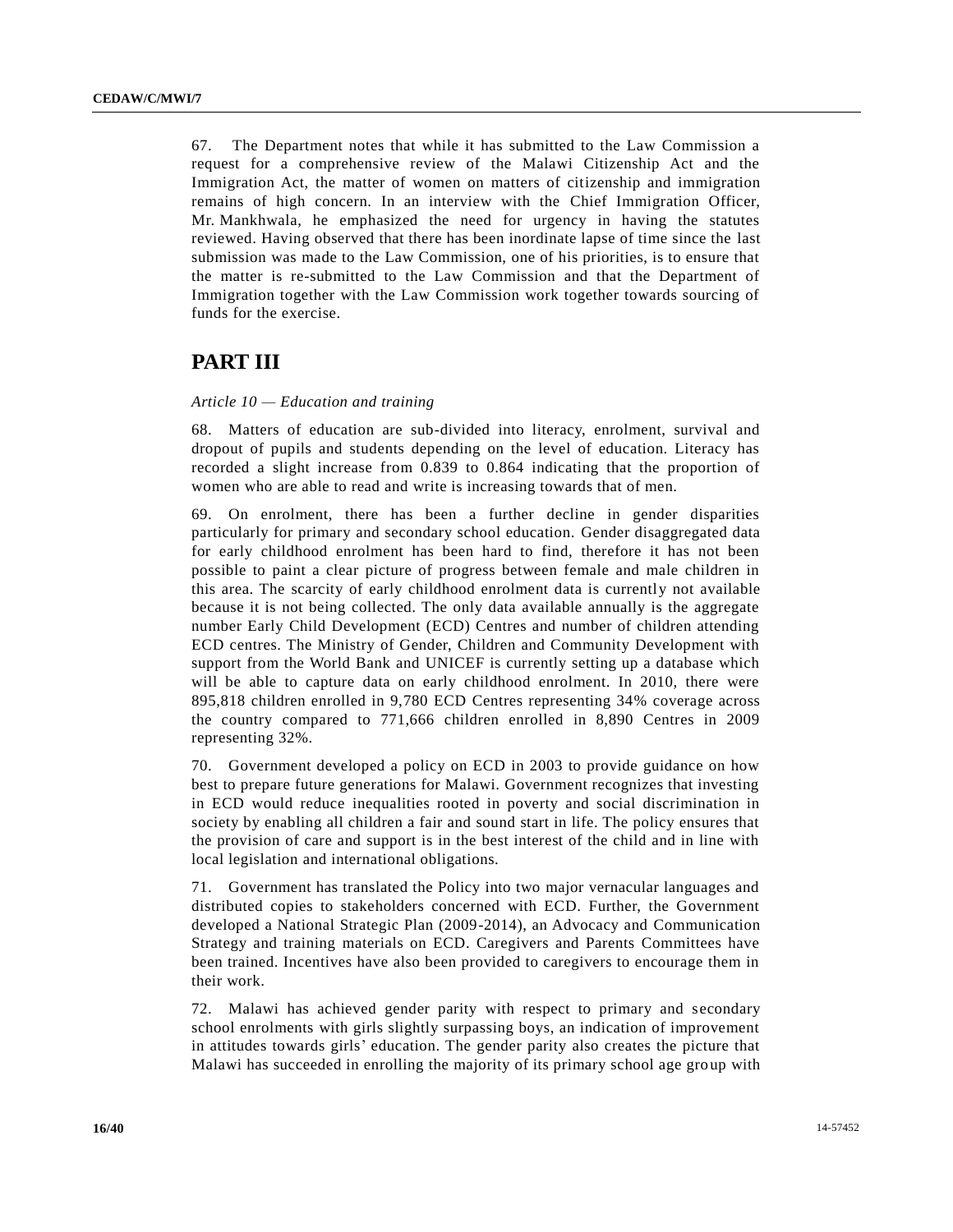an overall enrolment rate of 83% which is a very good stride towards the Millennium Development Goal and the Education For All (EFA) goals for 2015. The introduction of Free Primary Education in 1994 has played a significant role in primary school enrolments.

73. In terms of net primary education enrolment, 84% girls as compared to 82% boys were enrolled. Whilst the available statistics shows that the primary school age population of girls has grown faster than that of boys in the recent past leading to the achievement of parity in net enrolment rate, the picture may be slightly different if the issues of repetition at each level of the primary education cycle were to be factored in. The repetition rate between standards 1 and 8 ranges between 12.9% and 25.1% for boys and 13.5% and 24.1% for girls.

74. The Education Management Information System (EMIS, 2010) shows an increasing trend in the survival rate of pupils to standard 8 (the last class of primary education). According to the EMIS, the total survival rate for standard 8 increased from 26.1% in 2005 to 48.8% in 2010. In terms of gender, the trends have also been increasing for both boys and girls during the period. However, the rate of increase for girls has been lagging behind that of boys. For instance, in 2005 the survival rate for girls to standard 8 was 22.9% against 30.1% for boys and in 2010 the rate for girls was 45.0% as compared to 53.1% for boys. It should, however be noted that by 2010 survival rate was higher in lower classes up to standard 5, with a record 74.7% for boys and 72.0% for girls. An increase in the survival rate may partly be attributed to an improvement in sanitary facilities particularly for girls in most schools.

75. Despite the stated discrepancy which has continued over the years, it should be noted that there has been an improvement in the survival rate for both standards 5 and 8 since 2005. In 2005 the aggregate survival rate for standards 5 and 8 were at 49.8% and 26.1% respectively before rising to 51.8% and 30.2% in 2007 before getting to 73.5% and 48.8% in 2010 (EMIS, 2010).

76. A Country Status Report for Malawi (2009) on education highlights both demand and supply factors that influence the low retention and the survival rate in primary schools. On the demand side, families' economic difficulties and behaviour such as pushing girls into early marriage as well as early pregnancy and family responsibilities are cited as the main factors. With regard to economic difficulties, most families would resort to sending their children to engage in child labour either as house workers in towns and/or to work in farms.

77. When girls reach standard 5 and a little beyond, they reach puberty and are often subjected to sexual harassment and assault both on their way to and from school as well as within the classroom walls from their male peers and teachers. This discourages the girls from continuing with school. Their parents would also keep them home from school both to protect them from violence, as well as to help with childcare, food gathering and household chores as they are deemed to be of age. Long distance to schools is also a significant factor leading to school dropout.

78. Malawi still remains without a comprehensive Girl Dropout Policy but has a Re-admission Policy for girls who dropped out of school on account of pregnancy. Other significant policies for retention of pupils in school include the School Feeding Programme in primary schools and a 2 year cash transfer programme for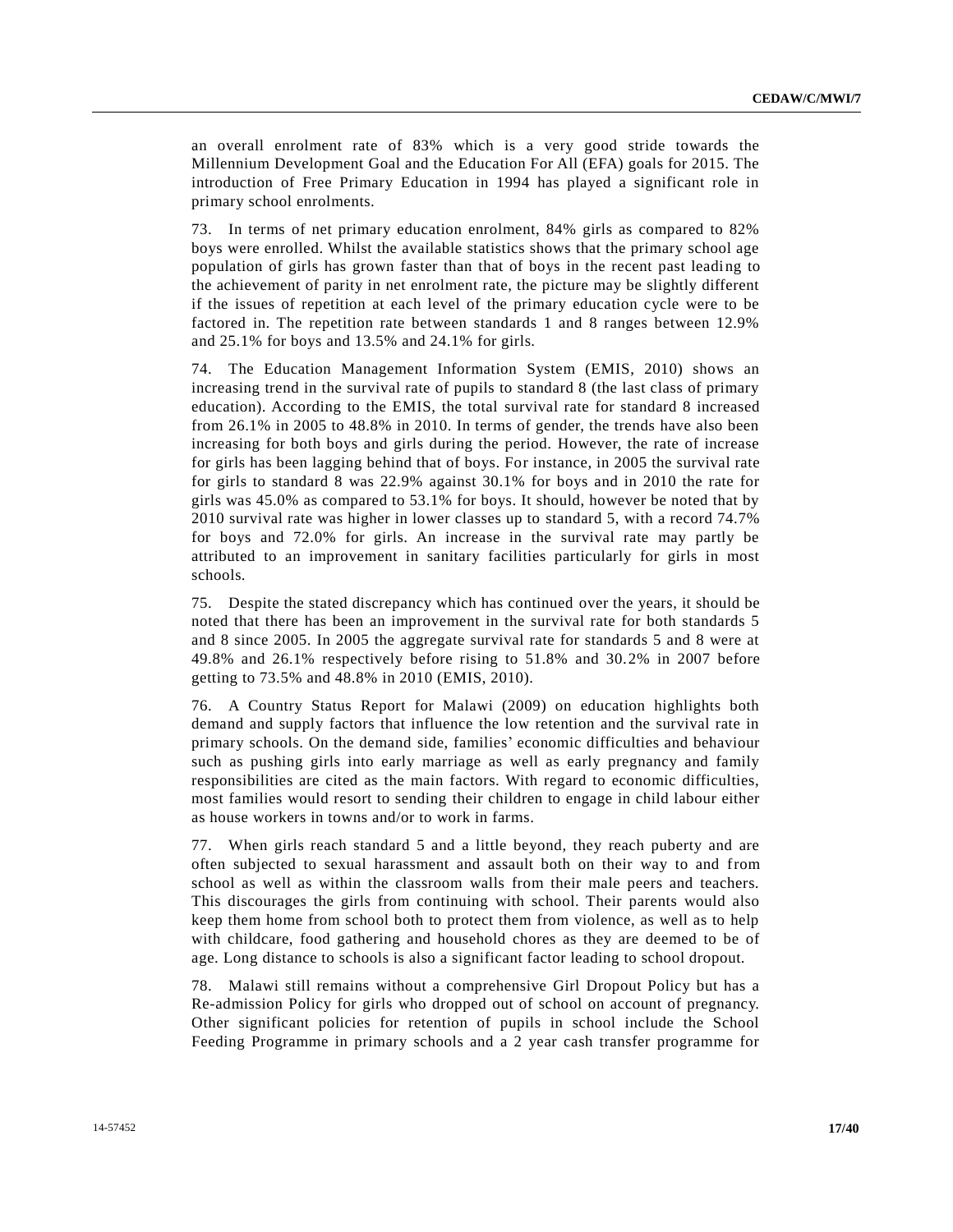girls between 13 and 20 years. The girls get a stipend directly to encourage them to attend school and preventing them from dropping out.

79. Since 2007, Government has also intensified efforts to bring civic awareness to the public through the Primary Curriculum and Assessment Reform (PCAR). PCAR promotes both social and academic development of the student by giving the student a more active role in the process of learning.

80. On the supply side, crowded classrooms with a pupil classroom ratio of 101 in 2010 which increased from 85 in 2005, and open air or temporary classrooms mainly due to the introduction of free primary education in 1994 without adequate infrastructure in form of classrooms and sanitary facilities has influenced more pupils, particularly girls who become more aware of their sanitary needs as they get to puberty, to drop out of school. Learning under a tree becomes more problematic during the rainy season when the little available classroom space is preserved for the younger pupils in the lower classes at the expense of the upper classes. This means some classes are frequently disrupted by the rains which then discourages the learners and leads to increased absenteeism and drop out.

81. Whilst the survival rate indicator is used to measure the extent to which the school system is able to retain pupils, with or without repetition, it conversely measures the magnitude of dropout as has been discussed above. Despite the notable progress in reducing school dropout at entry point, the situation is still not good with slow improvement as one goes up the ladder. The EMIS data shows high dropout rates particularly for girls in higher classes i.e. standard 7 and 8 and also in rural as compared to urban areas. The main reasons for girls' dropout continue to be poverty, early marriages, pregnancies and family responsibilities. Dropout at secondary school level is also influenced by lack of fees due to poverty. Generally, the opportunity cost of sending female children to school in rural areas, where girls are married quite early, is high because benefits of girls' schooling seem to be farfetched for most poor households.

82. The EMIS also shows that in 2005, the general pupil-teacher ratio was at 71 and increased to 80 in 2010. The ratio for pupils to the number of trained teachers was even higher at 83 in 2005 and rose to 91 in 2010. In terms of classroom structures, 15% of the structures in use for the 2009/10 school year were temporary or makeshift structures probably to accommodate the increasing number of pupils. Crowded classrooms, open-air or temporary classrooms, and incomplete classroom blocks and schools have had a negative effect on retention.

83. The Malawi Education Country Status Report (CSR) of 2008/09 found that 16% of pupils were enrolled in a school that did not provide the 8 grades of the primary cycle and giving a high probability of the students to dropout before completion.

84. Among some of the measures that Government needs to undertake to address the decrease in the quality of education include increasing investment in infrastructure development especially classrooms and sanitary facilities; providing adequate teaching and learning materials to schools; and training more teachers by promoting more private sector participation in establishment and running if teachers' training colleges. With regard to infrastructure, as of 2010, there were 36,819 classrooms in the public primary schools against 1,470 classrooms under private schools comprising only 3.8% of the total. Government needs to provide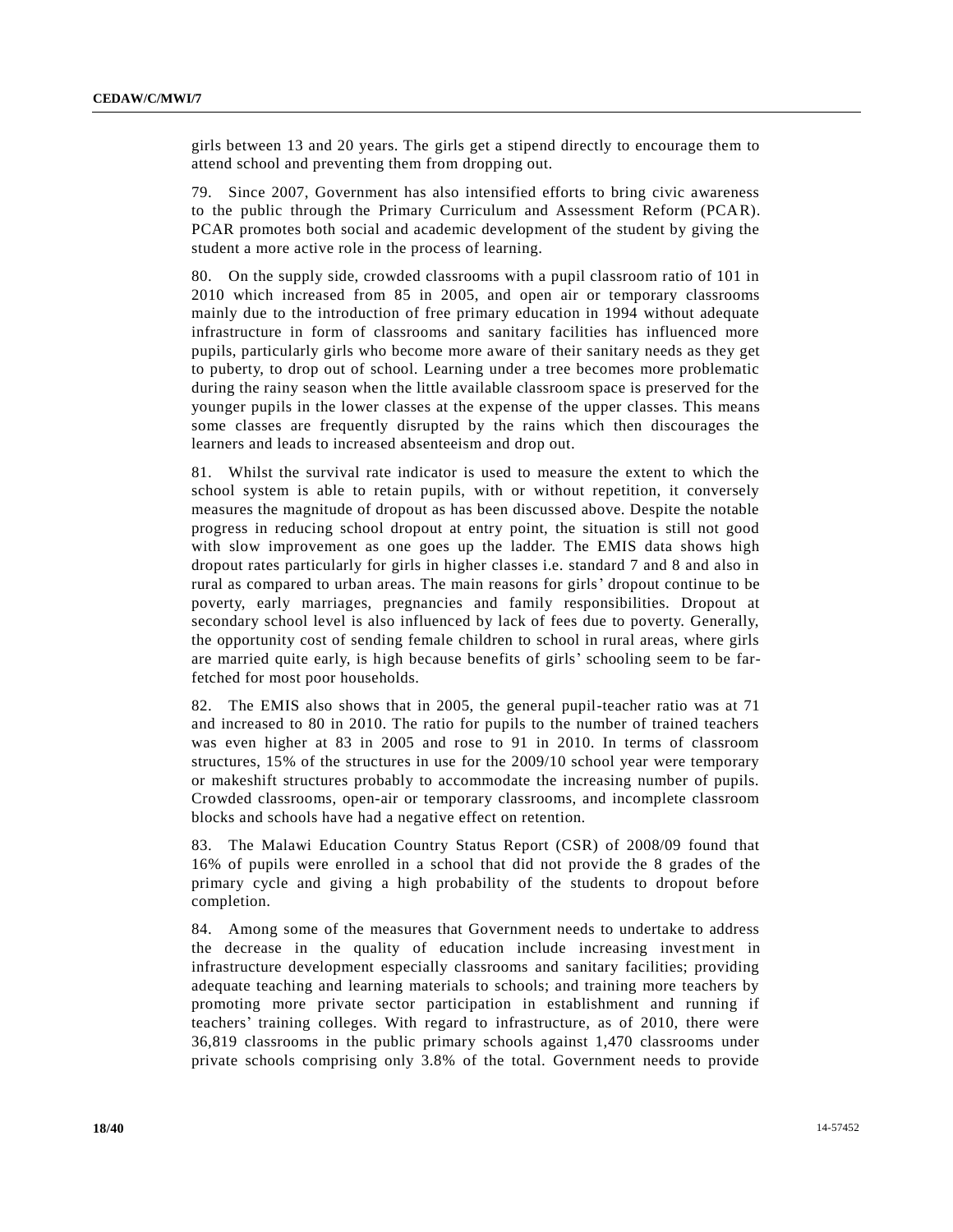incentives to teachers like transport and house allowances since many teachers stay far away from the schools where they teach. To ease the problem of shortage of teacher houses, more investment needs to be made in the area. Increased budgetary allocation to the education sector to support private schools would also encourage them to play an active role in the promotion of education.

85. Gender parity has also been achieved in secondary school enrolment. Statistics show that net enrolment rate (NER) for females and males by 2009 were 15% and 12% respectively. With an overall NER of 13%, it shows that fewer students enter secondary education mainly due to less number of spaces in terms of schools and classroom space at the secondary level than in primary. During 2009/10, there were 5,392 primary schools compared to 1,045 secondary schools.

86. Despite this gloomy picture, the private sector and religious agencies under the Association of Christian Educators in Malawi (ACEM) are doing a lot in recruiting girls in secondary schools. They have more girls-only secondary schools than the government. Out of 28 girls-only secondary schools, government only owns one representing a mere 3.6%.

87. At secondary school level, some schools that released the students during the day have been converted into boarding schools by providing hostels for both male and female students.

88. With regard to tertiary education, males (66.4%) continue to dominate females (33.4%). Data on tertiary education was obtained from two public universities, University of Malawi and Mzuzu University, and three prominent private universities, the Catholic University of Malawi, University of Livingstonia and Shareworld University. Of the two categories of providers, the gender gap is higher in the public than in the private institutions. The two public institutions in 2011 together recruited 31.8% females and 68.2% males whereas the private institutions combined recruited 45% females and 55% males in the same year.

89. The major discrepancy in the public institutions emanates from two major factors which border around college accommodation space and university entry requirements. From the time of establishment, both University of Malawi and Mzuzu University have had more bed spaces for male than female students and so could only admit a specified number of females into the universities. The other limiting factor for female admission has been, until recently, the overemphasis on good passes in science subjects including mathematics. In most cases, it has been male students who have had an upper hand in science subjects than females, a fact which has perpetuated the enrolment differences between males and females. On the whole, male students have always enjoyed a higher pass rate than their female counterparts. For instance, in 2010 nearly 58% male students passed their Malawi School Certificate of Education Examinations (MSCE) against 46.5% for females.

90. To mitigate the gender disparities in tertiary education, the University of Malawi introduced non-residential system to increase intake for both males and females and also constructed more hostels for female students. Currently the Ministry of Education is in the process of introducing pool selection system where all tertiary institutions would be given a chance to select students from a pool of school leavers. Additionally, the institutions will also be encouraged to enrol students based on class space and not bed space. These two initiatives will definitely increase the number of females enrolled for tertiary education. For the Teachers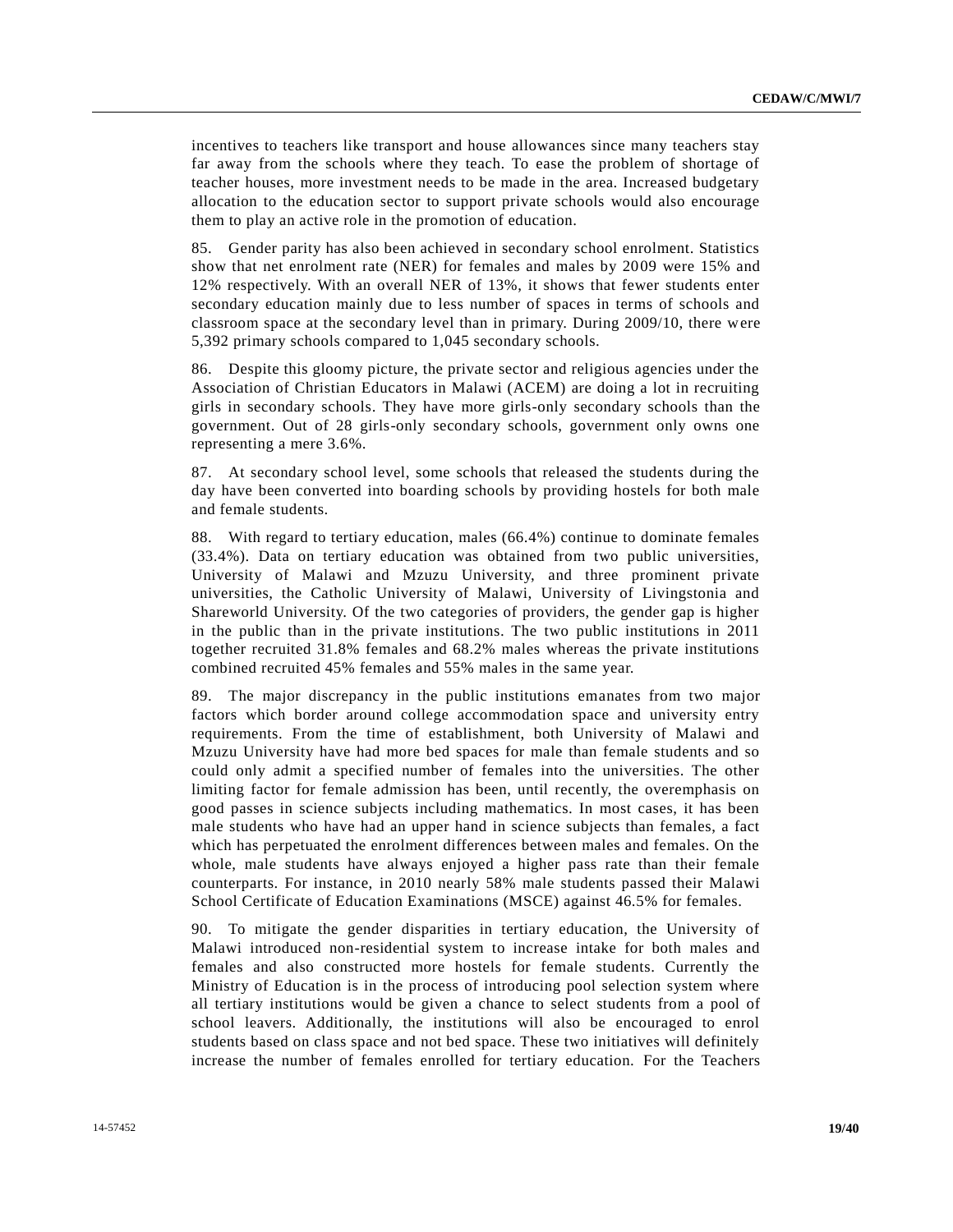Training Colleges in the country, Government has adopted the 50-50 enrolment policy in order to reduce disparity between males and females.

91. In 2010, the education enrolment sub-component had a score of 0.874 and has gone up to 0.901 in 2011. However, because more girls dropped out of school relative to boys it affected the overall education score leading to a slight decline in the score from 0.872 to 0.864 for the preceding and current years respectively.

92. While it was reported that issues of violence against girls in school are on the increase, the Human Rights Commission, together with the Ministry of Education, Ministry of Gender, the Law Commission, Action Aid International and some media houses, spearheaded the process of developing the Violence Against Girls in School Policy which was earlier in 2012, submitted to Government for possible adoption. The proposed policy identifies causes and instances of violence, including sexual harassment, issues of lack of sanitary facilities that usually drive girls once they reach the age of puberty out of school and other general matters. It is largely hoped that Government will welcome this proposal considering that some of its departments participated in the process.

### *Article 11 — Employment and work*

93. The right to economic activity, to work and pursue a livelihood enshrined in the Constitution is broadly understood to include the right to earn a living through formal or informal employment. With specific reference to employment, section 31 provides that every person has a right to fair and safe labour practices and to fair remuneration. The provision proceeds to guarantee fair wages and equal remuneration for work of equal value without distinction or discrimination of any kind, in particular on basis of gender, disability or race. The State is obliged to ensure the right to withdraw labour.

94. There are several statutes that cover matters of employment. The Employment Act is the principal legislation covering labour related matters in Malawi. Other statutes include the Labour Relations Act, the Occupational Safety, Health and Welfare Act and the Workers' Compensation Act.

95. The Employment Act enacted in 2000 prohibits discrimination against employees or prospective employees in respect of recruitment, training, promotion, terms and conditions of employment or other matters arising out of the employment relationship. Among the grounds listed under section 5 are sex, marital status or family responsibilities. Contravention of this provision may result in a fine and up to 2 years imprisonment. The same prohibition applies to pay which the Employment Act in section 6 guarantees to be equal for work of equal value without distinction or discrimination of any kind.

96. The Employment Act also guarantees maternity leave for female employees for at least eight weeks every three years on full pay. The Act also guarantees that when an employee is on maternity leave, her normal benefits, entitlements and period of employment shall continue uninterrupted. Termination of employment due to or on account of a reason connected to pregnancy of an employee is an offence punishable with a fine and imprisonment of up to 5 years. Notwithstanding this provision, female employees are per Malawi Public Service Regulations female employees are entitled to 90 days maternity leave.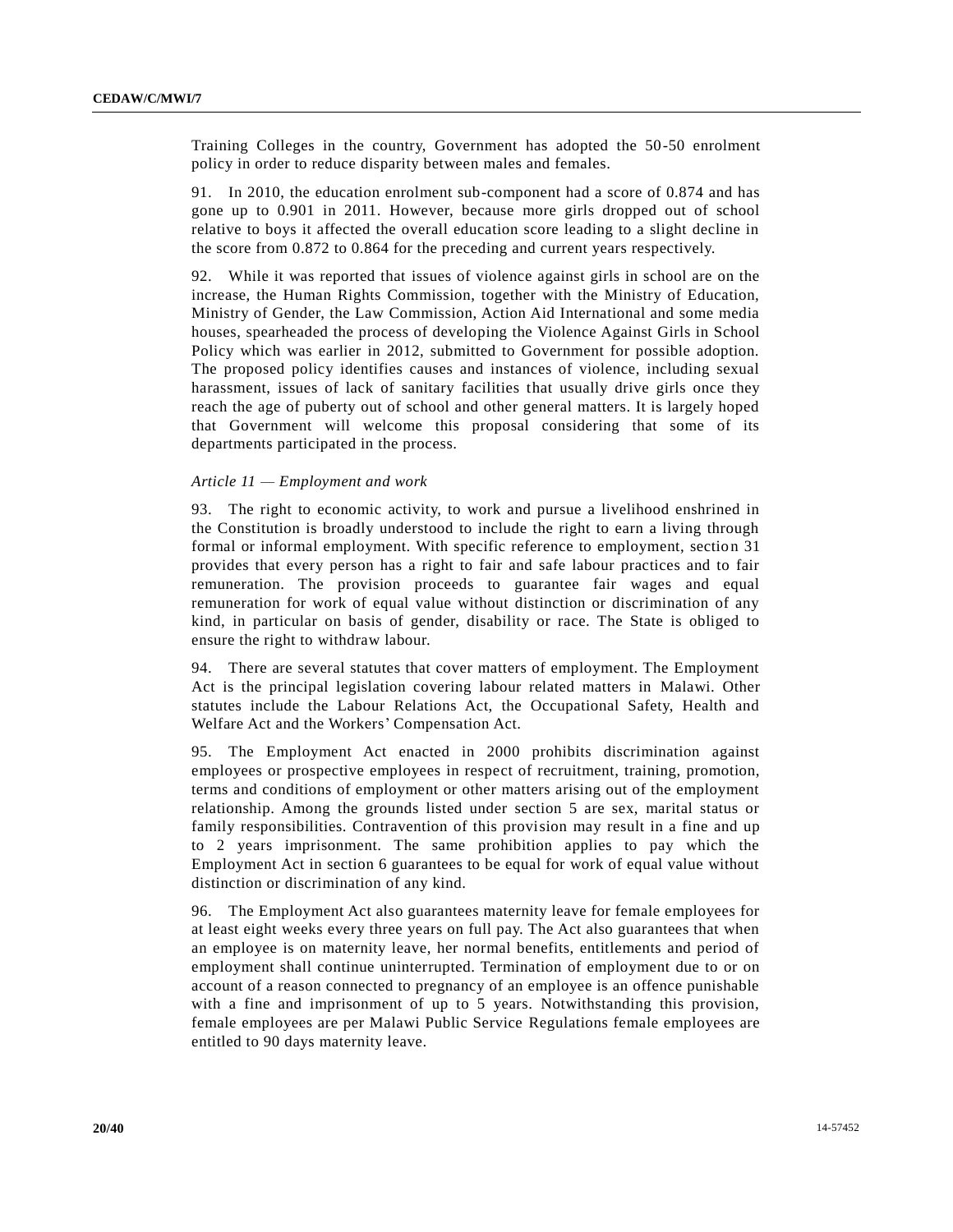97. In spite of these provisions, women still continue to lose employment or benefits due to pregnancy. Although the relevant institutions admit to not computing statistics in this regard, reported cases are emerging and on the increase. Often complainants allege that employers will not make it explicit that the reasons for termination are connected to pregnancy. In such cases, women find themselves declared redundant only to be replaced by another woman of equal capacity but without maternity issues.

98. Almost 85 % of households in Malawi are engaged in agricultural activities. Of these households, about 84 % of the households are engaged in crop production whilst 44 % engage in livestock production. It is further noted that 43% of households engaged in agricultural activities are engaged in both livestock raring and also crop cultivation.

99. In the non-agricultural employment sector, approximately 20% of households operate non-agricultural enterprises. Also in terms of employment, the share of women in non-agricultural wage employment remains the same as the last time it was measured at 21%. The proportion engaged in small scale economic activities in urban areas is at 36%, more than double the figure for rural areas which stands at 17%. In gender terms, 22% of male headed households operate non-agricultural enterprises compared to 15% of female headed households. Ultimately, the percentage of women living under the poverty line is at 51.6%. Table 2 shows more on the gender gaps under economic issues.

## Table 2 **Gender Gaps under the Economy**

|                 |                         |                                                                                                        |           | Data      |       |                                   |           |       |
|-----------------|-------------------------|--------------------------------------------------------------------------------------------------------|-----------|-----------|-------|-----------------------------------|-----------|-------|
| Component       | Sub-component Indicator |                                                                                                        | Women     |           |       | $Sub-$<br>Men Indicator Component | Component | Block |
|                 |                         | Wages in agriculture                                                                                   | 55 000.00 | 55 000.00 | 1.000 |                                   |           |       |
|                 |                         | Wages in civil service                                                                                 | 36 802.00 | 36 802.00 | 1.000 |                                   |           |       |
|                 | Wages                   | Wages in formal sector<br>(public and/or private)                                                      | 49 786.00 | 49 786.00 | 1.000 |                                   |           |       |
|                 |                         | Wages in informal<br>sector                                                                            | 4 500.00  | 4 500.00  | 1.000 | 1.000                             |           |       |
| Income          |                         | Income from informal<br>enterprise                                                                     | 16 243.00 | 33 091.50 | 0.491 |                                   |           |       |
|                 | Income                  | Income from small<br>agricultural household<br>enterprise                                              | 16 222.40 | 20 712.20 | 0.783 |                                   |           |       |
|                 |                         | Share of women under<br>the poverty line                                                               | 51.6      | 48.4      | .0938 | 0.737                             | 0.869     |       |
|                 |                         | Time spent in market<br>economic activities (as<br>paid employee, own-<br>account or employer          | 18.4      | 28.0      | 0.657 |                                   |           |       |
| Time use<br>and | Time-use                | Time spent in<br>non-market economic<br>activities or as unpaid<br>family worker in<br>market economic |           |           |       |                                   |           |       |
| employment      |                         | activities                                                                                             | 13.7      | 13.8      | 1.007 |                                   |           |       |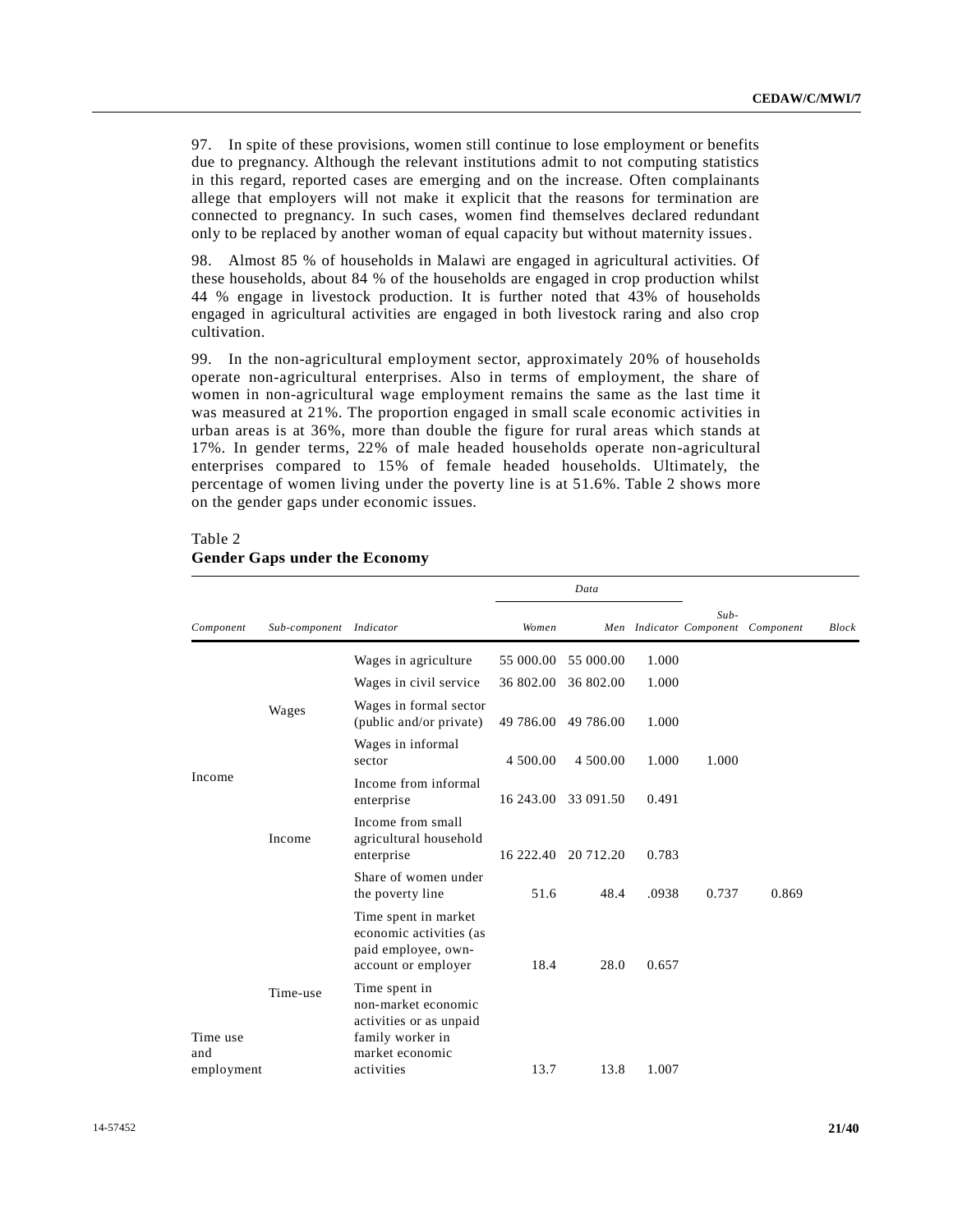|           |                         |                                                     |                              |       | Data  |       |        |                                   |              |
|-----------|-------------------------|-----------------------------------------------------|------------------------------|-------|-------|-------|--------|-----------------------------------|--------------|
| Component | Sub-component Indicator |                                                     |                              | Women |       |       | $Sub-$ | Men Indicator Component Component | <b>Block</b> |
|           |                         | care and volunteer<br>activities                    | Time spent in domestic,      | 7.7   | 1.2   | 0.156 | 0.607  |                                   |              |
|           | Employment              | Share of women in<br>employment                     | non-agricultural wage        | 21.0  | 79.0  | 0.266 |        |                                   |              |
|           |                         | rate                                                | Youth unemployment           | 1.00  | 1.00  | 1.000 | 0.633  | 0.620                             |              |
|           |                         | Ownership                                           | rural<br>land/farms<br>Urban |       |       |       |        |                                   |              |
|           | Means of                | of                                                  | plots/houses                 | 20.0  | 80.0  | 0.250 |        |                                   |              |
|           | production              |                                                     | Livestock                    | 45.0  | 55.0  | 0.818 |        |                                   |              |
| Access to |                         | Access to credit<br>(commercial and<br>microcredit) |                              | 10.7  | 14.0  | 0.764 | 0.611  |                                   |              |
| resources |                         | Employers                                           |                              | 0.2   | 0.6   | 0.333 |        |                                   |              |
|           | Management              |                                                     | Own-account workers          | 15.6  | 19.6  | 0.796 |        |                                   |              |
|           |                         | High Civil servants<br>(Class A)                    |                              | 187   | 628   | 0.298 |        |                                   |              |
|           |                         | Members of                                          | professional syndicates      | 585   | 3,297 | 0.177 | 0.401  | 0.506                             | 0.665        |

*Source*: National Statistical Office, 2012.

100. Labour force participation is measured by comparing the percentage of the labour force in the total population. It indicates the population aged 15 years and above engaged in employment or seeking employment. According to the IHS3, the labour force participation is around 88%. In rural areas, the labour force participation is higher than in urban areas. In both urban and rural areas, the labour force participation rate of males is higher than for females. See Table 3.

101. With regard to youth unemployment, there are more boys than girls who are unemployed. Youth unemployment rate, according to the 2009 WMS which is the main source of data for this indicator, is referred to as unemployed persons expressed as a proportion of persons in the labour force. In the same vein, unemployed persons are those not working during the reference period but were looking for and ready to work during the last 4 weeks preceding the survey.

102. As there are more males than females who continue and finish school, there are obviously more male youths than females looking for employment that are not being absorbed in the formal labour market which is not expanding fast enough to absorb all the school leavers. In contrast, most female youth who had dropped out of school and opted for early marriages would not be on the job market as they would already be engaged either in subsistent farming, in the informal sector, or would be mere housewives.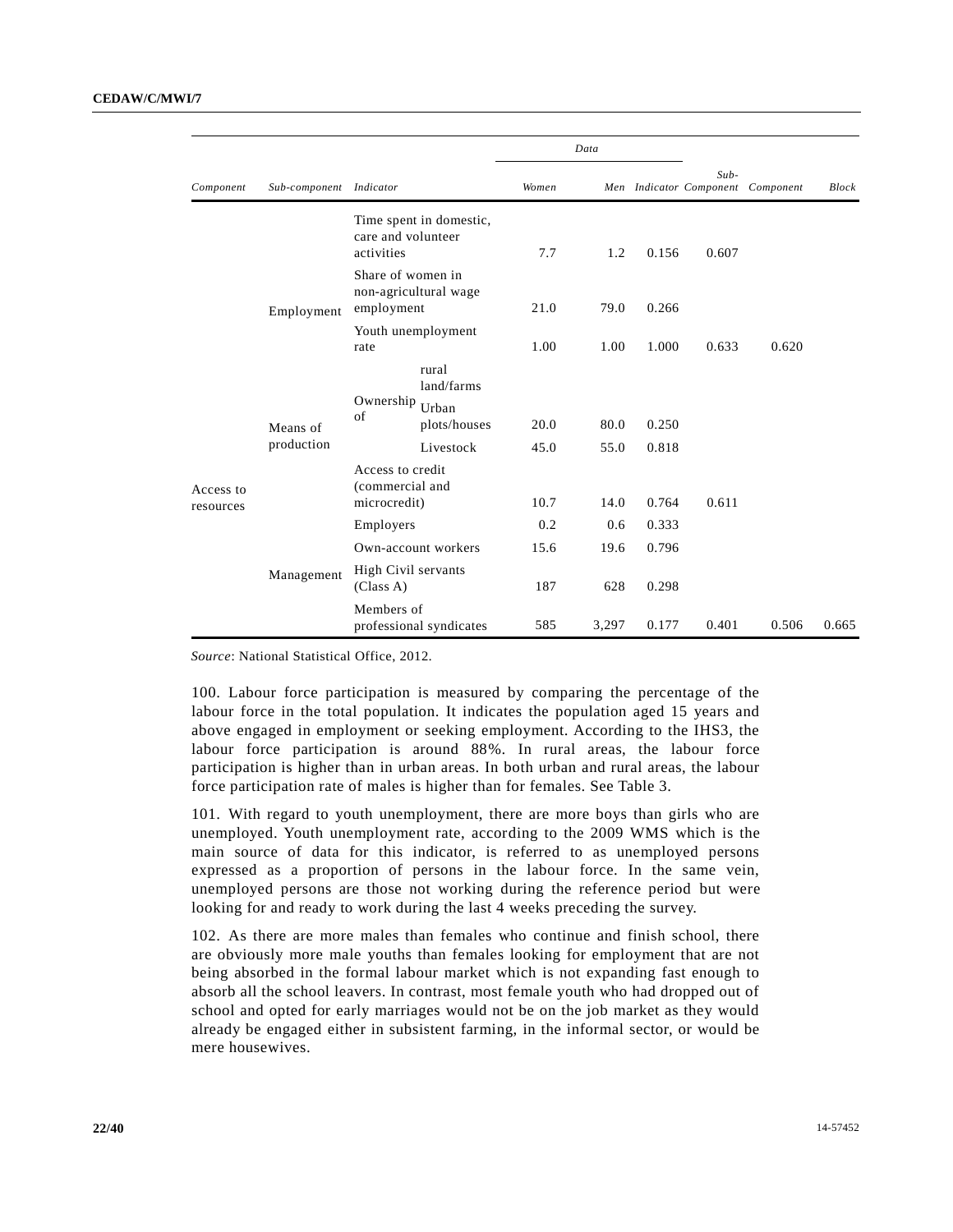|                            |      | Labour force participation rate |      |
|----------------------------|------|---------------------------------|------|
| Background characteristics | Male | Female                          | All  |
| Malawi                     | 89.4 | 87.4                            | 88.4 |
| Place of residence         |      |                                 |      |
| Urban                      | 86.5 | 78.7                            | 82.5 |
| Rural                      | 90.1 | 89.1                            | 89.6 |
| Rural north                | 89.5 | 89.9                            | 89.7 |
| Rural central              | 89.7 | 87.9                            | 88.8 |
| Rural south                | 90.6 | 90.0                            | 90.3 |
| Age group                  |      |                                 |      |
| $15 - 24$                  | 76.2 | 79.4                            | 77.9 |
| $25 - 34$                  | 97.2 | 94.5                            | 95.8 |
| 35-49                      | 97.4 | 95.3                            | 96.4 |
| 50-64                      | 96.9 | 92.4                            | 94.5 |
| $65+$                      | 85.8 | 70.8                            | 77.5 |
| None                       | 89.7 | 88.8                            | 89.2 |
| Primary                    | 86.2 | 80.8                            | 83.8 |
| Secondary                  | 89.9 | 82.3                            | 87.2 |

# **Labour force participation rate of population aged 15 years and above by background characteristics, Malawi 2011**

*Source*: National Statistical Office, IHS 3, 2012.

### *Article 12 — Health care*

Table 3

103. The principal statute on matters of health is the 1948 Public Health Act. Since 2011, the Public Health Act is undergoing comprehensive review by the Law Commission. One of the issues under consideration is the issue of the right to health which has not been provided for in the Constitution. .

104. The completion of the development of the Gender Equality Act has resulted in the proposal for the enactment of the right to adequate sexual and reproductive health under law. The right covers the following areas:

- (a) access to sexual and reproductive health care services;
- (b) access to family planning services;
- (c) protection from sexually transmitted infections;
- (d) self-protection from STIs;
- (e) choice of whether and when to have a child;
- (f) fertility control; and
- (g) choice of contraceptive method.

105. Over and above, the general duties of health service providers, the proposed law provides for additional duties covering issues of respect for sexual and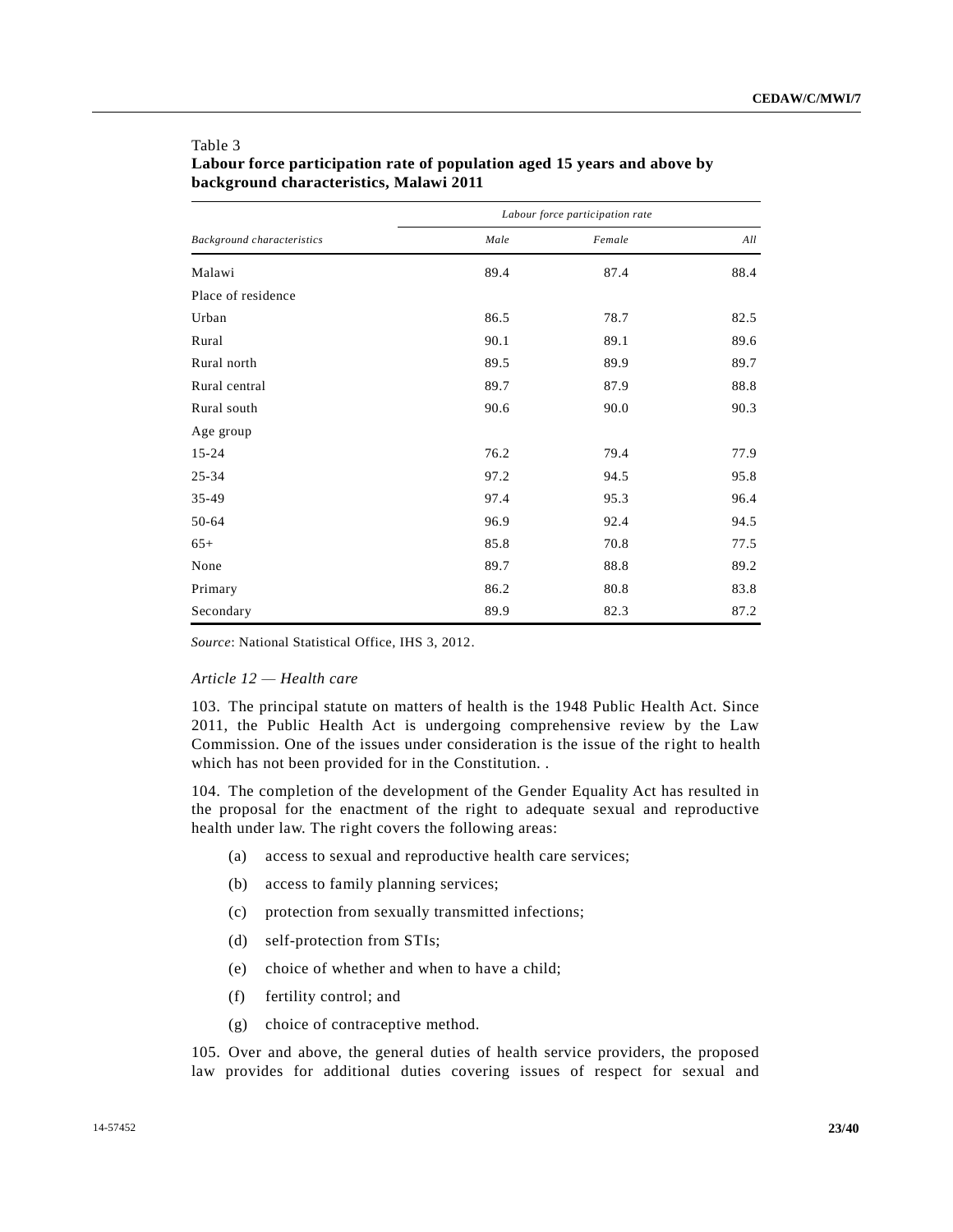reproductive health rights; respect for the dignity and integrity of people who access health services; provision of services, including family planning services, without discrimination and irrespective of marital status; promoting informed decisions; record keeping; obtaining written and informed consent from clients and patients.

106. There are a number of policies related to public health and especially with respect to health care for women. The National Sexual and Reproductive Health and Rights Policy, the National Sexual and Reproductive Health and Rights Strategy, the National HIV and AIDS Policy and the Maputo Plan of Action are most visible. Since 2009, Government embarked on a National Safe Motherhood Programme which aims mainly at reducing maternal mortality ratio which stood at 675 per 100,000 births. In 2013, Government announced that as a result of the Presidential Initiative on Safe Motherhood, the maternal mortality ratio has significantly reduced to 460 per 100,000 live births.

107. Broadly, Malawi is still burdened with very poor general health indicators. Main areas of concern are HIV and AIDS, maternal health, neonatal and child health. On maternal health, the Presidency established the Safe Motherhood Initiative which is coordinated under the Office of President and Cabinet and the President has since appointed a new National Coordinator of the initiative. The President has since April, 2012 also been encouraging Traditional Leaders to take their role in preventing maternal mortality and discouraging the use of traditional birth attendants (TBAs). Currently, Government has prohibited the use of TBAs.

108. On child mortality, the figures show a decline of more than 50% from 234 deaths per 1,000 live births in 1992 to 112 deaths per 1,000 live births in 2010. On the basis of sex, the 2010 MDHS estimates lower child mortality at 117 deaths per 1,000 live births for female children under the age of 5 years compared to 138 deaths per 1,000 live births for male children of the same age. The major causes attributed to these statistics are low education levels, low levels of wealth and age of the mother coupled with poor child spacing and birth size of the child.

109. In terms of child health, boys are showing higher levels of stunting; underweight and under-five mortality than girls. In 2010, the scores under this head were equal while in 2011, the score is 1.185 indicating that more girls are less stunted, underweight and are experiencing less under-five mortality.

110. Some reasons attributing to this development include the fact that previously, communities showed more preference towards feeding male children than girls based on the belief that boys are busier than girls. Due to civic awareness on gender equality, although there is dearth of data on this point, most communities have started treating children equally.

111. While general awareness of HIV and AIDS remains almost universal, it is still a large concern and burden to the enjoyment of good health. Currently, the national prevalence rate for HIV infection is at 10.6%, down by 3.4 percentage points from the time of the last Report.

112. Currently, 10.6% of adults are HIV positive. This is a decrease from 2004 when the percentage was 11.8%. Prevalence is higher in women at 12.9% and 8.1 % for men. Women in urban areas have the highest prevalence rate at 22.7% while men in rural areas have the lowest rate at 7.1%.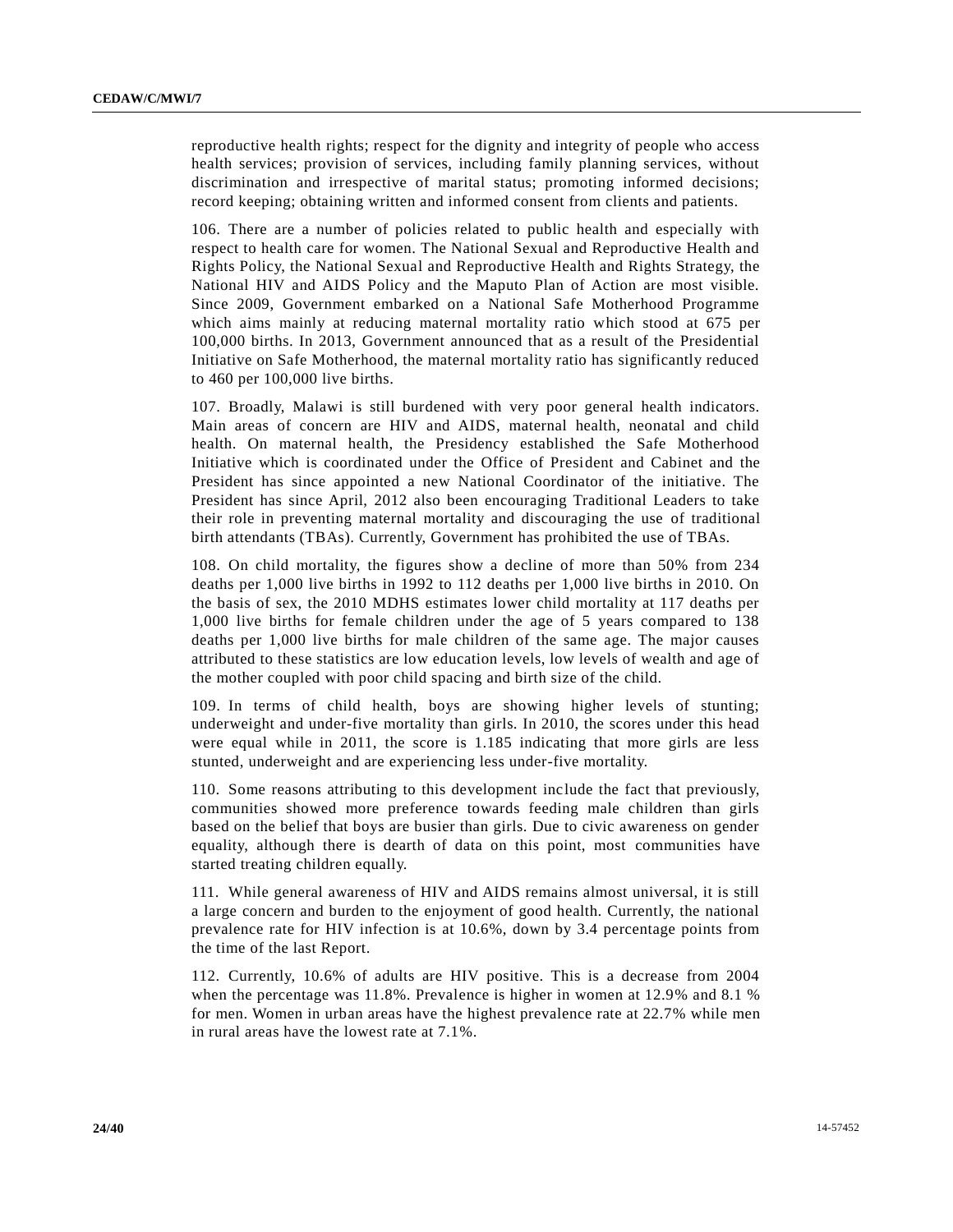113. During the reporting period, the DNHA which is under the Office of the President and Cabinet (OPC) registered several achievements including the strengthening of governance and coordination structures; the development and conclusion of a new proposed HIV and AIDS Policy; scaling up of HIV and AIDS services; and the decline of HIV prevalence from 14% in 2004 to 10.6% in 2010. It was also noted that mother to child transmission had declined from 21.3% to 12.8% within the same period.

114. The DNHA also managed to spearhead the mainstreaming of HIV and AIDS in national policies and programmes. The number of people starting Anti-Retroviral treatment (ART) rose from 4,000 in 2004 to over 223,437 in 2008. In 2011, the Ministry of Health reports that the actual number of women accessing ART stands at 274,238 representing 61% compared to 177,308 men.

115. The difference is largely attributed to the women's access to programmes supporting Prevention of Mother To Child Transmission (PMTCT) which provides an entry point to accessing ART unlike men who are hampered by their egos and fear of stigmatization and discrimination. Government has since adopted the Elimination of Mother To Child Transmission (EMTCT) through the adoption of the Option B+ where pregnant mothers, upon being diagnosed HIV positive, are put on lifelong ARV treatment.

116. In response to this disparity, Government has introduced 'moonlight' testing for couples at night in order to encourage men to access HTC. 'Door-to-door' testing, community based HIV services and Voluntary Male Medical Circumcision (VMMC) has also been found to be favourable towards encouraging men to go for testing.

117. Government in collaboration with stakeholders embarked on an exercise to review the Policy through a participatory and consultative process. The revised Policy, adopted in 2013, aims at sustaining the National Response to HIV and AIDS; targets key drivers of the epidemic; addresses emerging national and global issues; and aims at achieving targets proposed in the Universal Access Framework on prevention, treatment, care and support. It facilitates evidence -based reprogramming and strengthening of the National HIV and AIDS response while recognizing emerging issues, gaps, challenges and lessons learnt during the implementation of the first Policy; scales up evidence based innovative interventions; and re -aligns the National HIV and AIDS Response to the Government's development agenda.

118. The specific objectives of the Policy are prevention of primary and secondary transmission of HIV; improvement of the quality of treatment, care and support services for PLHIV; reduction of vulnerability to HIV infection among various population groups; strengthening of the multisectoral and multidisciplinary coordination and implementation of HIV and AIDS programmes; and strengthening of monitoring and evaluation of the national HIV and AIDS response. The key thematic areas of the Policy include a Comprehensive multisectoral and multidisciplinary response to HIV and AIDS; Prevention, Treatment, Care and Support; Impact mitigation; Protection, Participation and empowerment of PLHIV and other vulnerable populations; Mainstreaming and Linkages; National HIV and AIDS research; and Capacity development.

119. In December, 2011, Government adopted the National HIV and AIDS Strategic Plan (NSP), 2011-2016 as a follow-up on the NAF, 2004-2009, which was extended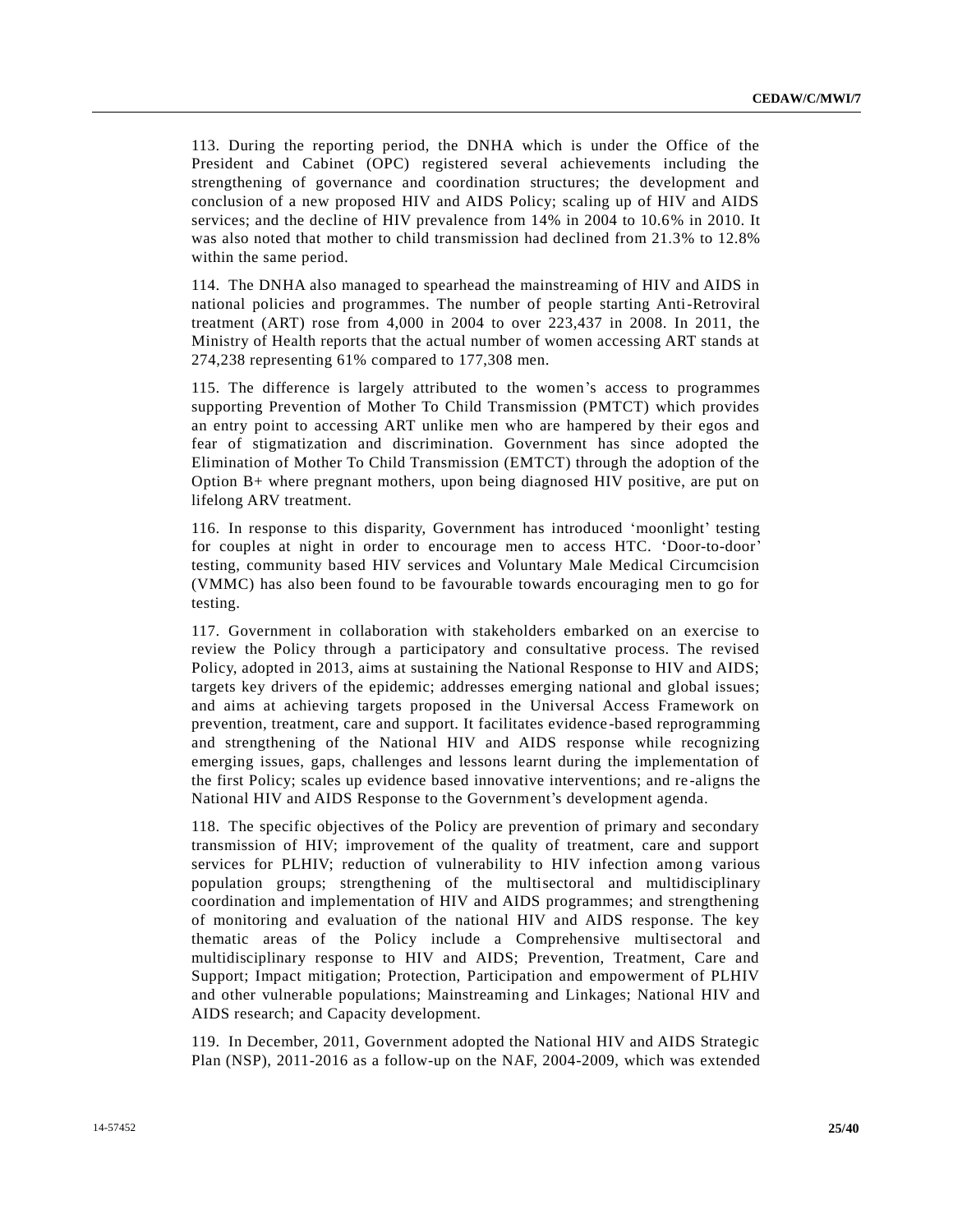to 2012. The NSP seeks to provide guidance to the national response to the HIV and AIDS epidemic by building on the gains of the previous instruments. It also aims at reducing new infections by 20% through the reduction of child infections by 30% and adult infections by 15%. It aims at reducing AIDS related deaths by 8% generally and to reduce child AIDS related deaths by 50%.

120. The NSP also aims at reducing new infections among people in the 15-24 years age group. The NSP has five priority areas of (a) prevention of primary and secondary transmission of HIV; (b) improvement in the quality of treatment, care and support services for PLHIV; (c) reduction of vulnerability to HIV infection among various population groups; (d) strengthening multisectoral and multidisciplinary coordination and implementation of HIV and AIDS programs; and (e) strengthening monitoring and evaluation of the national HIV and AIDS response. Table 4 below indicates the historical trends in selected HIV and AIDS indicators from 2006 to 2010.

#### Table 4

**Historical trends in selected HIV and AIDS epidemiological indicators 2006 to 2010**4

| Indicator/Year                   | 2006    | 2007    | 2008    | 2009    | 2010    |
|----------------------------------|---------|---------|---------|---------|---------|
| Estimated new infections         |         |         |         |         |         |
| $-$ # Adults (15+)               | 61 107  | 57 535  | 56 204  | 56 671  | 56 477  |
| $-$ # Children (0-15)            | 26 743  | 25 966  | 24 4 69 | 23 958  | 22 863  |
| - Total                          | 87 850  | 83 501  | 80 673  | 80 629  | 79 340  |
| - Estimated adult incidence (%)  | 1.05    | 0.96    | 0.91    | 0.89    | 0.86    |
| Estimated total HIV population   |         |         |         |         |         |
| - # Adults $(15+)$               | 760 811 | 766 080 | 771 311 | 778 512 | 786 603 |
| $-$ # Children $(0-15)$          | 155 603 | 163 247 | 169 677 | 174 978 | 179 844 |
| - Total                          | 916 414 | 929 327 | 940 988 | 953 490 | 966 447 |
| - Estimated adult prevalence (%) | 11.3    | 11.0    | 10.8    | 10.6    | 10.4    |
| Estimated adult HIV population   |         |         |         |         |         |
| $-$ # Males $(15+)$              | 302 204 | 302 875 | 303 923 | 306 149 | 309 069 |
| $-$ # Females $(15+)$            | 458 608 | 463 205 | 467 387 | 472 364 | 477 534 |
| - Total                          | 760 811 | 766 080 | 771 311 | 778 512 | 786 603 |
| <b>Estimated AIDS deaths</b>     |         |         |         |         |         |
| $-$ # Adults (15+)               | 51812   | 52 156  | 52 223  | 52 068  | 52 144  |
| $-$ # Children (0-15)            | 13 4 95 | 12 797  | 11 343  | 10 723  | 9 0 8 9 |
| - Total                          | 65 307  | 64 953  | 63 566  | 62 791  | 61 233  |

121. With respect to family planning, it is clear that knowledge of contraception is almost universal at 98% for women and 99% for men. Modern methods are more known than traditional forms of contraception. Among married women this figure is at 100% while for sexually active women, this is at 99%. According to the MDHS, 65% of all women indicated ever using a method of contraception at some point in their lives. The percentage of use for modern methods is higher at 62% while usage

**\_\_\_\_\_\_\_\_\_\_\_\_\_\_\_\_\_\_**

<sup>4</sup> NAC Spectrum Analysis, 2011.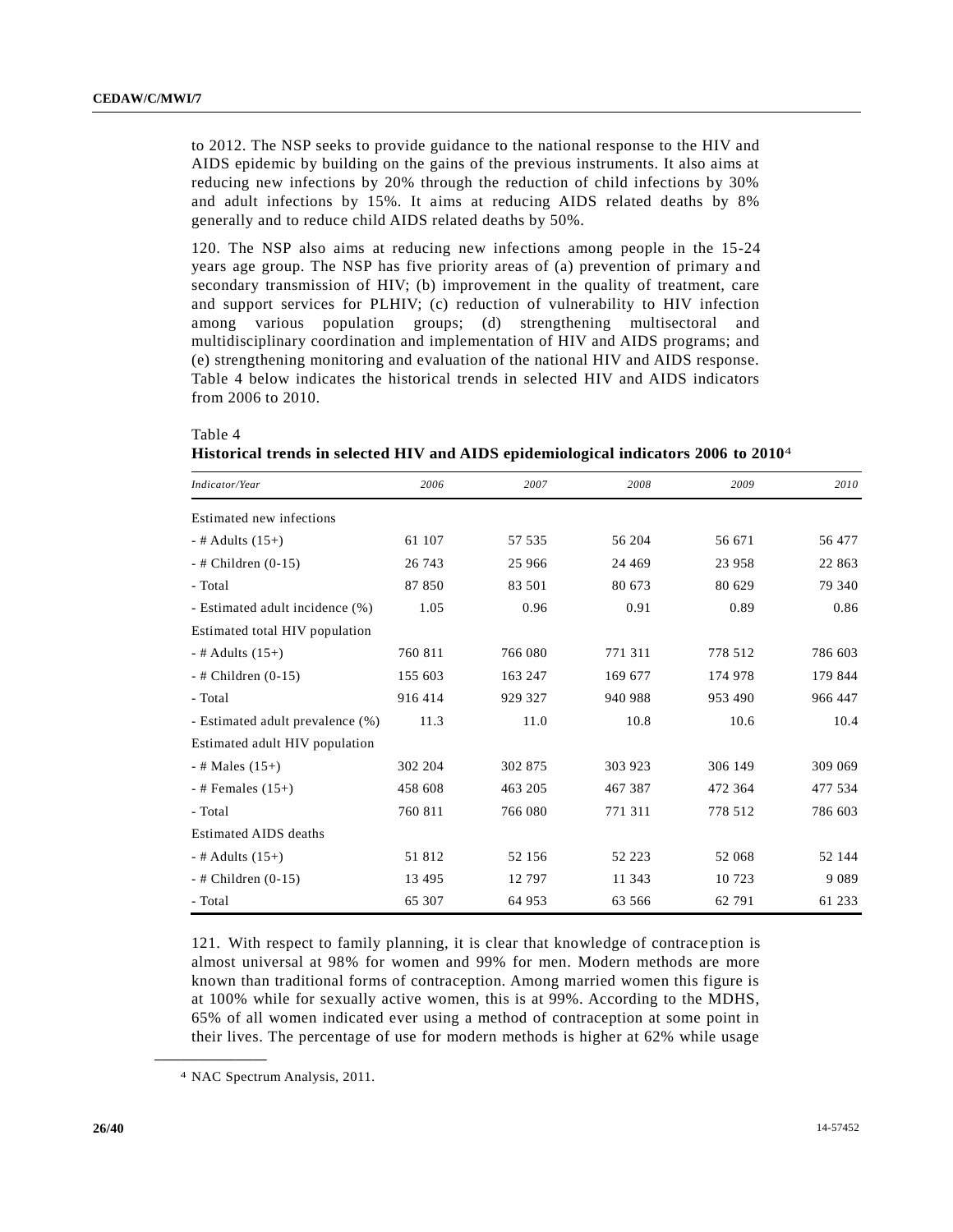of traditional methods is at 18%. Injectable contraceptives rank highest among most widely used methods among married women at 61%; male condoms come second at 20%; the pill at 15%; and female sterilization at the bottom at 10%. For men, condoms are the highest form used at 49% while male sterilization is the least common at 1%.

### *Article 13 — Economic and social security*

122. Access to benefits for women while in matrimony or afterwards remains a challenge. Patriarchy still demands that women access property through men. This is in spite of constitutional provisions which guarantee the right to acquire and maintain rights in property including property obtained by inheritance. The passing of the Deceased Estates (Wills, Inheritance and Protection) Act in 2011 entrenches the protection offered to women and the immediate family more than it was under the Wills and Inheritance Act.

123. At household level, the IHS 3 shows that within 12 months of the Report data collection process, almost 14% of Malawian households interact with the credit market as follows: 8% had successfully obtained a loan; 5% had tried to get a loan and were turned down; and 2% are still waiting for a response. 52% of female headed households are more likely to borrow business start-up capital than male headed households which stand at 37%.

124. The IHS 3 also indicates that most women are unbanked and often lack access to capital. Men (14%) seem to have slightly more access to credit compared to their female (10.7%) counterparts. Limiting factors to accessing credit at banks and microfinance institutions include issues of collateral and security guarantees. Studies in microfinance have found that formal lenders in Malawi including rural banks, savings and credit cooperatives, and special credit programs supported by t he government and nongovernmental organizations prefer to give loans to households with diversified asset portfolios and with diversified incomes. This usually put women at a disadvantage compared to their male counterparts. Even in cases where security is provided, some financial institutions still require the involvement of a male reference point in order to give full access to financial facilities.

125. While there appears to be no serious issue with access to recreational activities by women in Malawi, consumption on recreational activities is the lowest among consumption groups in Malawi. In school, both male and female students are encouraged to participate in sport. This has led to the emergence of male and female dominated sports activities. Soccer, for instance, is a male dominated sport while netball remains a female dominated sport. During the reporting period, more women have been engaging in soccer at a slow but steady pace. The problem comes in at sponsorship level. Female dominated sports and male dominated sports done by women enjoy lacklustre sponsorship. Even in the most evident case where the National Netball Team ranks number one in Africa and the National Football Team remains above 70 in the rankings, netball attracts decimal funding. The women's soccer league does not receive much support as the men's. Data on expenditure on the football and netball teams was not readily available.

126. No legislation has touched on this except that this attitude and practice may be challenged under the general discrimination provisions. The Constitution may shed light in this regard and as it prohibits discrimination of all forms.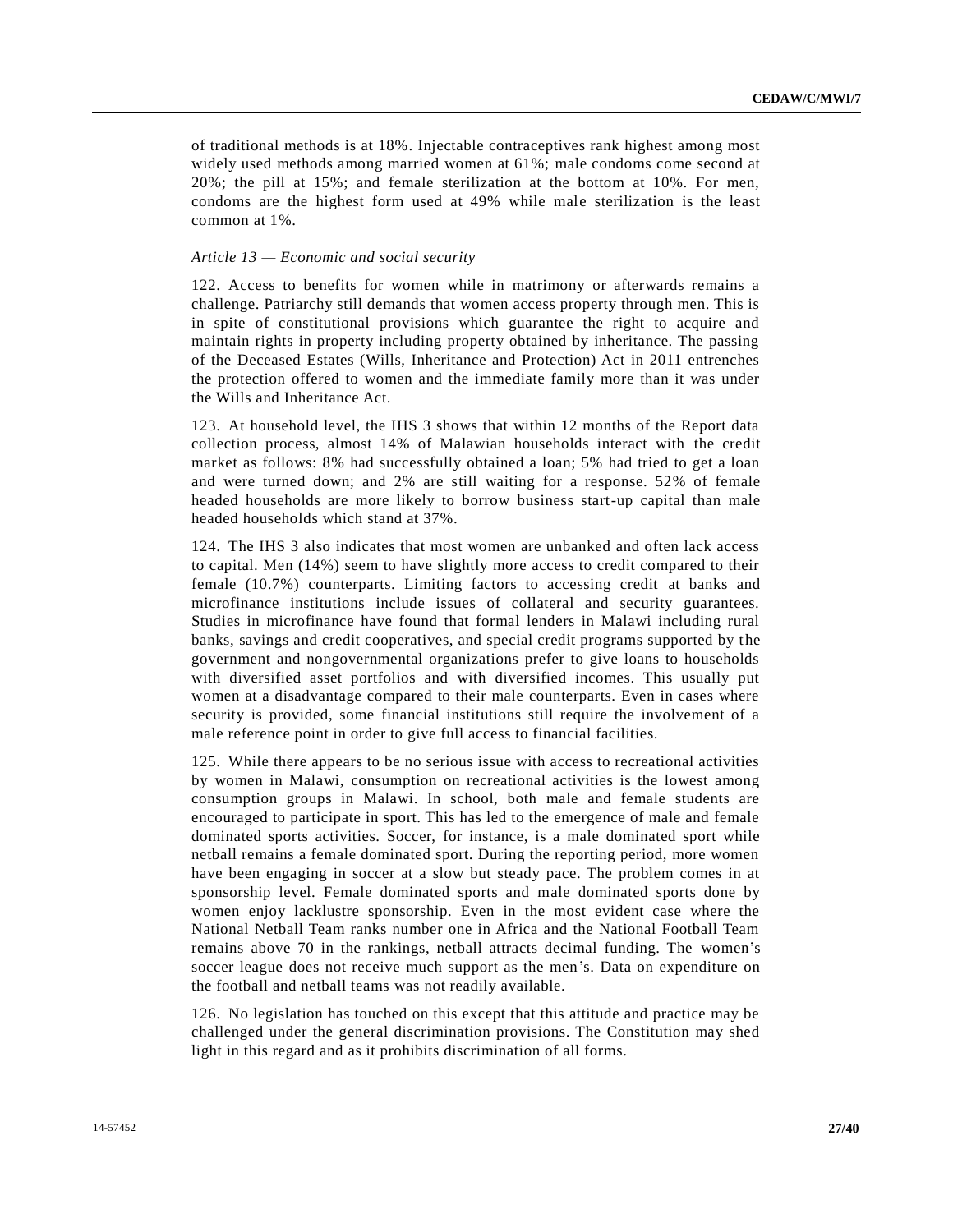### *Article 14 — Rural women*

127. Although rural women do not form a specific cadre under legislation or the Constitution, they fall into most of the broad categories of protection under law and policy. Currently, 85% of the total natural population live in rural areas versus 15% urban population. Females head 25% of households in Malawi. Women also head 25% of households in rural areas compared to 18% in urban areas. It appears that most of the initiatives towards women do not disaggregate on account of location but rather other distinctive marks such as age, marital status and family responsibility. In any event, although most of the initiatives cut across the board, rural women bear the brunt of problems faced by women in terms of gender. They still remain the most exploited, vulnerable and abused.

128. There have been land reforms under the proposed Customary Land Bill which aims to protect customary land rights of women including promoting their participation in decision making during customary land allocation.

129. The efforts under the development of legislation on HIV and AIDS and gender equality programmes both propose to prohibit harmful practices. An examination of these proposals shows that they are targeted at protecting rural women who often are subjected to the harmful practices.

130. Of late, elderly women have been subjected to torture and violence on account of suspicion of practising, including teaching children, witchcraft. This has brought severe stigma upon the women and in extreme cases, death has occurred.

131. Since 2006, Government has been operating a Social cash transfer scheme as a means of offering social protection to the ultra-poor. Social protection constitutes the protection and promotion of livelihoods and welfare of people suffering from unacceptable levels of poverty or vulnerable to risks and shocks through identifiable policies and practices.

132. When the scheme commenced, poverty levels were at 52%, out of which 22% were ultra-poor. The ultra-poor comprise the elderly, child-headed households, people with disabilities and the chronically ill. Almost 10% of the ultra-poor is unable to participate on productive activities because they are labour constrained. At the time of inception, it was estimated that the Scheme would reduce the percentage of the ultra-poor from 22% to 12%.

133. The Social Cash Transfer Scheme was piloted in Mchinji with the projection that by 2016, all districts would be covered. Table 5 below illustrates the projection and costs of scaling up the exercise.

134. By the end of 2009, the Social Cash Transfer Scheme had been rolled out to 7 of the 28 districts. It had also influenced economic development by (a) enabling the poor to protect themselves against shocks; (b) increasing the productive capacity and asset base of poor and vulnerable households; (c) encouraging investment by reducing risk through the predictability of transfers; (d) unlocking economic potential; and (e) stimulating demand for local goods and services and supporting enterprises in rural areas. In short, the Scheme was working especially towards reduction of poverty among the ultra-poor.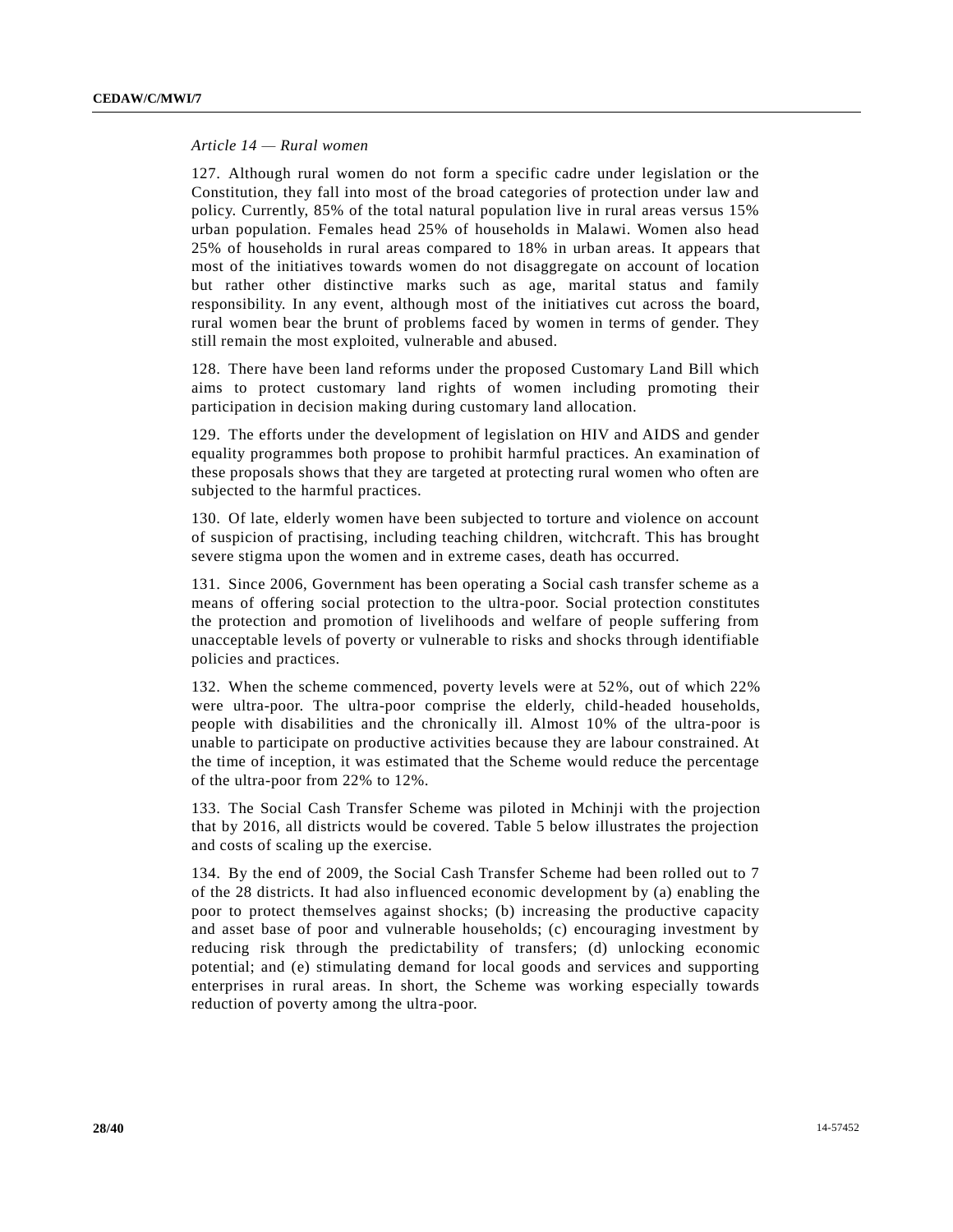| Phase                                                    | Time span                 | No. of beneficiary<br>households | One-off costs<br>$(in \; USD)$         | Annual costs of<br>for capacity building transfers and operation<br>costs (in USD) |
|----------------------------------------------------------|---------------------------|----------------------------------|----------------------------------------|------------------------------------------------------------------------------------|
| Pilot phase (4 TAs of Mchinji)                           | Sep $2006$ to<br>Dec 2007 | 3.000                            | 60.000                                 | 480.000                                                                            |
| 1st extension (all of Mchinji plus)<br>3 more districts) | July 2007 to<br>Dec 2008  | 32.000                           | 180.000                                | 5.380.000                                                                          |
| 2nd extension (6 additional districts)                   | Jan $2009$ to<br>Dec 2010 | 80.000                           | 360,000                                | 13.440.000                                                                         |
| 3rd extension (8 additional districts)                   | Jan 2011 to<br>Dec 2013   | 144.000                          | 480.000                                | 24.200.000                                                                         |
| 4th extension (last 12 districts)                        | Jan 2014 to<br>Dec 2015   | 250,000                          | 720.000                                | 42.000.000                                                                         |
| All districts covered                                    | From 2016<br>onwards      | 250,000                          | Annual costs of<br>replacement 250.000 | 42.000.000                                                                         |

## Table 5 **Cost and projection of Social Cash Transfer Scheme**

### *Article 15 — Equality before the law in civil matters*

135. The Constitution of Malawi is founded upon the principle of equality, among others, whereby "all persons have equal status before the law," and no institution or person [is] above the law.5 This provision of principle is cast in a manner that is inclusive. It is clear that no distinction is made at this stage on account of sex or gender. The Constitution entrenches this statement of principle under Chapter IV on Human Rights in that:

(a) Under section 20, all forms of discrimination are prohibited and all persons, under any law, are guaranteed equal and effective protection against discrimination; and

(b) Under section 41, every person has a right to recognition as a person before the law.

136. Section 24 of the Constitution clearly guarantees women equal capacity identical to that of men in civil matters including, matters of contracts; rights in property; custody, guardianship and care of children; and citizenship and nationality. In addition, the Constitution calls for the enactment of legislation to eliminate practices that promote discrimination in work, business and public affairs. The Gender Equality Act has addressed those problems. To this end, in practice, women are capable of entering into various kinds of contracts, including for employment and commerce without discrimination.

137. A few areas of concern remain however especially in the area of according them equal opportunities in relation to access to justice to enhance their capacity to enforce their rights in civil matters. The Government decided to remedy the situation by the enactment of the Legal Aid Act 2010. This Act provides for the establishment of an independent Legal Aid Bureau, to replace the current Legal Aid Department, which has traditionally been part of the Ministry of Justice. The establishment of the Bureau is geared to address the huge gap of provision of legal

**\_\_\_\_\_\_\_\_\_\_\_\_\_\_\_\_\_\_**

<sup>5</sup> See section 12.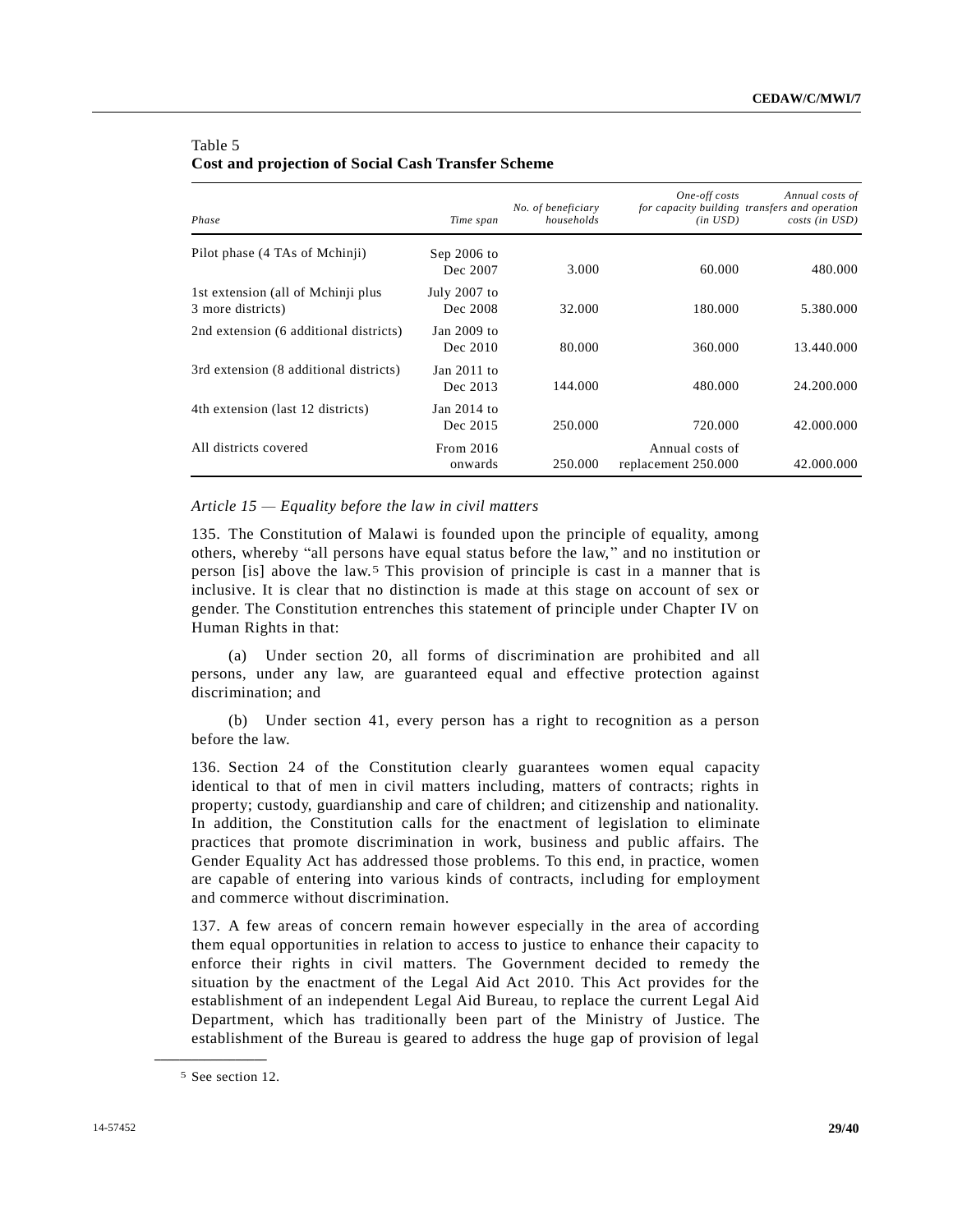aid services experienced in Malawi mainly in terms of accessibility by those mostly in need of such services. To that end, the operations of the Bureau shall be decentralised with the establishment of Legal Aid Centres in all Districts in the country, as opposed to the present situation where the Legal Aid Department has offices in the urban centres of Blantyre, Lilongwe and Mzuzu only.

138. The Legal Aid Act, 2010 became operational on 1 May 2013 and the Legal Aid Department (LAD) has been given a transitional year, 2013/14. In this year, Government has taken significant steps to increase funding to the LAD albeit such funding still being inadequate, in order to enhance its capacity to provide quality legal representation to the poor, the majority of whom are women. For example, monthly funding was increased from approximately \$13,500.00 to \$22, 500.00 and is expected to increase even more in the 2014/15 financial year. In order to increase women's legal literacy and awareness of their rights, the LAD has conducted awareness and civic education campaigns in selected districts, which has resulted in an increase in the number of cases registered by the Department. Among the cases that have seen an increase are those pertaining to customary land ownership, whereby there is an increase in the number of elderly women who are being dispossessed by young male relatives. In order to address the problem of inadequate funding, the LAD has adopted an approach that prioritises cases for women and children. Nevertheless, it is envisaged that the Legal Aid Bureau once established, will receive adequate funding from Government to enable it to discharge its mandate effectively.

139. Internally, there are no restrictions based on sex, gender or marital status on movement of people. In terms of international travel, the key legislation is the Immigration Act.6 An interesting provision is made under section 42 of the Immigration Act as follows:

"(1) Where any woman who is not a citizen of Malawi becomes married to or cohabits with a man in Malawi, and such marriage or cohabitation comes to an end, it shall be the duty of the man concerned, and any other person responsible for bringing such woman into Malawi, to repatriate the woman to the country from which she was brought.

(2) In any case in which a man shall fail to repatriate a woman in accordance with subsection  $(1)$ , such man may be ordered by an immigration officer, or by any other person authorized by the Minister, to repatriate the woman within such period as may be specified by such immigration officer or other authorized person.

(3) Any person who has been ordered to repatriate a woman under subsection (2) and who has failed to do so within the time specified in the order shall be liable to a fine of K40 and to imprisonment for three months.

(4) Any person convicted under subsection (3) may be required, in addition to any other penalty, to pay to the Government such expenses as may be incurred by the Government in repatriating the woman concerned, and any such sum shall be a civil debt recoverable in the Courts.

**\_\_\_\_\_\_\_\_\_\_\_\_\_\_\_\_\_\_** 6 Cap. 15:03.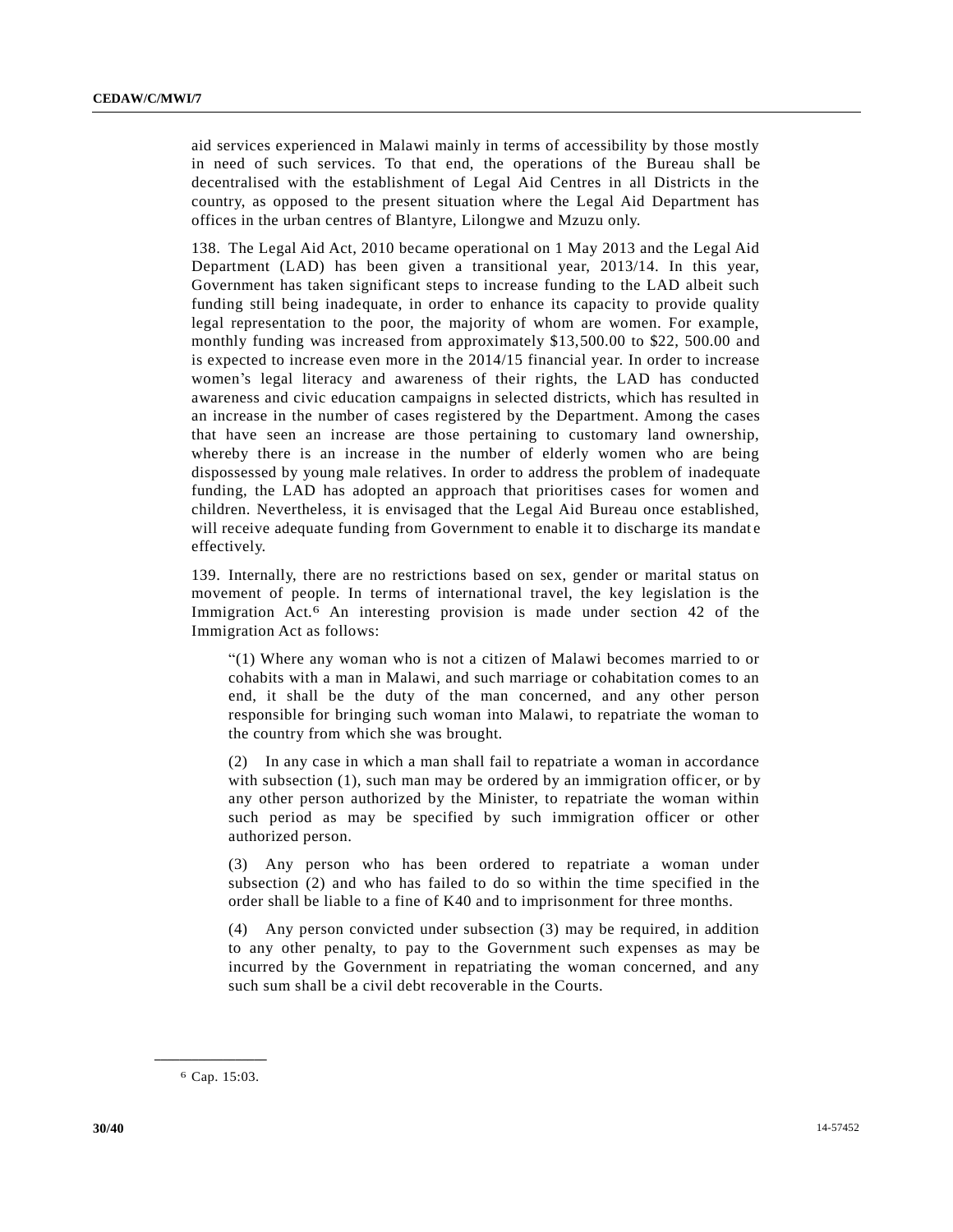(5) An immigration officer may, as a condition of entry, require a deposit from any person bringing an alien woman into Malawi against the possible cost of repatriating her to her place of origin."

140. Not only is there lack of reciprocity with respect to men but the provisions cited above clearly raise matters of concern in terms of residence and movement of foreign women in Malawi. However, the financial burden placed upon a man under subsection (5), requiring that security be demanded in order to secure repatriation of a woman should also be extended to women in the event of an amendment to the law, if the association with the woman who invited him terminates.

141. It is worth noting that the general spirit of the provision assumes that only men can import 'alien' women in to Malawi.

### *Article 16 — Marriage and family law*

142. Family and marriage are the subject matter of section 22 of the Constitution and a myriad of legislation. There are currently, over and above customary laws, about 15 statutes that regulate marriage in Malawi. According to the Constitution, the family is the natural and fundamental group unit of society. Statutory marriages — meaning marriages under the Marriage Act compete unfavourably with customary and religious marriages which are by far more prevalent than statutory marriages.

143. The main consideration for entry into marriage under the Constitution is age. Although the Constitution does not use the expression, 'free and full consent', it emphasizes that force shall not be used to compel people to enter into marriage. As indicated earlier that most marriages in Malawi are contracted under religion or tradition, the role of parents and guardians cannot be underestimated. In most instances, a couple will seek the blessing of their parents or guardians before matrimony takes place. There are circumstances where parties to a marriage would have their prospective spouse rejected by their families. In such cases, although the other party has a right to proceed with the marriage and in many instances people have proceeded, isolation and ostracization have ensued. This, it must be emphasized, applies to both parties to the marriage. In most instances, family tend to force either a man or a woman to marry a particular person due to economic security.

144. Rights and responsibilities are often determined by the culture under which a marriage is celebrated. If the culture is the same, problems do not usually ensue as parties go into matrimony with full knowledge of the expectations under that particular culture. In the event that the parties are from different cultures, choice of the culture to adopt for the marriage may present problems on entry into marriage. While the man's culture is likely to be dominant, misunderstandings and fear often lead to compromises as to the exact nature of the culture to be used. While these compromises may be easier to reach on entry, they are, firstly, not determined by the parties themselves with family members dominating the negotiation process, and secondly, it may present problems during the subsistence and upon dissolution of the marriage. For instance, under the matrilineal and patrilineal traditions, children will belong to one parent depending on the culture of that marriage. This right may be challenged especially where the aggrieved party belongs to a different culture.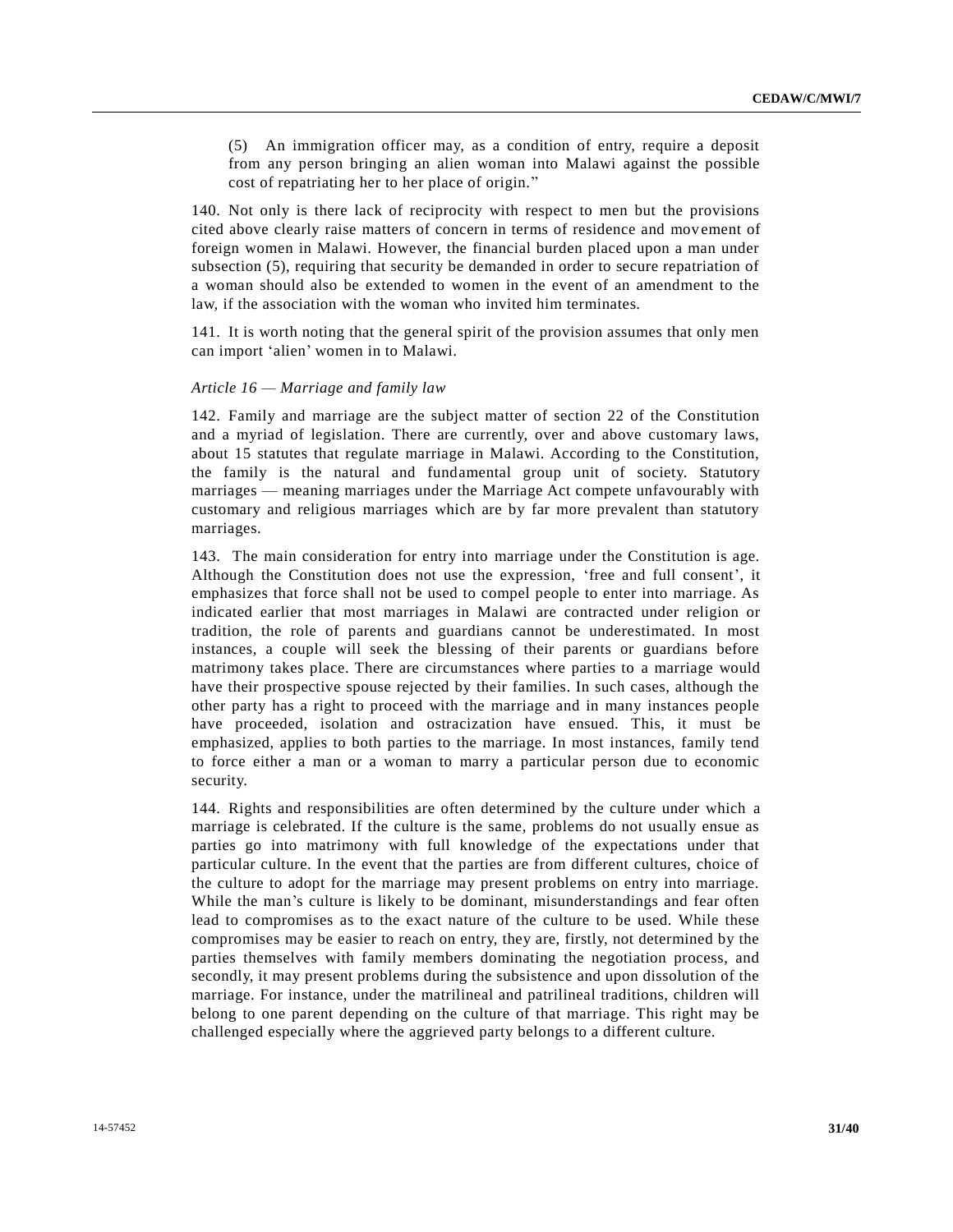145. In order to resolve this problem where rights and privileges of parties to a marriage are determined by the culture chosen, the Marriage, Divorce and Family Relations Bill provides that the traditions that are adopted upon entry into marriage will only go as far as validating the marriage but will no longer confer rights on any party whatsoever. Since children are considered wealth and a form of investment, the battles ensuing may, and in most instances, do ignore the best interests of the children.

146. Under all cultures in Malawi, women often do not have a say on the number of children the couple will have and do not have the power to decide when the children will be born. Over and above this, it is often women who suffer discrimination and ridicule if there is a case of infertility. Currently, Government is intensifying efforts to reach out to women in terms of sexual and reproductive health rights including the right to decide whether or when to have children. The National Sexual and Reproductive Health Rights Policy of 2009 has made it a priority that information be generated and disseminated to women regarding this right. The introduction of the female condom is also an illustration of efforts meant to empower women to have a choice when it comes to whether or when to have children.

147. While there is a generation emerging in Malawi which is more conscious of their rights, considering it has been 18 years since the adoption of the rights-based Constitution, progress remains slow when it comes to exercising some rights such as retention of a maiden name, choice of profession and occupation. In most instances, choices on these matters are determined by men whether as parents, siblings or spouses. In many instances, men feel challenged if a woman chooses a profession or career that is largely dominated by men. The Constitution has not been explicit in provision of these rights while as the Gender Equality Act does make provision.

148. On matters of property, the law is severe against women. Even under the Constitution where protection has been guaranteed for women to acquire property alone or in association with others (others meaning parents, siblings and spouses or even strangers of either sex), women are often forced into surrendering their property to men or being allowed to enjoy their property only through men. According to the Constitution, women are entitled, on termination of marriage, to property which was jointly held by the couple. In instances of real estate, the law still stands that if title to the property, in this case a house or land, is in the name of the male spouse, the women usually loses out entirely notwithstanding contribution made to the property, financial or otherwise.

149. The Constitution does not specify the minimum age of marriage. During the reporting period, there were two proposed amendments to section 22 of the Constitution. The first is the issue of minimum age at which parental consent may be required for parties entering into marriage. This has been placed at 15 years. The proposal came from a special Law Commission on the Technical Review of the Constitution, which in 1998 felt that sections 22 and 23, the latter being on rights of children, were inconsistent. Section 22 allowed a fifteen year old to seek consent to enter into marriage while section 23 protected persons below 16 years from hazard and recognized these citizens as children. The National Assembly passed the law, but the President refused to assent to the Bill due to public outrage which considered the age of marriage of 16 to be too low. The special Law Commission also proposed an amendment to section 22 of the Constitution to read as follows: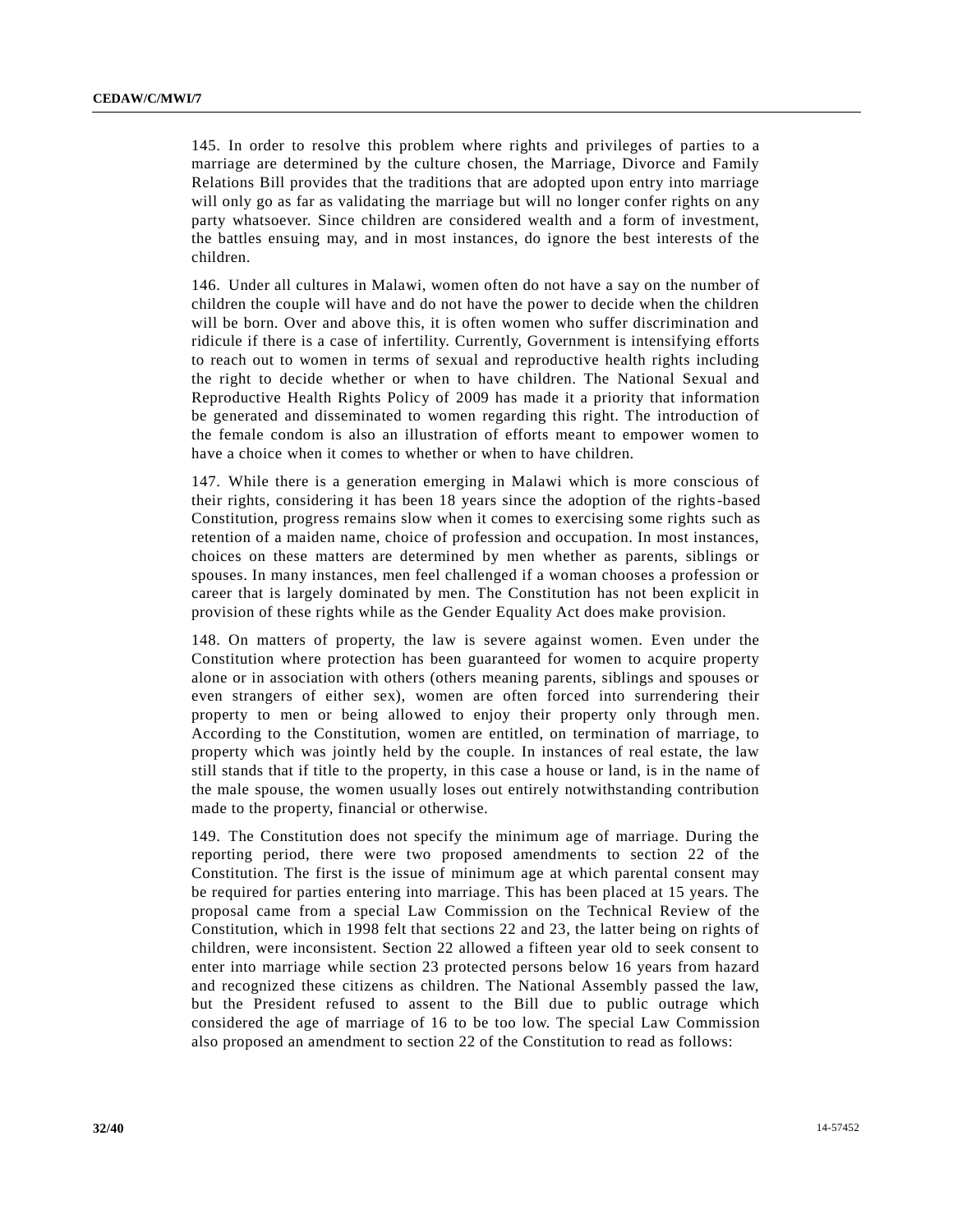"(8) The State shall actively discourage marriage between persons where either of them is under the age of fifteen years."

150. This amendment passed and was assented to. Previously, the law provided for instead of "actively", the word "actually". Even after the amendment, it is clear that there is no outright prohibition of marriages for persons below the age of 15 years. This brings out an interesting angle where both parties are below the age of 15 years. The proposed Marriage, Divorce and Family Relations Bill, drawing from the spirit of the Constitution as provided for under sections 22 and 23, provides that the minimum age at which a person shall not be prevented from entering into matrimony is 18 years. While this provision has been welcomed by child protectors, it has the effect of negating the right of people of a certain age from exercising a right that the Constitution grants. This proposal necessitates a prior amendment to the Constitution before it can be effected.

151. Both the Constitution and the proposed Marriage, Divorce and Family Relations Bill do not cover the issue of betrothal. As such, betrothal remains unregulated at statute level although the proposed legislation does provide for compulsory registration of all forms of marriage except for marriages by repute or permanent cohabitation which by their nature cannot be registered.

# **3.0 Factors and challenges affecting the fulfilment of obligations under the Convention**

152. Malawi continues a slow but steady pace in the implementation of the Convention. The challenges in this context are legion and mutant while resources keep dwindling. Initiatives both in the long and short term need upscaling.

153. Discriminatory practices continue to haunt the ever-increasing efforts to eliminate them. It can be anticipated that as economic challenges rage on the population, discrimination would increase since the scramble for re sources to survive will need increased and more demanding effort. Women and children are most vulnerable in this regard.

154. Civic awareness remains a critical component of any effort under the CEDAW. Although knowledge on gender is high nearing universal, the response to violation of gender rights remains distant. There is need for a layered approach where those who know must be moved to a higher tier where they can act on violations, while those with limited or wrong knowledge must be moved to the knowledge level. Unfortunately, in many instances, even those with knowledge are slow to act considering social repercussions including stigma and discrimination. Civic education must also be programmed to ensure that there is continuity in the flow of information.

155. Poverty is both a cause and result of gender inequality. This resultant vicious cycle thwarts the efforts to realize enjoyment of gender-related rights for women.

156. At domestic level, there is need to make the legal framework more responsive. This begins by ensuring the timely enactment of critical legislation that affects women. Legislation proposed by the Law Commission takes considerably long to enact and currently there are pending Bills awaiting any of the following: Cabinet consideration; laying in Parliament; and enactment. Efforts to realize gender equality therefore continue without a solid legislative framework for support.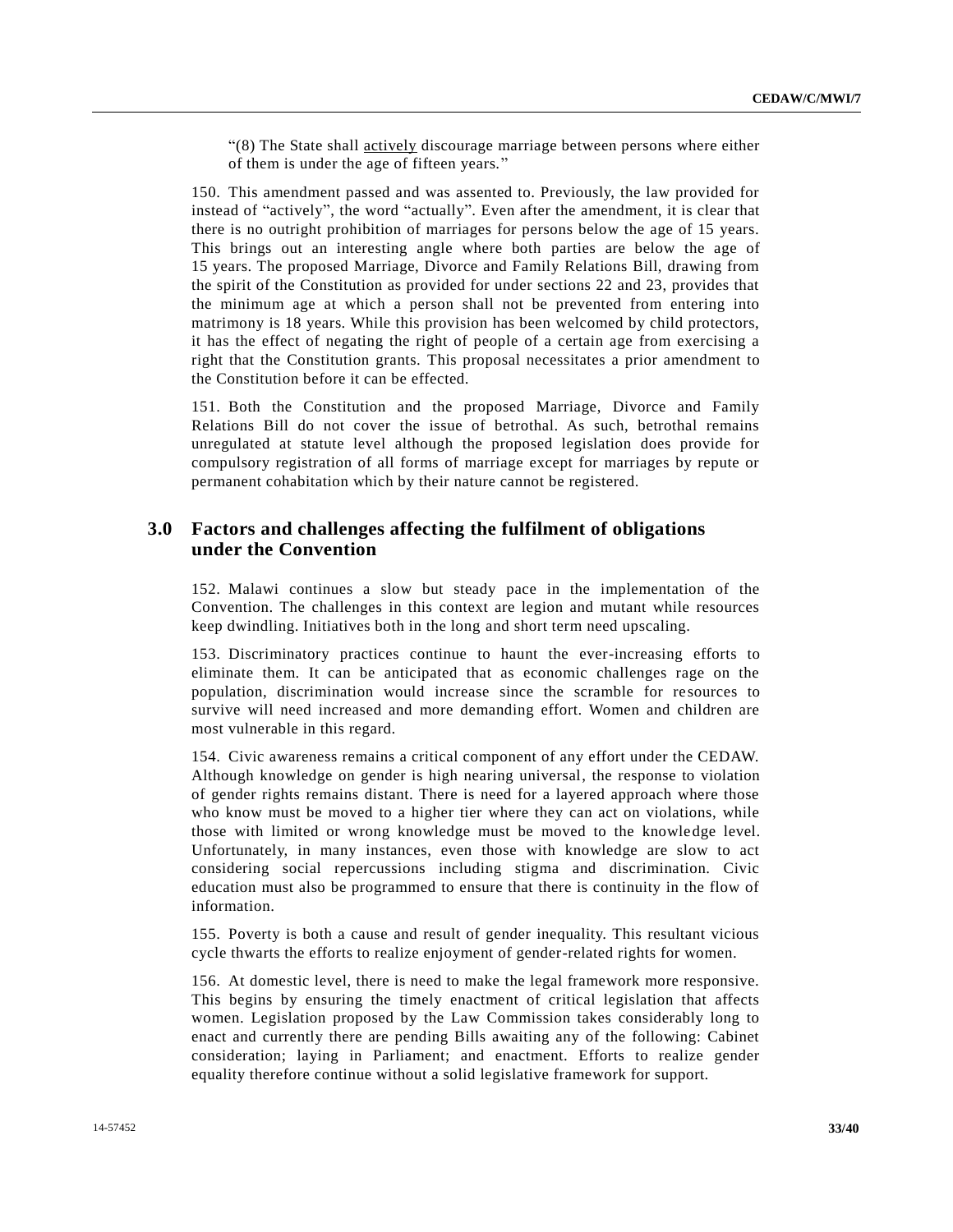157. The review of the Prevention of Domestic Violence Act is a welcome development which needs to be speeded up in order to improve access to justice for women. The technical challenges identified in the review process, like the definition of 'domestic violence'; lack of certain enabling provisions that would give the Act some efficacy, remain serious obstacles. The continued delay in considering for enactment of the Gender Equality Bill is also a related and unfortunate factor. Legislation enforces and compliments other legislation. Another reason for the need for speedy enactment of the legislation is that when legislation is enacted, it is tested by society and changes may be proposed where there are challenges. Failure or delay to enact legislation usually means that at the time of enactment, the challenges have mutated and the solutions offered by way of legislation may be irrelevant.

158. Dependency on foreign resources also affects choice and implementation of programmes. It is difficult to choose and implement programmes that have to be pre-approved by donors.

159. The Ministry of Gender is responsible for the CEDAW implementation but remains below capacity in terms of human and other resources. During the 2012/13 financial year, the Ministry of Gender received the sum of K169,526,904 for Other Recurrent Transactions while for Capital Expenses, Local resources were estimated at K295,000,000 while foreign resources were estimated at K9,153,084,775. This not only shows overreliance on foreign resources but also that challenges of implementation should be natural and expected.

160. Malawi continues to lose personnel to other more competitive labour markets especially in the essential services categories such as health and education. Poor conditions of work including low pay drive skilled labour to more lucrative labour markets. The health and education sectors have lost considerable numbers of personnel to the detriment of delivery of services.

161. Although malaria remains Malawi's major killer, other menacing problems include HIV and other non-communicable diseases such as breast and cervical cancer; diabetes; and hypertension. Problems of HIV and AIDS emanate from the medical angle since it has no cure and transcend to other areas such as stigma and discrimination which are purely social in nature. With women bearing the brunt of the epidemic in terms of care provision, higher vulnerability and infection rates, attrition from HIV and AIDS remains a real challenge to the realization of rights of women as promulgated under the CEDAW.

162. Government has, during the Reporting Period, taken massive steps towards the elimination of Traditional Birth Attendants (TBAs) in order to reduce the alarming levels of maternal and infant mortality. Government sees the reversion to skilled medical personnel as a viable alternative to dealing with complications that often lead to maternal mortality. This decision remains challenging in light of limited medical or trained personnel to fill in the gap.

163. Limited access to capital and property makes women remain in the lower cadres of society. Limited socio-economic empowerment for women elevates men far above women and reduces their negotiating and bargaining power and visibility where it counts. The current legislative framework does not address this challenge in spite of a more progressive constitutional order.

164. Knowledge of laws and policies and relevant information remains a constant challenge. In spite of several initiatives to explain, simplify and teach the law,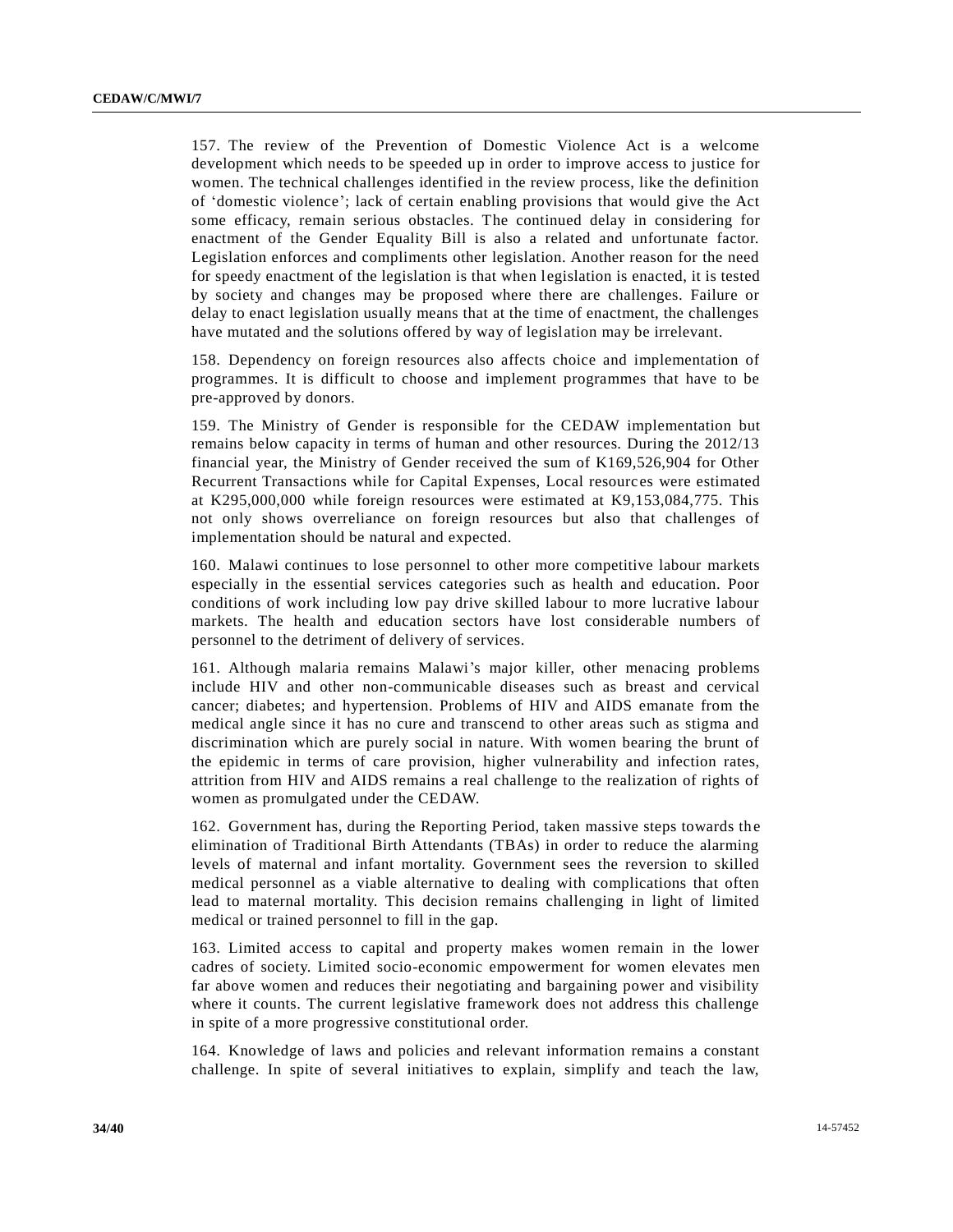knowledge remains low and invoking the law remains isolated and remote. Integration of the law into curriculum for formal education would begin to resolve the problem but excludes a considerable population that does not attend formal education especially in the absence of compulsory education practice. Initiatives are still on-going with institutions dealing with the law deploying radio, civic outreach and television where appropriate to reach out to as many people as possible. Lack of knowledge is not exclusive to rural areas. Urban folk also tend to demonstrate serious lack of basic legal knowledge.

# **Conclusion**

165. Government has developed this Report after a thorough and comprehensive consultative process. It has tried to engage public institutions, including all organs of Government and private and civil society stakeholders in the process of developing this Report. In the process, it made effort that during consultations for the development of this Report, the Concluding Observations made at the conclusion of the last Report be disseminated to all organs for their comments and input. Resource challenges have affected this process. However, the Ministry of Gender, Children and Social Welfare has continually been engaging other stakeholders, including civil society organizations, throughout the Reporting Period by unpacking the Concluding Observations for possible reaction and action from the stakeholders.

166. In terms of finance and resource challenges, Government needs to adopt a clear business plan for financing the gender sector and making the resourcing sustainable. Dependence on non-State partners for resourcing of gender remains a threat to the continuation and realization of gender progress. Government notes the global and national economic challenges and the effect it has on women and children especially and should quickly move to address resource challenges to prevent losing the gains made so far.

167. Government has been engaging with the National Assembly, especially at Committee level, to enlighten Parliamentarians on the Bills pending in terms of process and content. Parliamentarians have since been sensitized on all genderrelated Bills including the one enacted into law in 2011, the Deceased Estates (Wills, Inheritance and Protection) Act which repealed the Wills and Inheritance Act. The emphasis from the Ministry has been for Parliamentarians to comprehend the content and speedily enact pending legislation.

168. The Gender Equality Act was enacted in February 2013, The Act addresses the prohibition of sex discrimination, sexual harassment and harmful practices; sexual and reproductive health rights; visibility of women in public life at decision making positions; employment opportunities and conditions of work; education opportunities and practice; and human dignity. Kindly note that the harmful practices considered for elimination include religious and social practices over and above traditional practices.

169. Government has taken the position that it is not only the Gender Equality Act that domesticates the CEDAW. In Government's view, the Constitution long domesticated the CEDAW in 1994 especially in sections 13(a); 19; 20; and 24, among many others. These provisions are on gender equality; dignity; prohibition of discrimination; and rights of women respectively. Other legislation developed as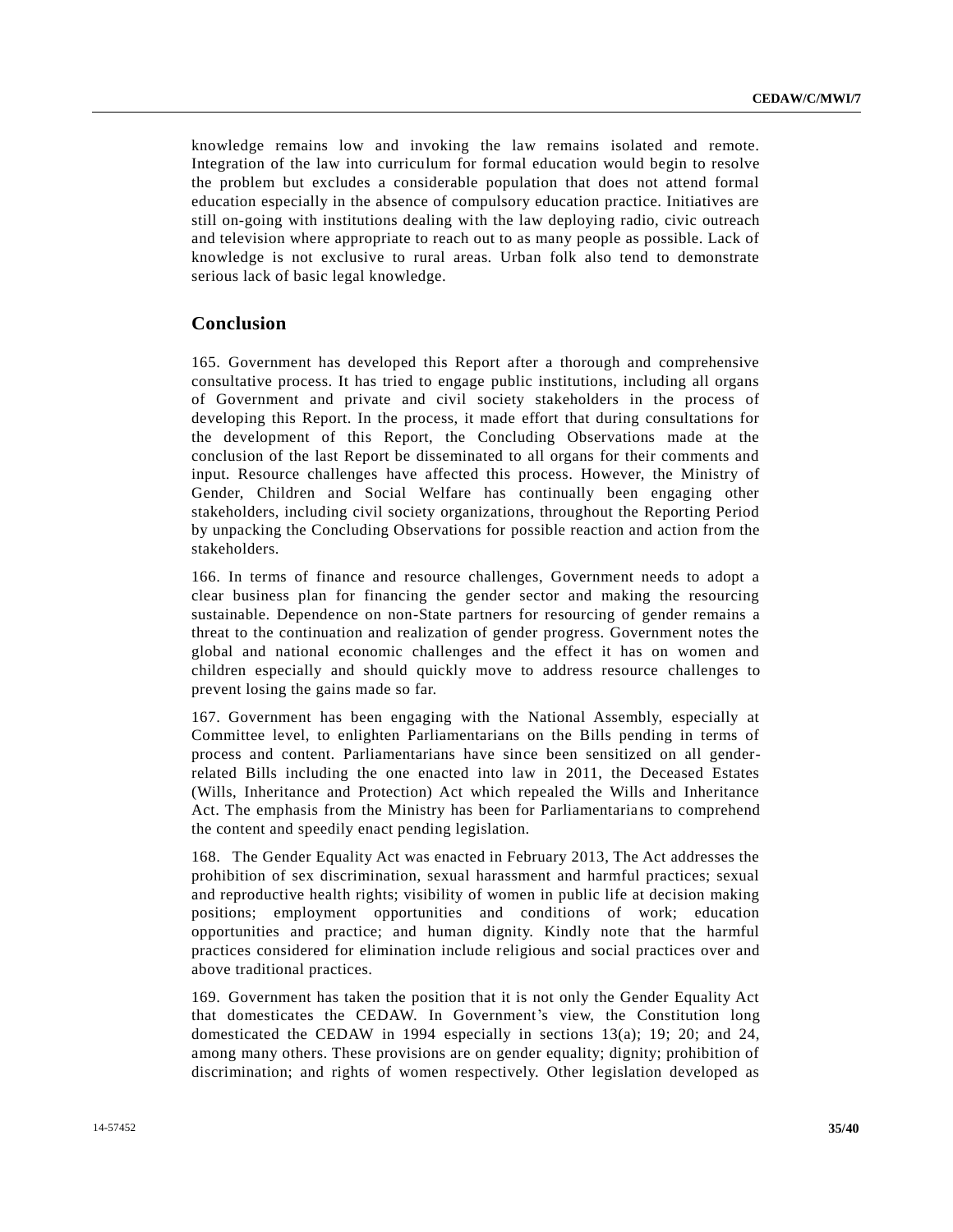gender-related laws include the Deceased Estates (Wills, Inheritance and Protection) Act which was enacted into law in 2011, the Marriage, Divorce and Family Relations Bill, and the land related legislation reforms that aim at ensuring equitable access to land by women.

170. The Marriage, Divorce and Family Relations Bill is a codified law on family relations which seeks to harmonize statutory and customary marriages by offering the same constitutional standard of protection to all types of marriages. It also provides for similar rights to parties to a marriage and requires that all marriages be registered. In spite of the constitutional allowance that marriages may be contracted by parties between the ages of 15 and 18 years, the Marriage, Divorce and Family Relations Bill provides for 18 years as the minimum age at which a marriage can be contracted. The Bill also proposes elimination of polygamy. While this Bill was referred back to the Law Commission for further consultations, the Law Commission is currently engaging the Ministry to explain the basis of its proposals after which it is hoped that Cabinet may adopt the Bill for enactment.

171. Government also used the opportunity of developing the Gender Equality Bill to adopt the official definition of 'sex discrimination'. Government has made this an offence punishable by a prison term and also made it a civil wrong against which a victim can claim damages.

172. Government is aware that knowledge of laws is very low. Law is understood to include local legislation. Government is aware that knowledge levels are worse for international instruments on gender including the CEDAW; the African Union Protocol on the Rights of Women in Africa; and the SADC Gender and Development Protocol. Government acknowledges the challenges it must face in order to bring laws to the people. The main problems in this regard are resource based as these international instruments must be simplified and translated in order to reach out to the intended beneficiaries. This problem, in Government's view, is not only confined to the rural masses but even among the elite members of society. As such, Government opines that there is need for extensive civic awareness programmes which addresses the various needs of different classes of society.

173. Government has noted that in spite of the enactment of the Prevention of Domestic Violence Act in 2006, violence against women remains a persistent challenge. Through the Law Commission, Government is reviewing the Prevention of Domestic Violence Act in order to address some of these challenges. . On its part, the Ministry of Gender has throughout the reporting period been conducting awareness programmes targeted at various types of officials including judicial officers; policemen; social welfare officers; child protection officers; community development officers; immigration officers; and civil society organizations. The extent of this exercise is heavily dependent on resources and as such, has only been accomplished to the extent of the resources available from operating partners.

174. The proposed legislation on trafficking in persons has been discussed at Cabinet level and awaits forwarding to the National Assembly for possible enactment. Government acknowledges that problems of trafficking in persons are escalating at an alarming rate including internal trafficking of persons. It has been noted that the usual victims remain women and children. It is for this reason that it wishes to speedily adopt legislation on trafficking to satisfy the inadequacies of the current scenario where there is no law.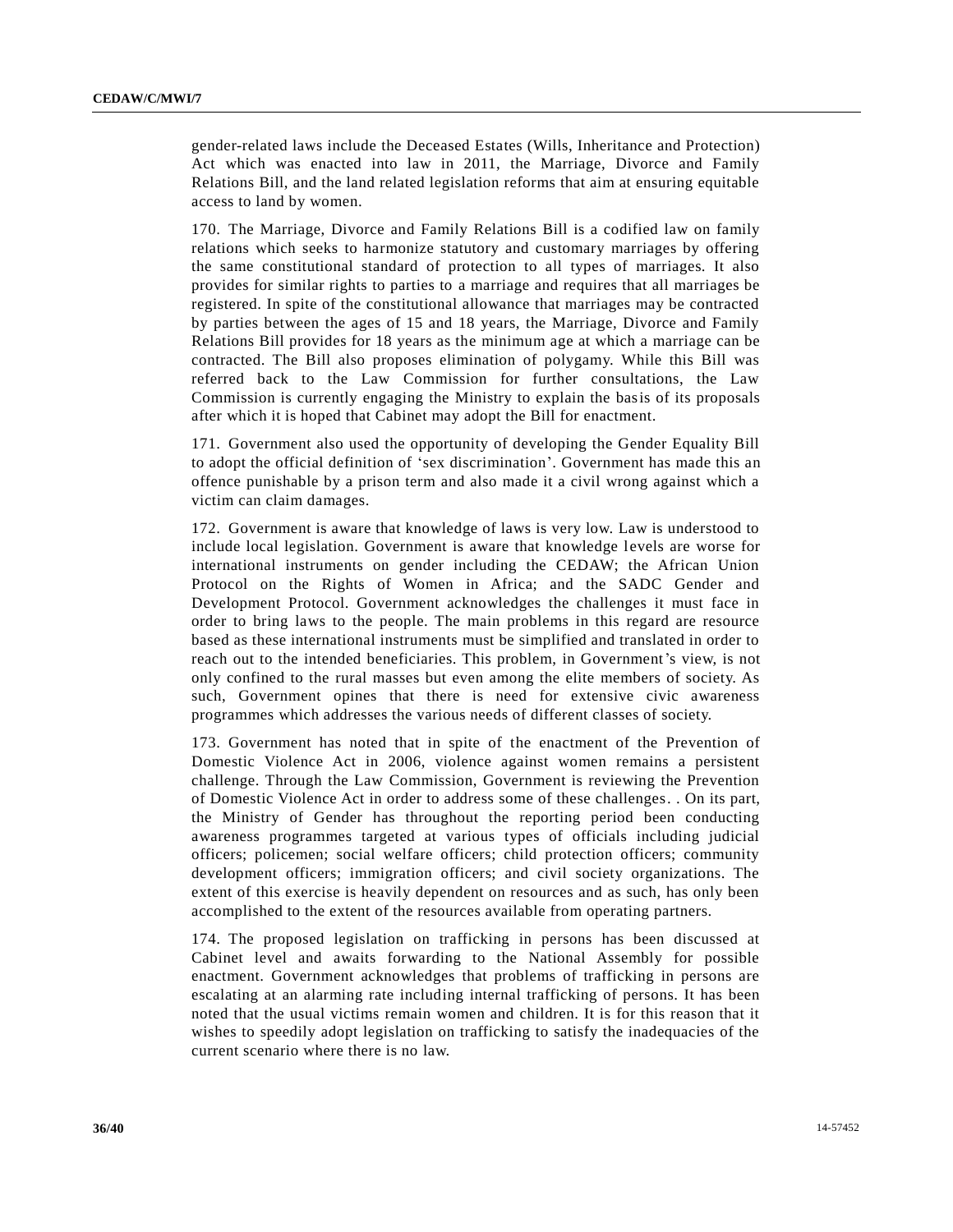175. Government feels that there is need to continue with the 50:50 campaign to ensure increased visibility of women. At the November, 2012 sitting of the National Assembly, Government tabled a Bill on introducing tripartite elections which is yet another window of opportunity for female representation in public life at decision making level. The Constitution (Amendment) Bill to this effect was passed by Parliament. The elections will cover presidential, parliamentary and local government categories. Malawi held the only post 1994 elections for local government in 2000. It is also hoped that the Gender Equality Act which proposes the introduction of quotas in public service will entrench the 50:50 campaign and improve the visibility of women in decision making positions.

176. On citizenship and immigration, Government has proposed to make a formal submission to the Law Commission for the review of legislation in this area in order to align it to the new constitutional order and international practice. Government has noted that the legislation in this area falls short of the standards promulgated by the Constitution and concedes that any legal challenge of the provisions would render the current statutes unconstitutional.

177. Government understands the need to eliminate structural, infrastructural and social-economic barriers to education for all especially girls and women. Government has resolved to address these barriers through policy and legislative interventions. Most legislative interventions are contained in the Gender Equality Act which also addresses issues of sexual harassment in schools. Government also wishes to retain and continue with the Readmission Policy for young mothers in schools.

178. While women on the labour market operate at a de jure level with men, practice remains different. Government therefore wishes to conduct civic awareness on the legal provisions that regulate the labour market rather than pursuing prosecution alone. Furthermore, Government wishes to address issues of recruitment and retention of employees, especially female employees on the labour platform. Legislation therefore is intended to cover these matters and issues of conditions of work especially for pregnant employees.

179. The right to health is not specifically provided for by law. A proposal under the Public Health Act Review programme is considering introduction of this right. Under the Gender Equality Act, a more specialized provision has introduced which will cover the right to sexual and reproductive health. Several entitlements have been listed there. Government would want to guarantee elimination of maternal and infant mortality by promoting engagement of skilled health and birth attendants; increased access to skilled personnel and services and raise civic awareness of services available.

180. In the same vein, Government wishes to address other avenues that promote maternal deaths including unsafe abortion. The position of Government is that abortion remains legal but restrictive and has taken the stand that there is need for specialized expertise to review legislation in this area. Unsafe abortions are illegal but the parameters of legal and safe abortion are also very restricted to only those circumstances where the life of the mother is threatened.

181. HIV and AIDS legislation has isolated four key populations for compulsory testing. The proposed legislation has taken a three pronged approach which includes human rights, criminal law and public health. The recommendations made were arrived at after thorough consultations, comparative studies and general consensus.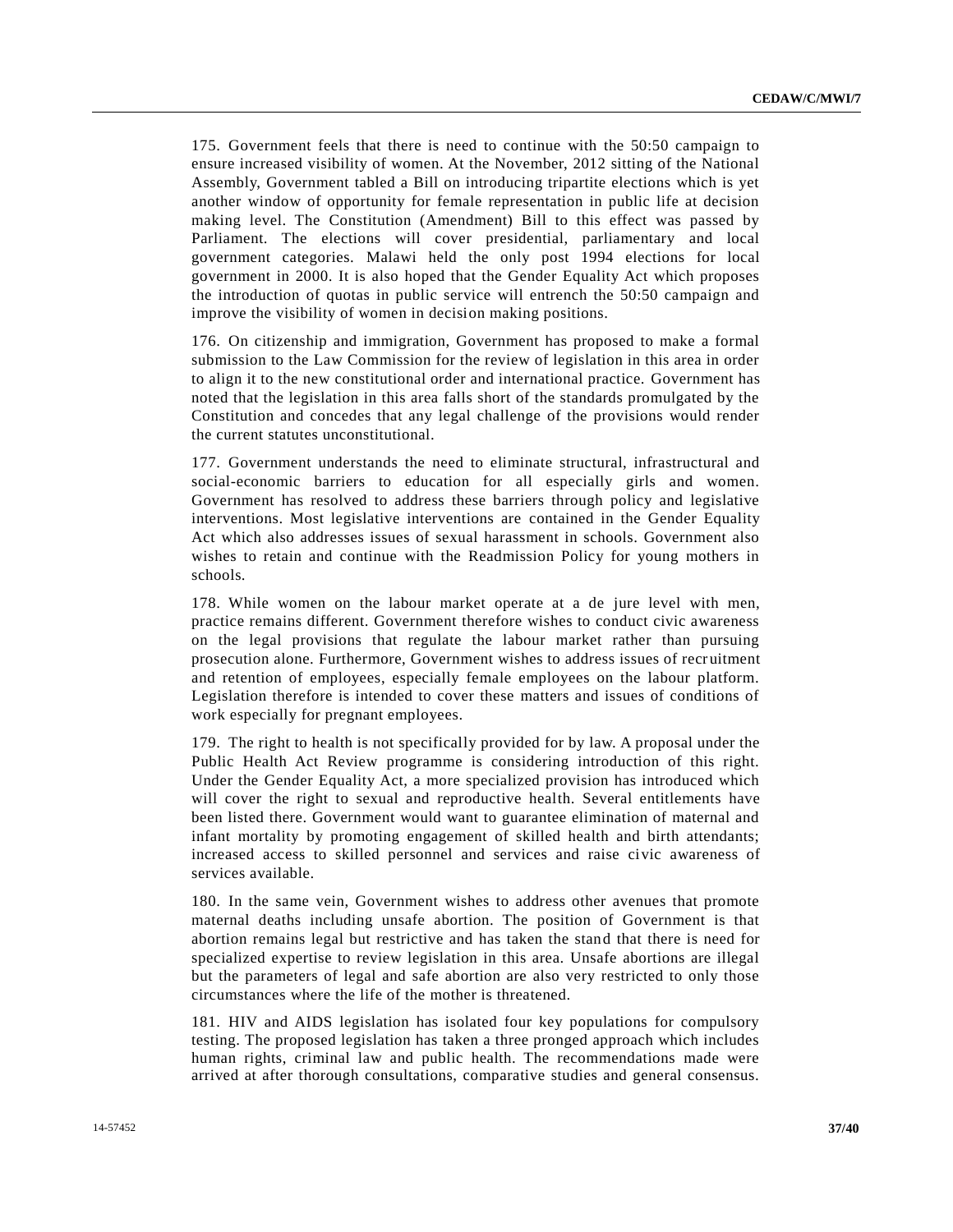Government is constrained to act otherwise since these positions were arrived at after due process. Government is also aware that the lack of regulation of the sex industry is fuelling the spread of HIV and AIDS since the statistics indicate that almost 70% of the sex workers are infected with HIV.

182. Government has noted the establishment in November, 2012, of a National Sex Workers Alliance with assistance of civil society organizations. Government is aware of the moral and social issues that are likely to arise from this formalization and institutionalization of sex work and shall at all times remain committed to providing means of reducing HIV infection and protection of human rights generally.

183. Government encourages initiatives that target rural populations especially in hard to reach and hard to serve areas. The plight of rural populations translates into plight of rural women. Government has taken positive programmatic steps to improve participation and visibility of all women in decision making structures at grassroots' level in all structures. Rural women have been specifically targeted with respect to gaining access to justice.

184. Government understands fully the underlying effect of various international instruments in the attainment and implementation of CEDAW. These instruments at regional, continental and international level reinforce the CEDAW and ultimately, the enjoyment of rights by women and girls.

185. Government remains committed to the full ratification of the CEDAW, its Optional Protocol and article 20 amendments. However, Government is still consulting on this in order to come up with consensus around these provisions. Already Government enjoys a good working relationship with several UN agencies and other international bodies available in the country.

## **Annexures**

1. Malawi Government, 2012. Malawi Growth and Development Strategy II.

2. Ministry of Gender, Children and Community Development, 2012. *Malawi Gender and Development Index, 2011*.

3. Malawi Law Commission, 2011. Report of the Law Commission on the Development of the Gender Equality Act., Zomba, Malawi.

4. National Statistical Office (NSO). 2012. *Integrated Household Survey 2010- 2011*. Zomba, Malawi. (IHS III).

5. National Statistical Office (NSO). 2012. *Gender and Development Index, 2011*. Zomba, Malawi.

6. National Statistical Office (NSO). 2011*. Gender and Development Index, 2010*. Zomba, Malawi.

7. National Statistical Office (NSO) and ICF Macro. 2011*. Malawi Demographic and Health Survey 2010*. Zomba, Malawi, and Calverton, Maryland, USA: NSO and ICF Macro.

8. African Child Policy Forum. 2011. *Harmonization of Children's Laws in Malawi*. ACPF.

9. Malawi Human Right Commission. 2011. *The Status of Human Rights in Malawi*. MHRC.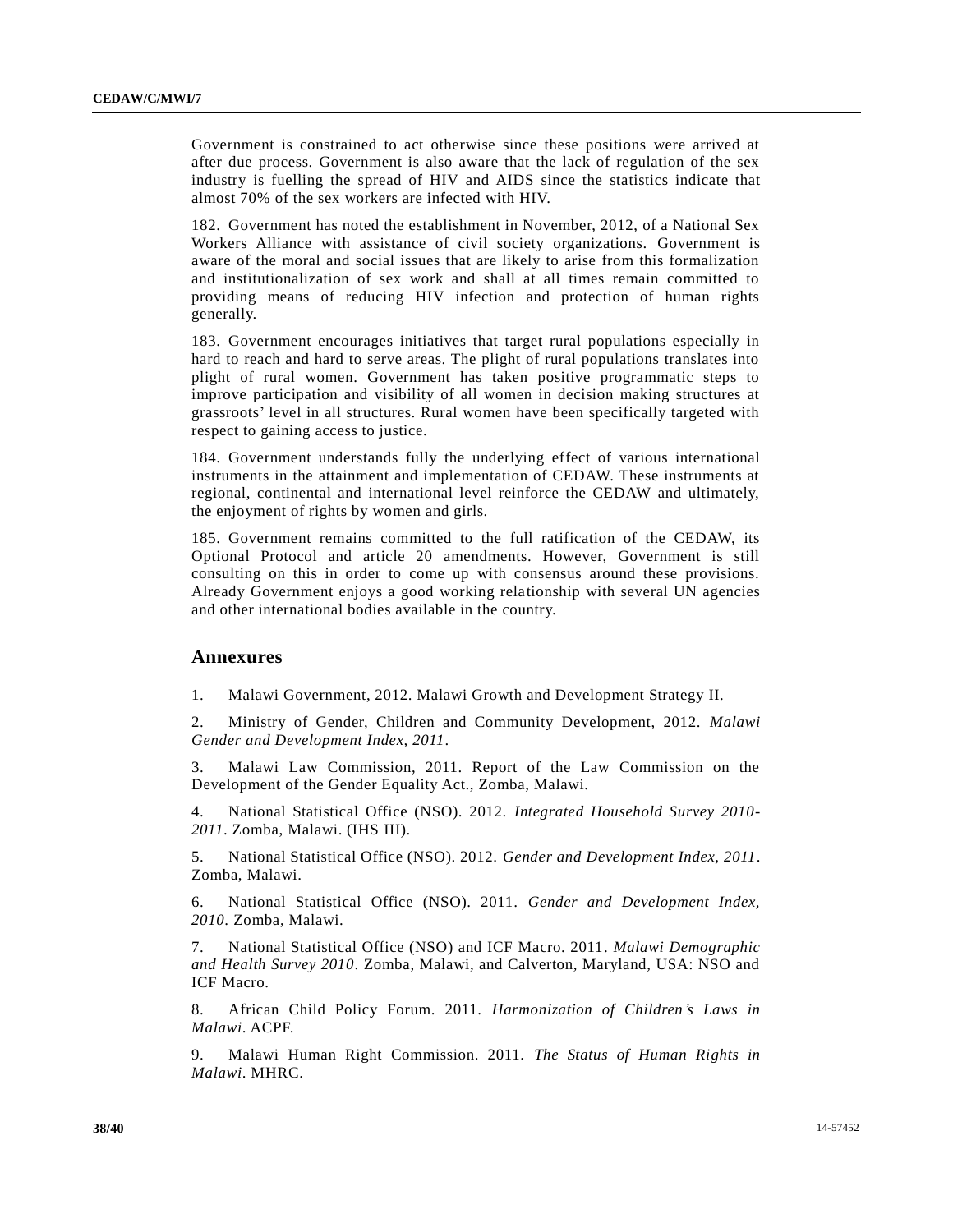# **List of institutions participating**

### **A. Civil Society**

### **Local NGOs**

- 1. Non-Governmental Organizations-Gender Coordinating Network
- 2. Tro-Caire
- 3. Centre for Alternatives for Victimized Women and Children
- 4. Women's Legal Resource Centre
- 5. Find Your Feet
- 6. Ecumenical Counselling Centre
- 7. Malawi Human Rights Resource Centre
- 8. Centre for Human Rights and Rehabilitation
- 9. Church and Society (Livingstonia Synod of Church of Central Africa Presbyterian)
- 10. Catholic Commission for Justice and Peace
- 11. Muslim Association of Malawi
- 12. Quadria Muslim Association of Malawi

## **International NGOs/IGOs**

- 13. UNICEF
- 14. UNODC
- 15. UN Women/UNDP
- 16. OXFAM
- **B. Public Sector**

## **Government Departments**

- 17. Department of Immigration
- 18. Ministry of Home Affairs
- 19. Ministry of Education, Science and Technology
- 20. Ministry of Gender, Children and Social Welfare
- 21. Ministry of Agriculture and Food Security
- 22. Ministry of Justice and Constitutional Affairs
- 23. Ministry of External Affairs
- 24. Ministry of Disability and the Elderly
- 25. Ministry of Health
- 26. Ministry of Youth and Sports
- 27. Department of Nutrition, HIV and AIDS